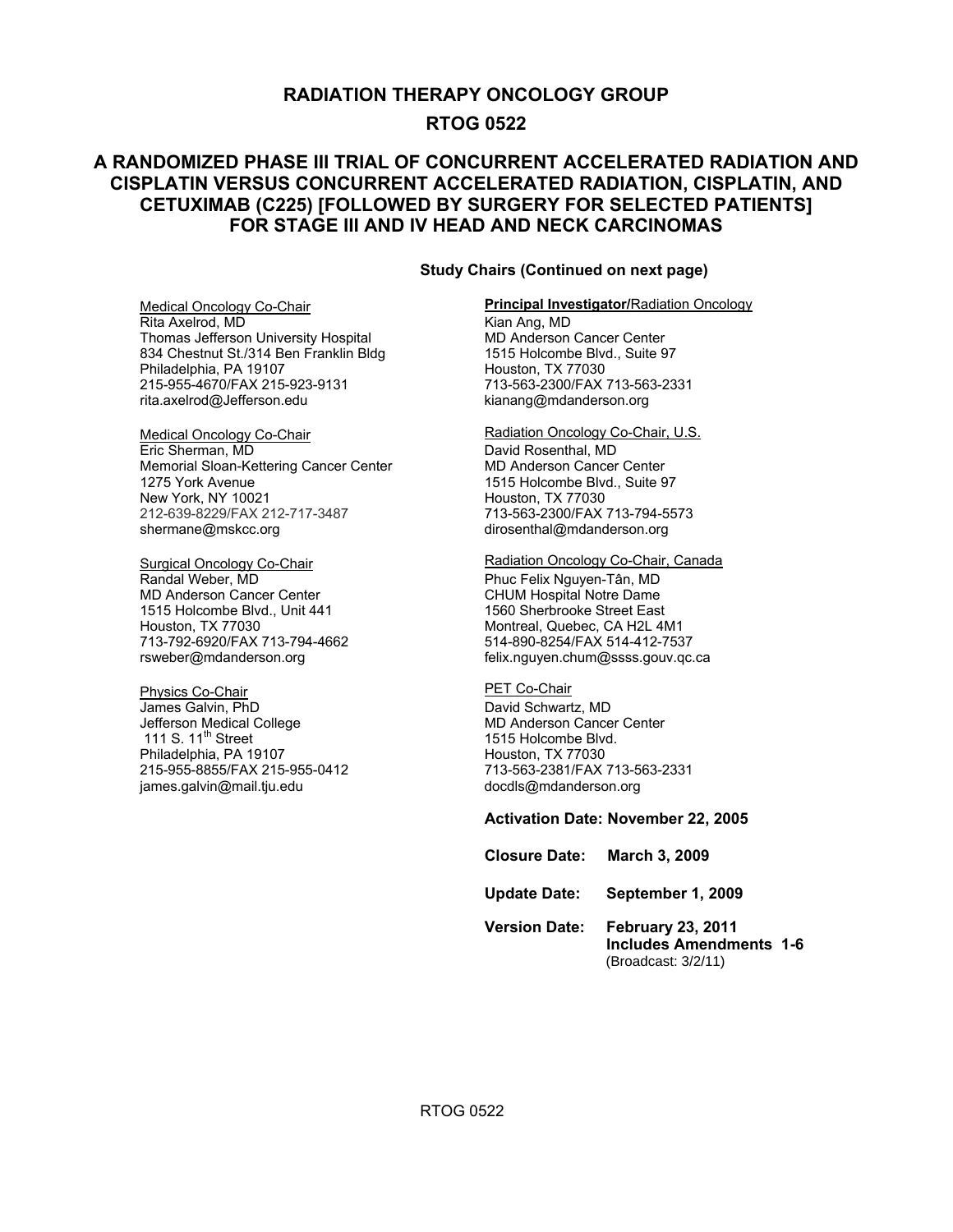### **RADIATION THERAPY ONCOLOGY GROUP**

## **RTOG 0522**

## **Study Chairs (Continued) [9-1-09]**

Quality of Life Co-Chair **Translational Research Co-Chair** Translational Research Co-Chair Marcie List, PhD **Adel El-Naggar, M.D., Ph.D.** Univ. of Chicago Cancer Research Center Museum MD Anderson Cancer Center 5841 S. Maryland, MC 1140 1515 Holcombe Blvd., Unit 085 Chicago, IL 60637 Houston, TX 77030 773-702-6180/FAX 773-702-9311 713-792-3109/ FAX 713-792-5532 [mlist@medicine.bsd.uchicago.edu](mailto:mlist@medicine.bsd.uchicago.edu) [anaggar@mdanderson.org](mailto:anaggar@mdanderson.org) anaggar@mdanderson.org

Outcomes Co-Chair **Company Company Control** Senior Statistician<br>
André Konski MD Wayne State Univ. College of Medicine 540 E. Canfield Rd./1212 Scott Hall 1818 Market Street, Suite 1600 Detroit, MI 48201 **Philadelphia, PA 19103** 313-966-2274/FAX 313-966-9400 215-574-3197/FAX 215-928-0153 [akonski@med.wayne.edu](mailto:akonski@med.wayne.edu) [ezhang@acr-arrs.org](mailto:ezhang@acr-arrs.org) ezhang@acr-arrs.org

André Konski, MD Qiang Zhang, PhD

**RTOG Headquarters/Department of Statistics 215-574-3189/1-800-227-5463, ext. 4189** 

**This protocol was designed and developed by the Radiation Therapy Oncology Group (RTOG) of the American College of Radiology (ACR). It is intended to be used only in conjunction with institution-specific IRB approval for study entry. No other use or reproduction is authorized by RTOG nor does RTOG assume any responsibility for unauthorized use of this protocol.**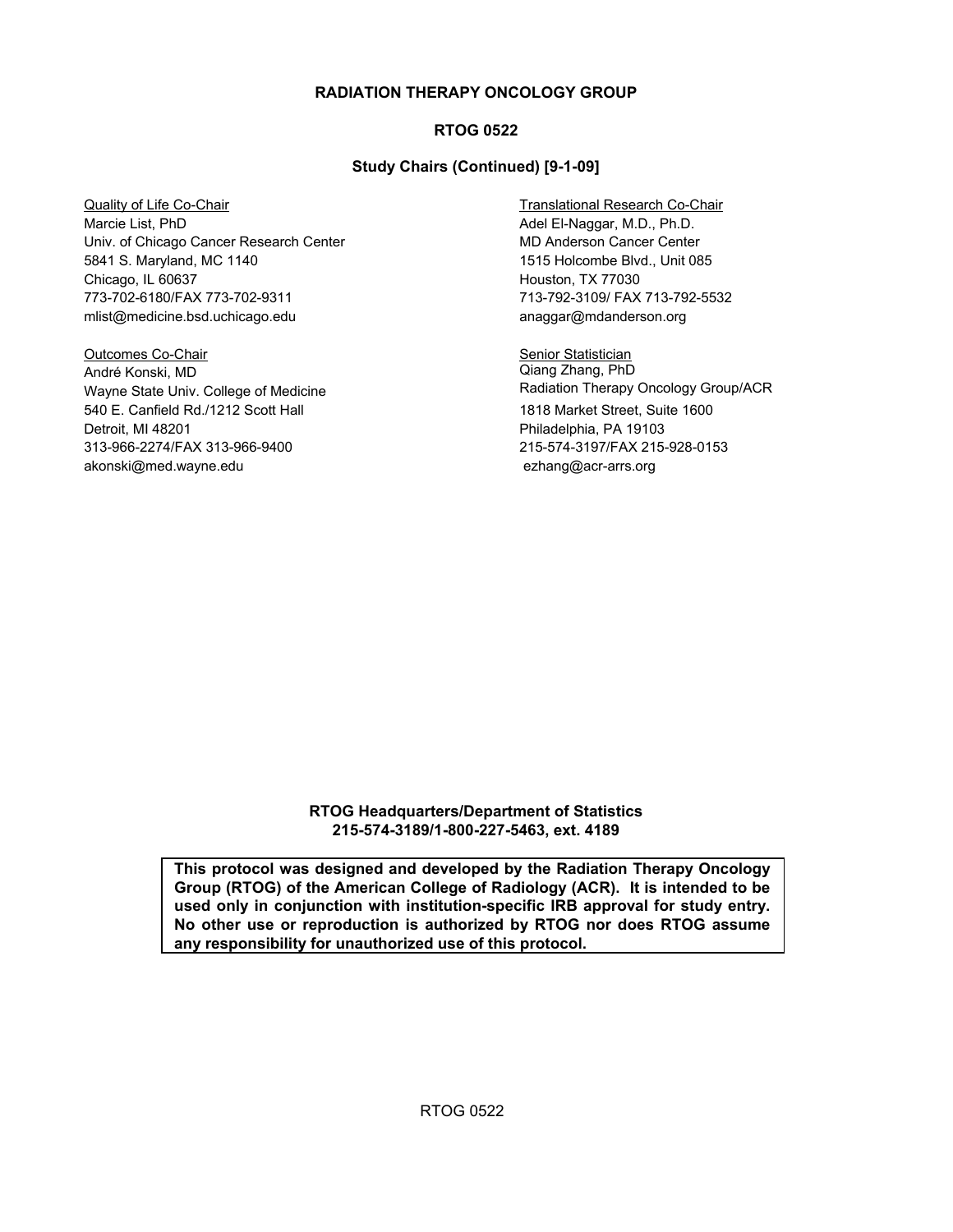## **This study is supported by the NCI Cancer Trials Support Unit (CTSU) [2/14/07]**

Institutions not aligned with the RTOG will participate through the CTSU mechanism as outlined below and detailed in the CTSU logistical appendix.

- The **study protocol and all related forms and documents** must be downloaded from the protocolspecific Web page of the CTSU Member Web site located at<http://members.ctsu.org>
- Send completed **site registration documents** to the CTSU Regulatory Office. Refer to the CTSU logistical appendix for specific instructions and documents to be submitted.
- **Patient enrollments** will be conducted by the CTSU. Refer to the CTSU logistical appendix for specific instructions and forms to be submitted.
- Data management will be performed by the RTOG*.* **Case report forms** (with the exception of patient enrollment forms)**, clinical reports, and transmittals** must be sent to RTOG Headquarters unless otherwise directed by the protocol. Do not send study data or case report forms to CTSU Data Operations.
- **Data query and delinquency reports** will be sent directly to the enrolling site by the RTOG. Please send query responses and delinquent data to the RTOG and do not copy the CTSU Data Operations. Each site should have a designated CTSU Administrator and Data Administrator and must keep their CTEP AMS account contact information current. This will ensure timely communication between the clinical site and RTOG Headquarters.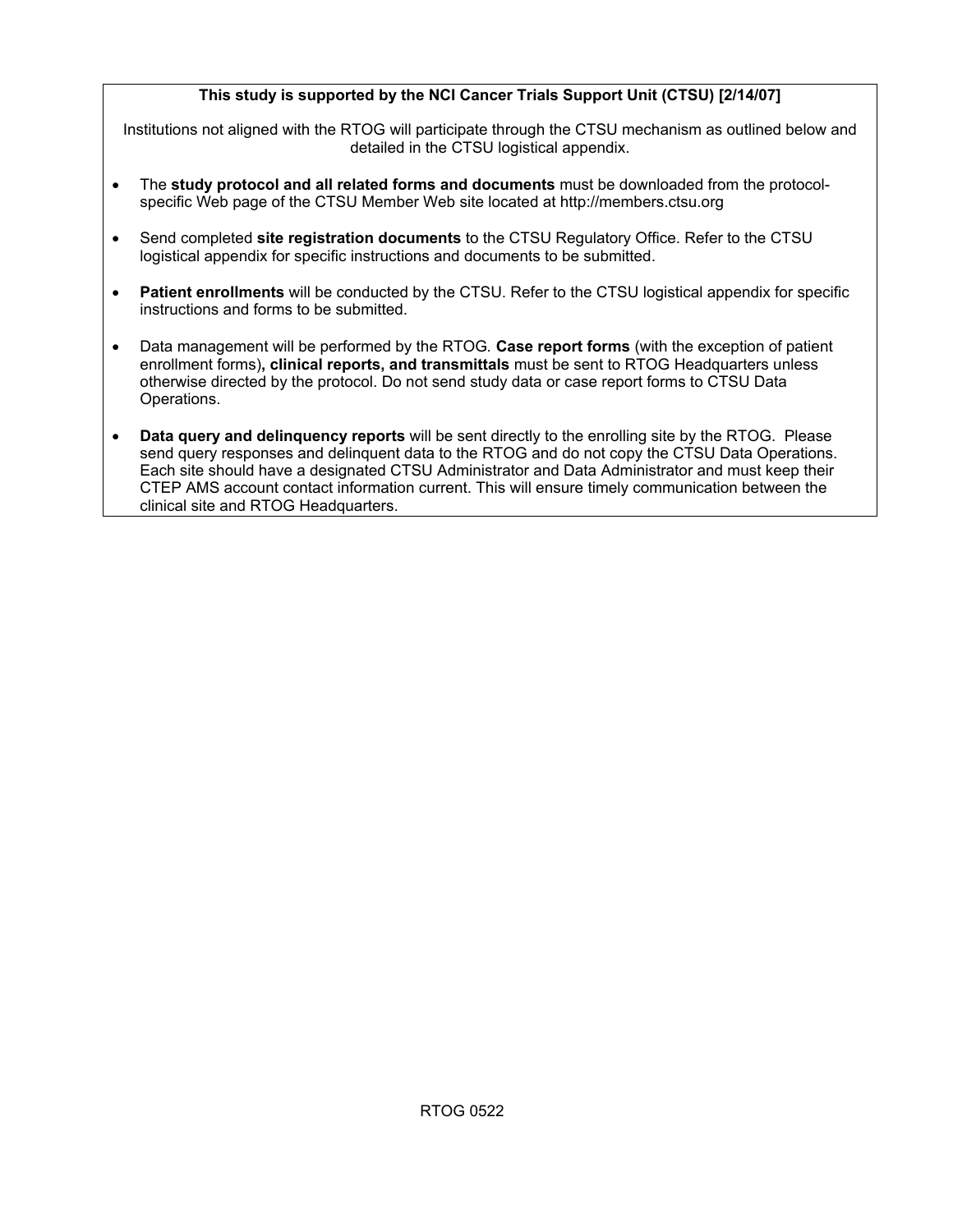## **INDEX (6/1/06)**

### Schema

Eligibility Checklist

- 1.0 Introduction
- 2.0 Objectives
- 3.0 Patient Selection
- 4.0 Additional Pretreatment Evaluations/Management
- 5.0 Registration Procedures
- 6.0 Radiation Therapy/Functional Imaging
- 7.0 Drug Therapy
- 8.0 Surgery
- 9.0 Other Therapy
- 10.0 Tissue/Specimen Submission
- 11.0 Patient Assessments
- 12.0 Data Collection
- 13.0 Statistical Considerations

References

| Appendix I    | - Sample Consent Form                                |
|---------------|------------------------------------------------------|
| Appendix II   | - Performance Status Scoring                         |
| Appendix III  | - Staging System                                     |
| Appendix IV   | - Surgical Management of the Neck                    |
| Appendix V    | - Neck Dissection Specimen: Documentation/Processing |
| Appendix VI   | - Dental Management                                  |
| Appendix VII  | - Specimen/Blood Kit Procedure                       |
| Appendix VIII | - Study Agent Shipment Form                          |
| Appendix IX   | - CTSU Logistics                                     |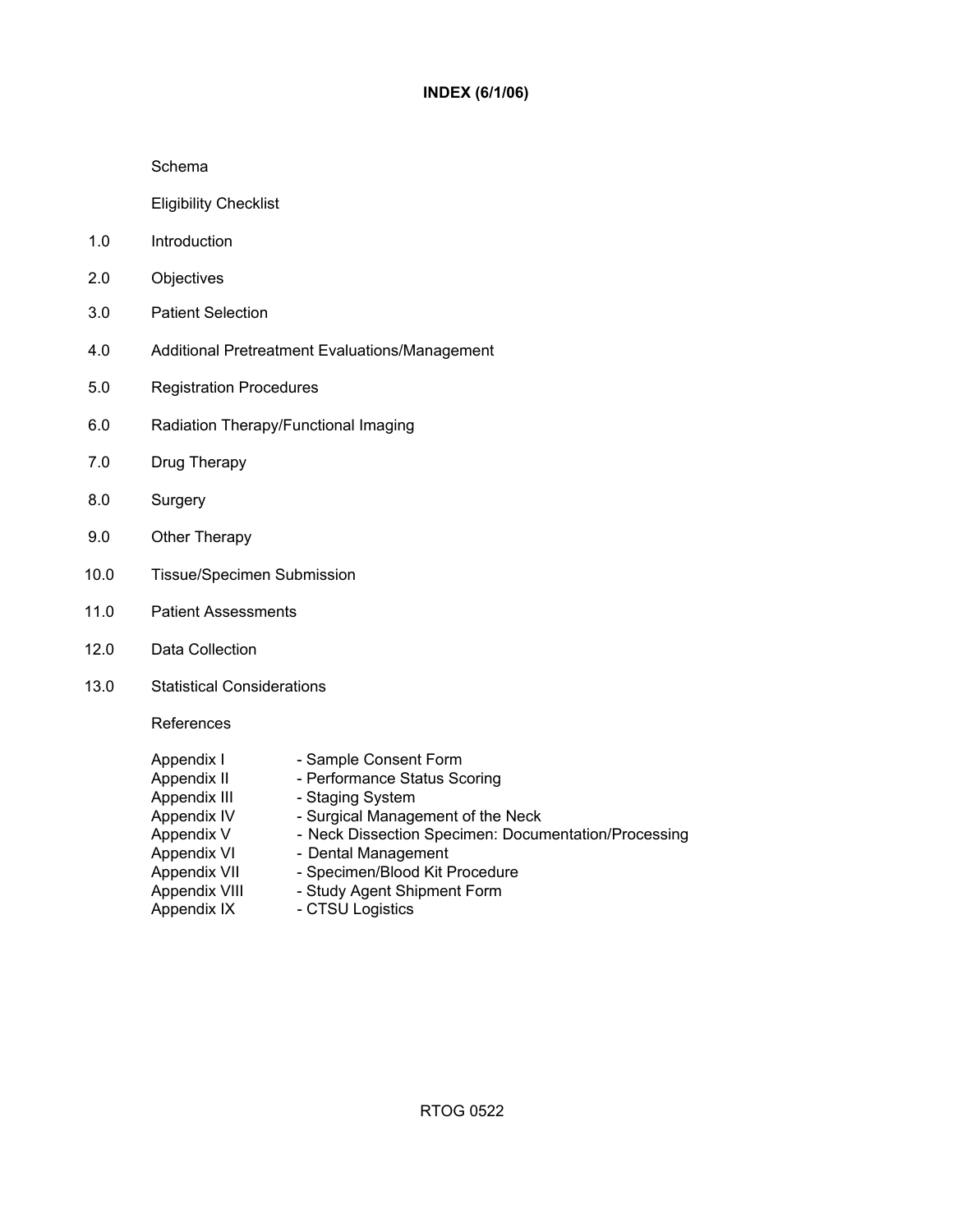### **RADIATION THERAPY ONCOLOGY GROUP**

## **RTOG 0522**

## **A Randomized Phase III Trial of Concurrent Accelerated Radiation and Cisplatin Versus Concurrent Accelerated Radiation, Cisplatin, and Cetuximab (C225) [Followed by Surgery for Selected Patients] for Stage III and IV Head and Neck Carcinomas**

#### **SCHEMA**

|   | <b>Primary Site</b>                 |                           |                                  |                                  |                            |
|---|-------------------------------------|---------------------------|----------------------------------|----------------------------------|----------------------------|
|   | 1. Larynx                           |                           |                                  | 8-9 Weeks Post-                  | <b>Selected Patients</b>   |
|   | 2. Non-Larynx                       |                           |                                  | <b>Treatment</b>                 |                            |
|   |                                     |                           | $\overline{p}$ Arm 1             |                                  | <sup>b</sup> Required Neck |
|   | <b>Nodal Status</b>                 |                           | <b>Accelerated Fractionation</b> | <b>Reassessment</b>              | <b>Dissection:</b>         |
| S | 1. N <sub>0</sub>                   | $\mathbf{R}^{\mathsf{a}}$ | by Concomitant Boost             | Required CT scan                 | Persistent nodal           |
| T | 2. N1, N2a, N2b                     | A                         | (AFX-CB) or IMRT                 | or MRI for N2-N3 <sup>c</sup>    | disease, but               |
| R | 3. N <sub>2c</sub> , N <sub>3</sub> | N                         | plus cisplatin                   | and N1-N2c patients <sup>c</sup> | Complete response          |
| A |                                     | D                         |                                  |                                  | of primary                 |
|   | <b>Zubrod Status</b>                | O                         |                                  | These patients also              |                            |
|   | 1.0                                 | M                         |                                  | can receive post-                | For details of             |
| F | 2.1                                 |                           | <sup>b</sup> Arm 2               | treatment PET/CT                 | surgery for primary,       |
| Y |                                     | Z                         | <b>Accelerated Fractionation</b> | scan                             | see Section 8.0            |
|   | Use of IMRT                         | Е                         | by Concomitant Boost             |                                  |                            |
|   | 1. No                               |                           | (AFX-CB) or IMRT                 | If suspicion of relapse:         |                            |
|   | 2. Yes                              |                           | plus cisplatin                   | Directed biopsy                  |                            |
|   |                                     |                           | plus cetuximab                   |                                  |                            |
|   | <b>Pre-Treatment</b>                |                           |                                  |                                  |                            |
|   | <b>PET/CT</b>                       |                           |                                  |                                  |                            |
|   | 1. No                               |                           |                                  |                                  |                            |
|   | 2. Yes                              |                           |                                  |                                  |                            |
|   |                                     |                           |                                  |                                  |                            |

a. **(6/1/06)** See Section 5.1-5.4 for pre-registration requirements. **NOTE**: It is mandatory that the treating physician determine the radiation therapy technique (3D-CRT vs. IMRT) to be used prior to the site registering the patient.

b. See Sections 6.0, 7.0, and 8.0 for details of radiation therapy, drug therapy, and surgery.

c. All patients with N2a, N2b, and N3 disease and patients with ≤ 3 cm nodes on one side (N1) or both sides (a subset of N2c) with questionable neck findings

## **Patient Population:** (See Section 3.0 for Eligibility)

Squamous cell carcinoma of the oropharynx, hypopharynx, or larynx; selected stage III-IV disease (T2N2-3M0, T3-4 any N M0)

**Required Sample Size: 945 (8/25/08)**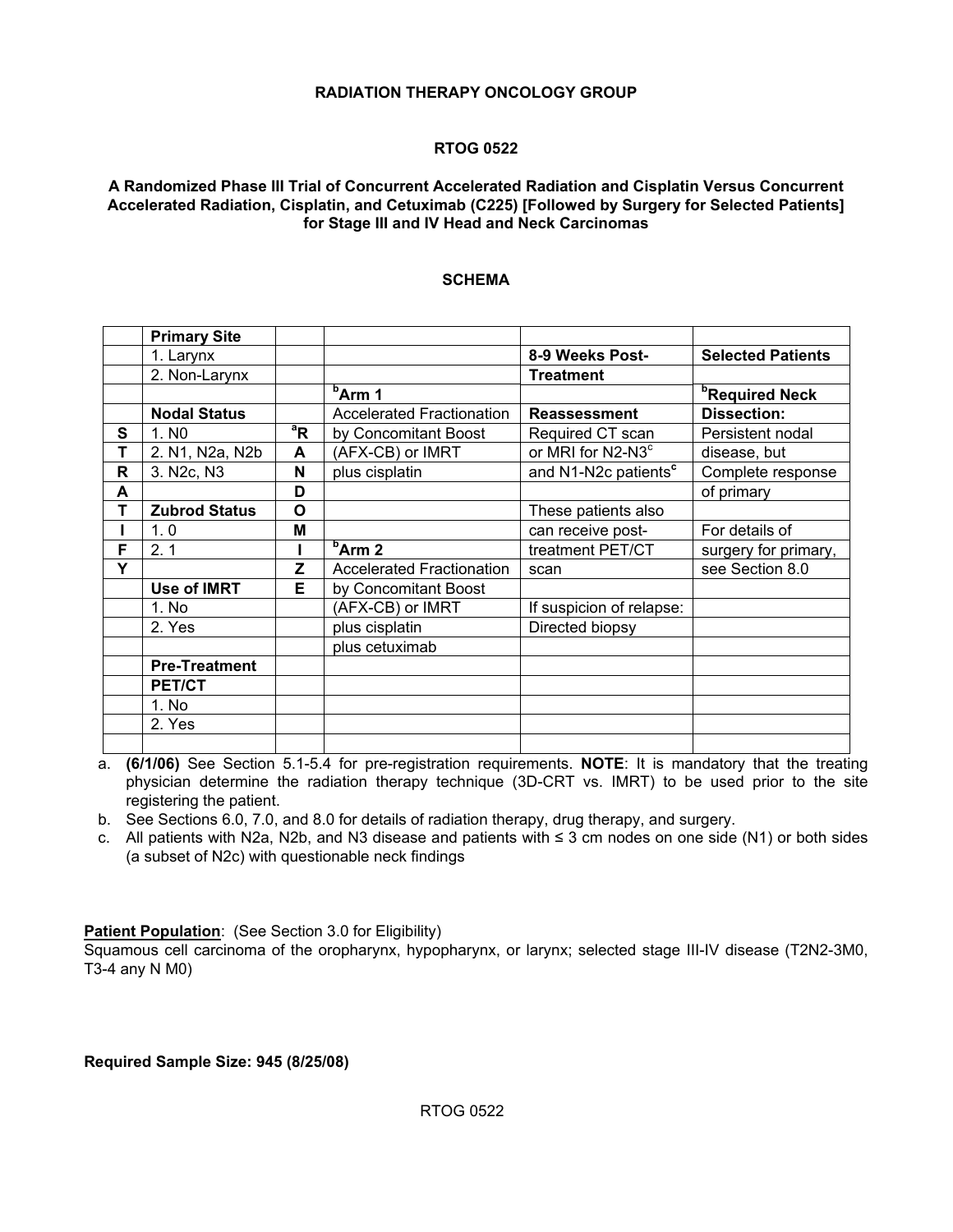| <b>RTOG Institution #</b> |                                        |                                                                                                                                                                                                                                                                                                                                                                                                         |  |  |  |
|---------------------------|----------------------------------------|---------------------------------------------------------------------------------------------------------------------------------------------------------------------------------------------------------------------------------------------------------------------------------------------------------------------------------------------------------------------------------------------------------|--|--|--|
| <b>RTOG 0522</b>          | <b>ELIGIBILITY CHECKLIST (8/25/08)</b> |                                                                                                                                                                                                                                                                                                                                                                                                         |  |  |  |
| Case #                    |                                        | (page 1 of 4)                                                                                                                                                                                                                                                                                                                                                                                           |  |  |  |
| (Y)                       |                                        | 1. Does the patient have pathologically (histologically or cytologically) proven (from primary<br>lesion and/or lymph nodes) diagnosis of squamous cell carcinoma of the oropharynx,<br>hypopharynx, or larynx?                                                                                                                                                                                         |  |  |  |
| (Y)                       |                                        | 2. Does the patient have selected stage III or IV disease (T2N2-3M0, T3-4 any N M0)?<br>[Note: Patients with T1, any N, or T2N1 tumors are not eligible]                                                                                                                                                                                                                                                |  |  |  |
| (Y)                       |                                        | 3. Was a history/physical examination completed within 4 weeks prior to registration,<br>including assessment of weight and weight loss in past 6 months and an examination by<br>a Medical Oncologist?                                                                                                                                                                                                 |  |  |  |
| (Y)                       | 4.                                     | Was a Chest x-ray, Chest CT scan, or PET/CT scan completed within 6 weeks prior to<br>registration?                                                                                                                                                                                                                                                                                                     |  |  |  |
| (Y)                       |                                        | 5. Was a CT scan or MRI of the head and neck (of the primary tumor and neck nodes) or<br>PET/CT scan completed within 6 weeks prior to registration?                                                                                                                                                                                                                                                    |  |  |  |
| (Y)                       |                                        | If a PET/CT was used (instead of a CT scan or MRI) was the CT a high quality scan<br>with contrast?                                                                                                                                                                                                                                                                                                     |  |  |  |
| (Y)                       |                                        | 6. Was the left ejection fraction determined by ECHO and/or MUGA technique within 12<br>weeks of registration?                                                                                                                                                                                                                                                                                          |  |  |  |
| (Y)                       | 7.                                     | Is the Zubrod 0-1?                                                                                                                                                                                                                                                                                                                                                                                      |  |  |  |
| (Y)                       | 8.                                     | Is the patient at least 18 years of age?                                                                                                                                                                                                                                                                                                                                                                |  |  |  |
| (Y)                       |                                        | 9. Were the following lab parameters confirmed within 2 weeks prior to study entry?<br>Absolute neutrophil count (ANC) $\geq$ 1,800 cells/mm3<br>٠<br>Platelets $\geq 100,000$ cells/mm3<br>Hemoglobin $\geq 8.0$ g/dl<br>٠<br>Bilirubin $\leq 1.5$ mg/dl<br>AST or ALT $\leq 2x$ the upper limit of normal<br>Serum creatinine $\leq 1.5$ mg/dl<br>٠<br>Creatinine clearance $(CC) \ge 50$ ml/min<br>٠ |  |  |  |
| (Y/NA)                    |                                        | 10. For women of childbearing potential, was a pregnancy test completed within 2 weeks of<br>registration?                                                                                                                                                                                                                                                                                              |  |  |  |
| (Y/NA)                    |                                        | 11. If a male participant or a woman of child bearing potential, is the patient agreeable to<br>practice effective birth control throughout the treatment phase of the study (until at least<br>60 days following the last study treatment)?                                                                                                                                                            |  |  |  |
| (Y/N)                     |                                        | 12. Is there a history of prior invasive malignancy (other that non-melanomatous skin<br>cancer)?                                                                                                                                                                                                                                                                                                       |  |  |  |
|                           |                                        | If yes, has the patient been disease free for greater than three years?<br>(Y)                                                                                                                                                                                                                                                                                                                          |  |  |  |
| (N)                       |                                        | 13. Does the patient have simultaneous primaries or bilateral tumors?                                                                                                                                                                                                                                                                                                                                   |  |  |  |

 **(Continued on the next page)**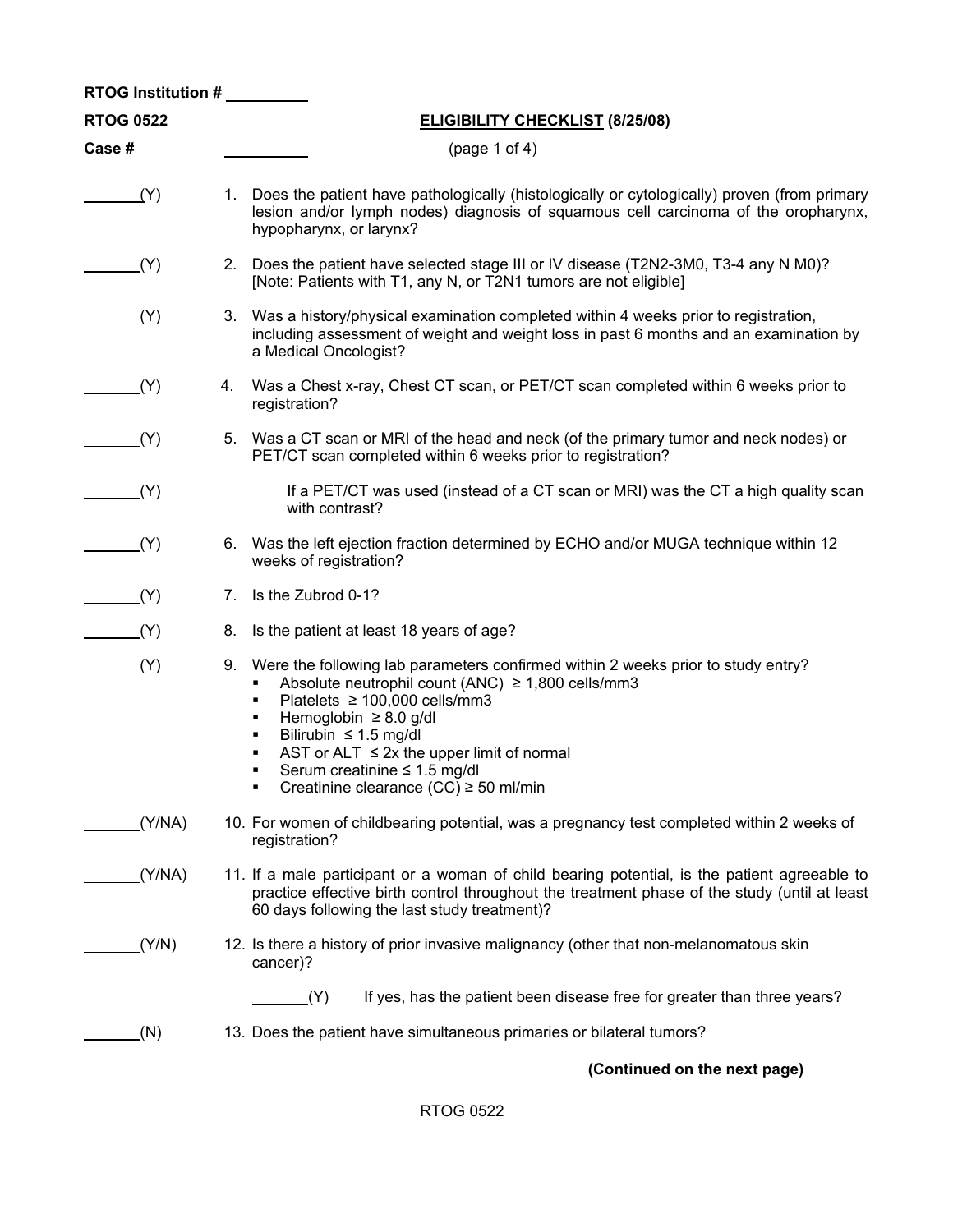| RTOG Institution # |                                                                                                                                                                                                                                                                                                                                                                                                                         |
|--------------------|-------------------------------------------------------------------------------------------------------------------------------------------------------------------------------------------------------------------------------------------------------------------------------------------------------------------------------------------------------------------------------------------------------------------------|
| <b>RTOG 0522</b>   | <b>ELIGIBILITY CHECKLIST (8/25/08)</b>                                                                                                                                                                                                                                                                                                                                                                                  |
| Case #             | (page 2 of 4)                                                                                                                                                                                                                                                                                                                                                                                                           |
| (N)                | 14. Has the patient had a gross total excision (e.g., by tonsillectomy) of the primary tumor?                                                                                                                                                                                                                                                                                                                           |
| (N)                | 15. Has the patient had prior systemic chemotherapy for the study cancer?                                                                                                                                                                                                                                                                                                                                               |
| (N)                | 16. Has the patient had prior radiotherapy to the region of study cancer that would result in<br>overlap of radiation therapy fields?                                                                                                                                                                                                                                                                                   |
| (N)                | 17. Is the primary tumor site oral cavity, nasopharynx, sinuses, or salivary gland?                                                                                                                                                                                                                                                                                                                                     |
| (N)                | 18. Has the patient had initial surgical treatment other than the diagnostic biopsy of the<br>primary site or nodal sampling of neck disease?                                                                                                                                                                                                                                                                           |
| (N)                | 19. Does the patient have any of the severe comorbid conditions listed in Section 3.2.8 that<br>would exclude him/her from participation, including the following CTCAE, v. 3.0<br>electrolyte abnormalities?<br>Calcium < 7 mg/dl or > 12.5 mg/dl;<br>Glucose < 40 mg/dl or > 250 mg/dl;<br>Magnesium < 0.9 mg/dl or > 3 mg/dl<br>Potassium < 3 mmol/L or > 6 mmol/L;<br>٠<br>Sodium < 130 mmol/L or > 155 mmol/L<br>٠ |
| (N)                | 20. Has the patient had a prior allergic reaction to the study drugs involved in this protocol?                                                                                                                                                                                                                                                                                                                         |
| (N)                | 21. Has the patient had prior therapy that specifically and directly targets the EGFR<br>pathway?                                                                                                                                                                                                                                                                                                                       |
| (N)                | 22. Has the patient had a prior severe infusion reaction to a monoclonal antibody?                                                                                                                                                                                                                                                                                                                                      |
| (Y)                | 23. Has the patient signed a study-specific consent form?                                                                                                                                                                                                                                                                                                                                                               |
|                    | The following questions will be asked at Study Registration:<br><b>IMRT CREDENTIALING IS REQUIRED BEFORE REGISTRATION</b>                                                                                                                                                                                                                                                                                               |
|                    | (N/Y)<br>Specify use of IMRT                                                                                                                                                                                                                                                                                                                                                                                            |
|                    | If participating in the PET component, PET CREDENTIAL IS REQUIRED BEFORE REGISTRATION.                                                                                                                                                                                                                                                                                                                                  |

| Confirm PET credentialing through PET Core Laboratory<br>(NAYY) |     |    |                                                                                                                        |  |  |
|-----------------------------------------------------------------|-----|----|------------------------------------------------------------------------------------------------------------------------|--|--|
|                                                                 |     | 1. | Name of institutional person registering this case?                                                                    |  |  |
|                                                                 | (Y) |    | 2. Has the Eligibility Checklist (above) been completed?                                                               |  |  |
|                                                                 | (Y) | 3. | Is the patient eligible for this study?                                                                                |  |  |
|                                                                 |     | 4. | Date the study-specific Consent Form was signed? (must be prior to study entry)                                        |  |  |
|                                                                 |     |    | 5. Patient's Initials (First Middle Last) [May 2003; If no middle initial, use hyphen]<br>(Continued on the next page) |  |  |
|                                                                 |     |    | RTOG 0522                                                                                                              |  |  |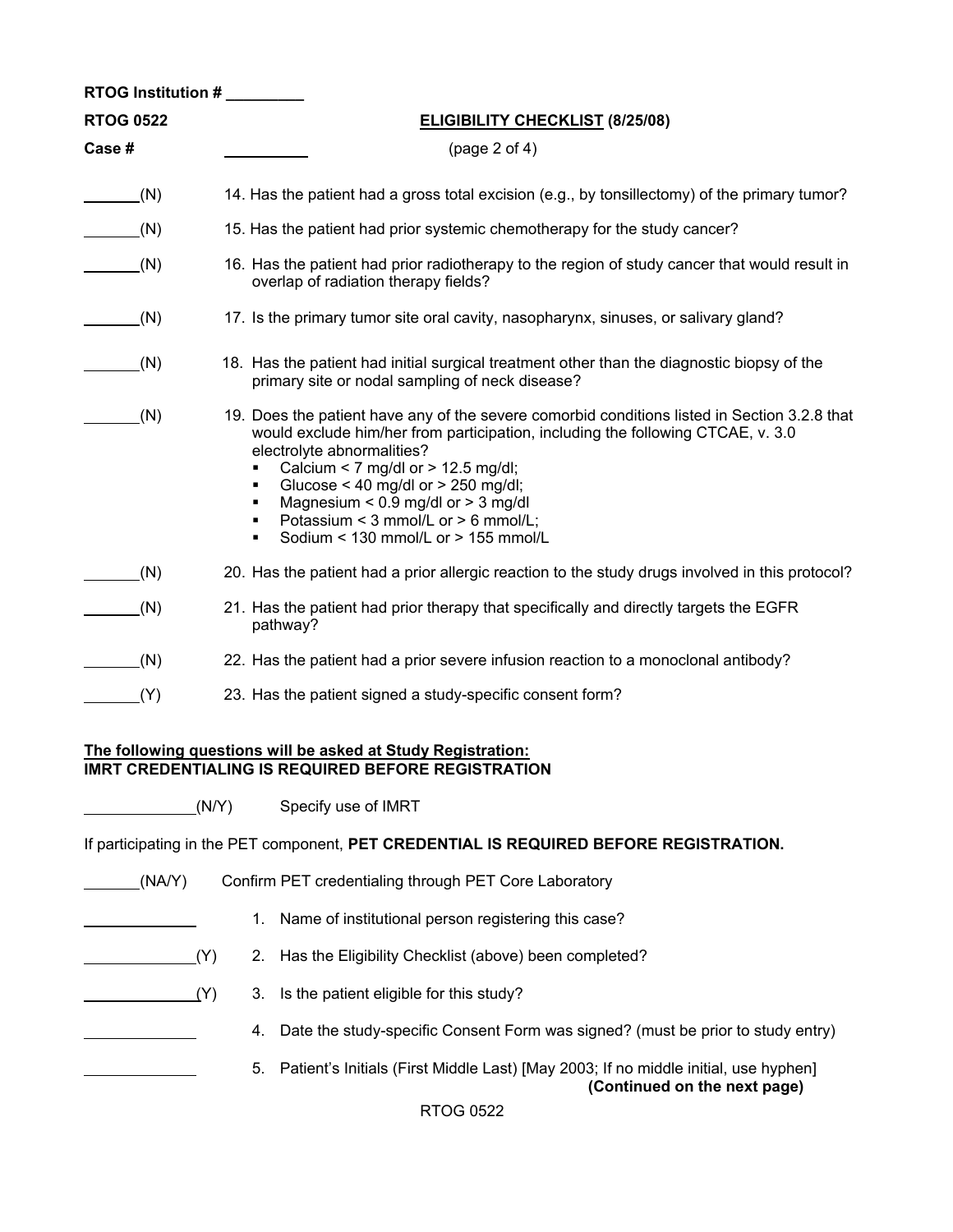| RTOG Institution # |                                                                                                                                                                                                                                 |
|--------------------|---------------------------------------------------------------------------------------------------------------------------------------------------------------------------------------------------------------------------------|
| <b>RTOG 0522</b>   | <b>ELIGIBILITY CHECKLIST (6/1/06)</b>                                                                                                                                                                                           |
| Case#              | (page 3 of 4)                                                                                                                                                                                                                   |
|                    | Verifying Physician<br>6.                                                                                                                                                                                                       |
|                    | Patient's ID Number<br>7.                                                                                                                                                                                                       |
|                    | Date of Birth<br>8.                                                                                                                                                                                                             |
|                    | Race<br>9.                                                                                                                                                                                                                      |
|                    | 10. Ethnic Category (Hispanic or Latino; Not Hispanic or Latino; Unknown)                                                                                                                                                       |
|                    | 11. Gender                                                                                                                                                                                                                      |
|                    | 12. Patient's Country of Residence                                                                                                                                                                                              |
|                    | 13. Zip Code (U.S. Residents)                                                                                                                                                                                                   |
|                    | 14. Patient's Insurance Status                                                                                                                                                                                                  |
|                    | 15. Will any component of the patient's care be given at a military or VA facility?                                                                                                                                             |
|                    | 16. Randomization date: This date will be populated automatically.                                                                                                                                                              |
|                    | 17. Medical Oncologist's Name                                                                                                                                                                                                   |
| (Y/N)              | 18. Tissue/Blood kept for cancer research?                                                                                                                                                                                      |
| (Y/N)              | 19. Tissue/Blood kept for medical research?                                                                                                                                                                                     |
| (Y/N)              | 20. Allow contact for future research?                                                                                                                                                                                          |
|                    | 21. Specify primary site (Larynx vs. Non-Larynx)                                                                                                                                                                                |
|                    | 22. Specify nodal status (N0 vs. N1, N2a, N2b vs. N2c, N3)                                                                                                                                                                      |
|                    | 23. Specify Zubrod status (0 vs. 1)                                                                                                                                                                                             |
|                    | 24. Specify pre-treatment PET/CT (No vs. Yes)                                                                                                                                                                                   |
| (N/Y)              | 25. Will PET/CT scans be submitted to the ACRIN PET Core Laboratory? (Scans only<br>will be accepted if the institution is PET credentialed and N stage= N2a, N2b, N2c<br>[with right or left side equal to N2a or N2b], or N3) |
|                    | If yes, confirm N stage (N2a, N2b, N2c [with right or left side equal to N2a or<br>N2b], or N3)                                                                                                                                 |

**(Continued on next page)**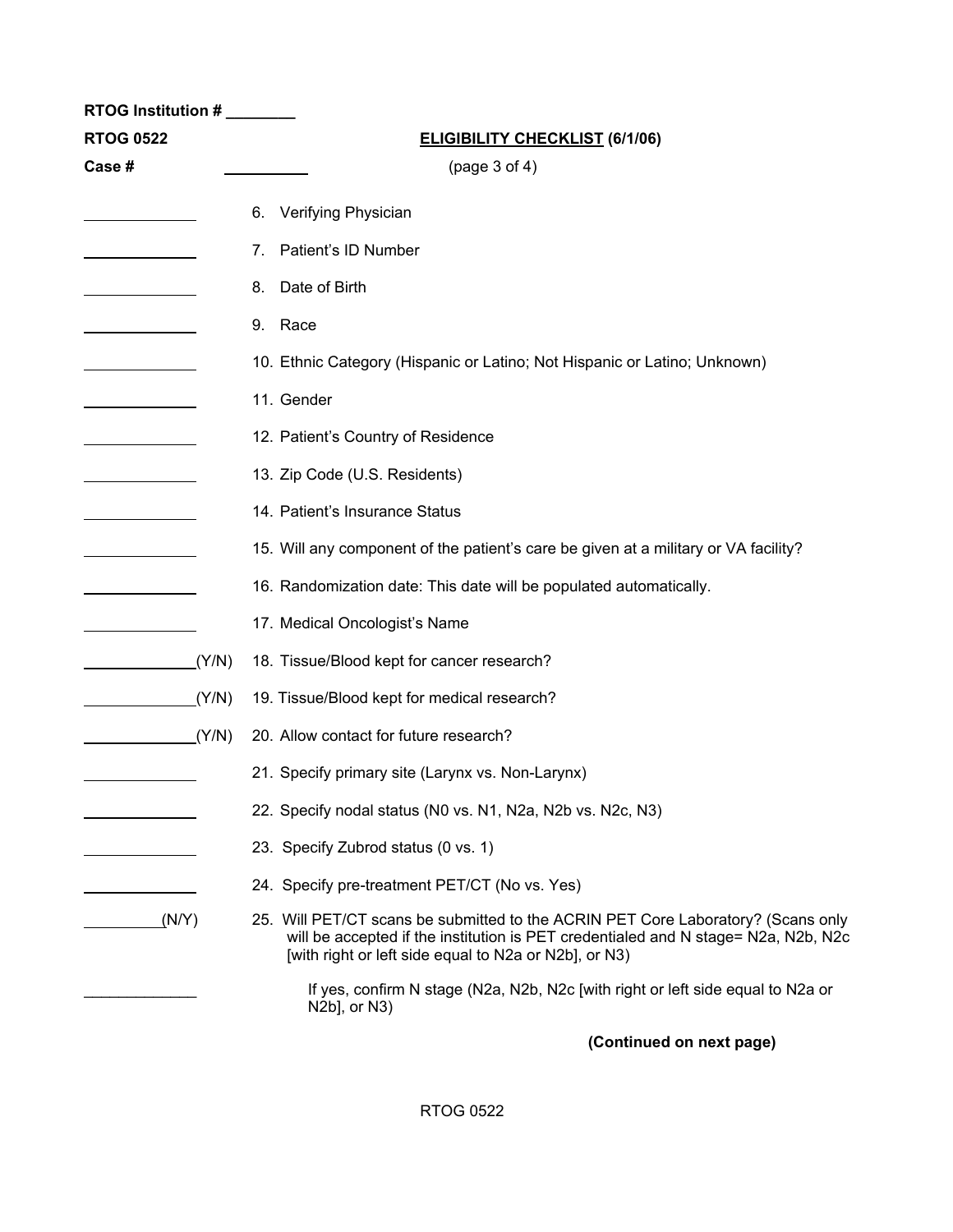| <b>RTOG Institution #</b> |                                                                                                                                                                                                                                                              |
|---------------------------|--------------------------------------------------------------------------------------------------------------------------------------------------------------------------------------------------------------------------------------------------------------|
| <b>RTOG 0522</b>          | <b>ELIGIBILITY CHECKLIST (6/1/06)</b>                                                                                                                                                                                                                        |
| Case #                    | (page 4 of 4)                                                                                                                                                                                                                                                |
| (N/Y)                     | 26. Did the patient agree to participate in the Quality of Life component of the study?                                                                                                                                                                      |
|                           | If no, please specify the reason from the following:<br>1. Patient refused due to illness<br>2. Patient refused for other reason: specify<br>3. Not approved by institutional IRB<br>4. Tool not available in patient's language<br>5. Other reason: specify |

The Eligibility Checklist must be completed in its entirety prior to web registration. The completed, signed, and dated checklist used at study entry must be retained in the patient's study file and will be evaluated during an institutional NCI/RTOG audit.

Completed by Date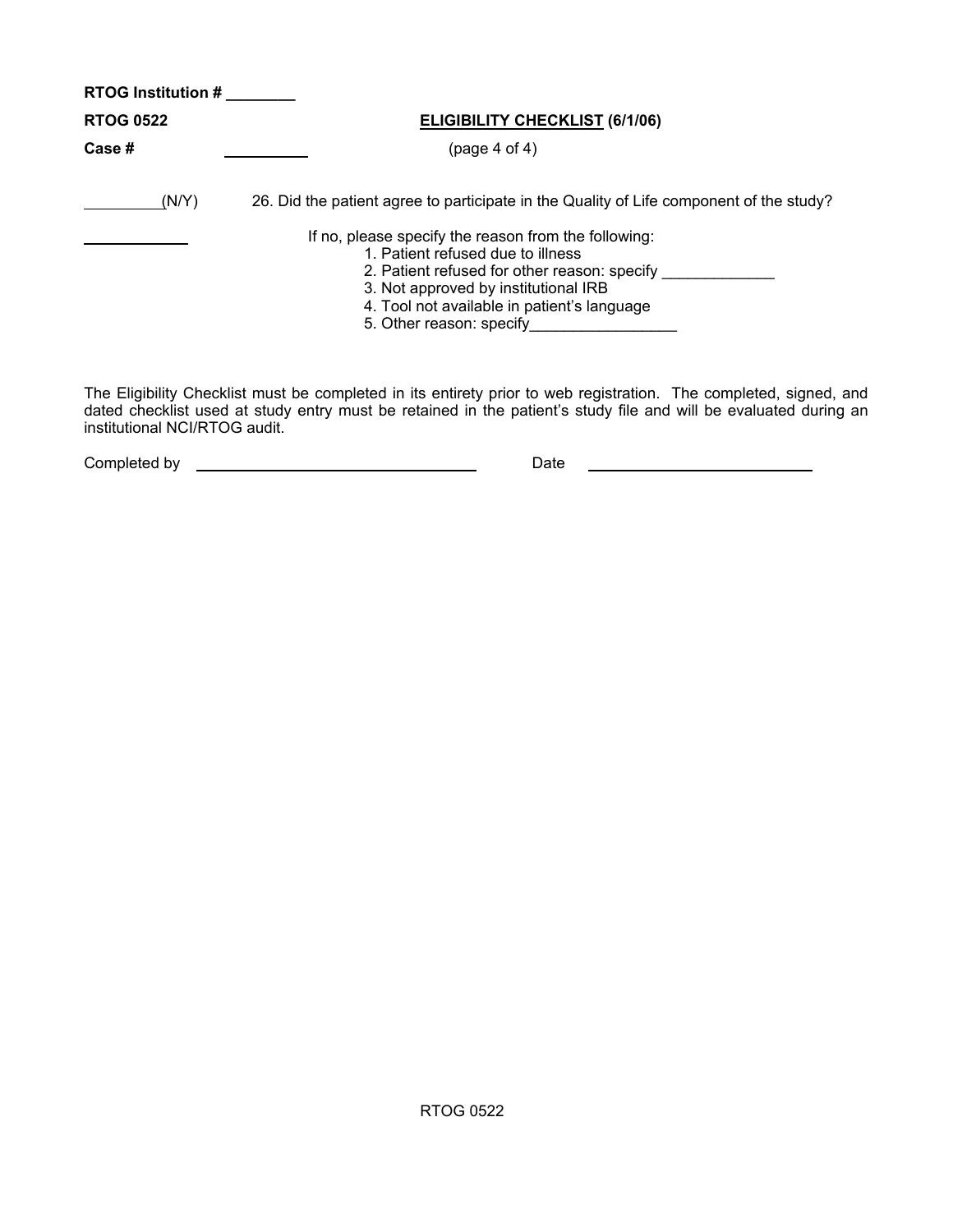#### **1.0 INTRODUCTION**

### **1.1** Treatment of Locally Advanced Head and Neck Squamous Cell Carcinoma (HNSCC)

The treatment of locally advanced (stage III-IV) HNSCC has been the subject of intensive investigation during the last two decades. Up to ten years ago, surgical resection, often followed by adjuvant radiotherapy, was the preferred therapy in most cases despite the resulting cosmetic and functional impairment affecting quality of life (QOL).

Attempting to improve therapy outcome, several radiobiologically sound, altered-fractionation regimens were designed and subjected to phase III testing. Collectively, clinical trials revealed that hyperfractionation and various accelerated fractionation regimens improved local-regional  $control$  (LRC) and in some trials, also survival.<sup>1</sup> RTOG 90-03 was a large randomized trial comparing standard fractionation (SFX) against hyperfractionation (HFX), accelerated fractionation with split-course (AFX-S), and accelerated fractionation by concomitant boost (AFX-CB) in the management of patients with stage III-IV HNSCC. Between September 1991 and August 1997, 1113 patients were enrolled. Analysis undertaken in September of 1999 revealed that AFX-CB (p=0.050) and HFX (p=0.045), but not AFX-S (p=0.67), yielded a significantly higher LRC rate than  $SFX$ <sup>2</sup> There was no difference in the incidence of persistent grade 3 or grade 4 late toxicity among the arms at one year or longer follow up. Since hyperfractionation is much more costly and labor-intensive, the RTOG investigators have recommended AFX-CB as the new standard radiotherapy for intermediate-stage (e.g., T2 and favorable T3, N0-1) HNSCC and for further clinical testing for more advanced HNSCC. RTOG's ongoing phase III trial, 0129, compares the efficacy of the combination of AFX-CB with cisplatin to that of SFX with cisplatin.

Results of many recently published phase III trials<sup>3-9</sup> show that chemotherapy given concurrently with radiation yields better LRC and survival rates than radiation alone in patients with locally advanced HNSCC. Two trials also have shown the benefit of concurrent radiation-chemotherapy given in the postoperative adjuvant setting.<sup>10-11</sup> In earlier trials, cisplatin was given in a dose of 100 mg/m<sup>2</sup>, administered during weeks 1, 4, and 7 of radiotherapy (approximately a third of patients were not able to tolerate the last dose). The systemic and mucosal toxicities of such a high-dose, intermittent cisplatin regimen can be severe. There are now four trials showing LRC and/or survival benefit of alternative cisplatin regimens, i.e., 5 doses of 20 mg/m<sup>2</sup> over 5 consecutive days or 4 doses of 25 mg/m<sup>2</sup> over 4 sequential days during weeks 1, 4, and  $7^{12-13}$ , weekly doses of 50 mg during the  $7-9$  weeks course of postoperative radiotherapy<sup>14</sup>, or 6 mg/m<sup>2</sup>/day, 5 days a week during the 7 weeks course of radiotherapy.<sup>9</sup> Taken together, the available data suggest that a cumulative cisplatin dose of 200 mg/m<sup>2</sup> given either every 3 weeks, weekly, or daily during the course of radiotherapy yields therapeutic benefit.

Currently, the combined radiation-chemotherapy regimen most extensively tested for the management of locally advanced HNSCC is the combination of conventionally fractionated radiotherapy (70 Gy in 35 fractions over 7 weeks) with cisplatin, 100 mg/m<sup>2</sup>, every 3 weeks. Consequently, the majority of head and neck oncologists consider this concurrent radiation and cisplatin as the current standard-of-care for patients with locally advanced HNSCC seeking nonsurgical therapy.

# **1.2** Proposed Trial: Rationale and Design

#### **1.2.1** *Role of Epidermal Growth Factor Receptor (EFGR) in Predicting and Modulating HNSCC Radiation Response*

Progress in the understanding of tumor biology has opened an exciting new era for research. For example, as summarized in several recent publications,<sup>15,16-18</sup> preclinical and correlative biomarker studies from various laboratories have detected EGFR as a predictor of radiation response of HNSCC and have identified EGFR and its down-stream signaling molecules as appealing targets for therapeutic intervention.

A correlative study performed by RTOG investigators using tumor samples of patients with stage III-IV HNSCC enrolled on a previous phase III RTOG trial, 90-03, for example, revealed that EGFR overexpression was a strong, independent predictor of LRC after standard radiotherapy regimen. Patients with higher expression of EGFR had significantly lower overall survival (HR=1.72, p=0.0073) and LRC (HR=2.02, p=0.0013).<sup>15</sup> These results were confirmed in an analysis of a second arm from RTOG 90-03 (unpublished).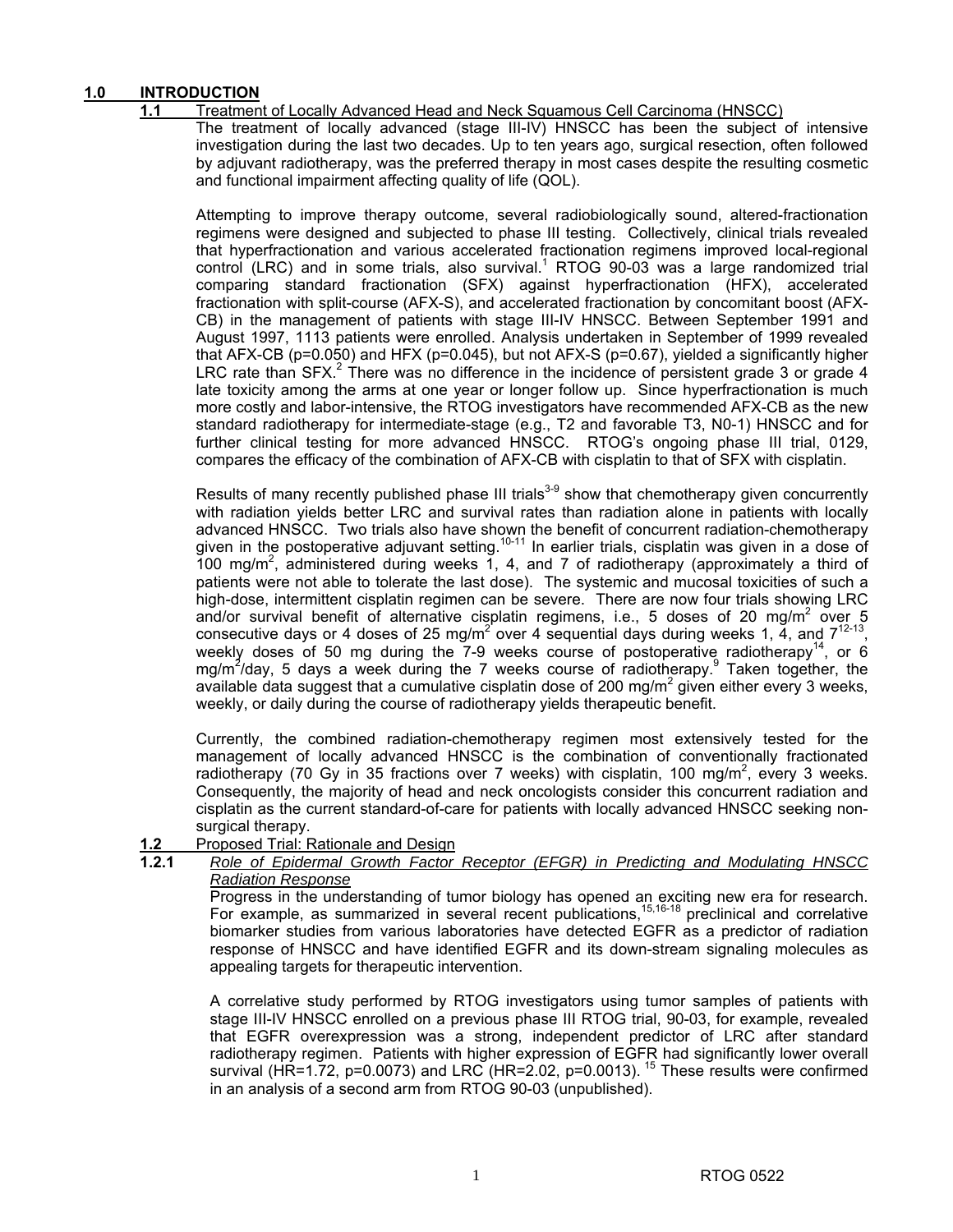Inspired by the results of preclinical and correlative studies, a phase III trial was designed in 1998 to test the efficacy of the combination of radiation with cetuximab, an anti-EGFR antibody, versus radiotherapy alone in the treatment of locally advanced HNSCC. The results of this international trial, presented at the 2004 annual meeting of the American Society of Clinical Oncology, <sup>19</sup> showed that the combination of cetuximab and radiation yielded LRC (two-year estimated rate: 56% vs. 48%; median progression-free interval: 36 months vs. 19 months; p=0.02) and survival advantage (three-year estimated rate: 57% vs. 44%; median survival time: 54 months vs. 28 months; p=0.02) without added hematologic and mucosal toxicities over radiotherapy alone in comparable subsets of patients. Thus, the international trial provided the proof-of-principle for selective tumor targeting in the treatment of locally advanced HNSCC and other neoplasms expressing a high level of EGFR.

Since local-regional recurrence remains the main pattern of relapse, the proposed phase III trial is designed to assess whether adding cetuximab to a radiation-cisplatin regimen will further improve both disease-free survival (DFS) and LRC (in all patients) but also survival in patients with stage III-IV disease. Survival in patients with laryngeal cancer may not be affected, since the intergroup larynx trial showed that the surgical salvage rate is generally high.<sup>20</sup>

**1.2.2** *Study Hypotheses*

This phase III trial addresses two hypotheses. The primary hypothesis is that since EGFR affects cellular response to radiation and to cytotoxic agents, the addition of a neutralizing antibody, cetuximab, to a concurrent radiation-cisplatin regimen will enhance HNSCC response resulting in improved disease-free survival (DFS). The secondary hypothesis is that the addition of cetuximab to a concurrent radiation-cisplatin regimen will improve overall survival in patients with HNSCC without added toxicity and will improve LRC.

**1.2.3** *Study Design*

The use of intensity-modulated radiotherapy (IMRT) will be permitted (and recorded in stratification) since increasing numbers of participating centers have been credentialed and have implemented such precision radiation technology to spare normal tissue.

#### Selection of the control arm

The control therapy was tested in a phase II RTOG trial, 99-14. $^{21}$  Briefly, a total of 84 patients with stage III-IV HNC meeting the eligibility criteria were enrolled, of whom 76 patients were analyzable. The estimated two-year local-regional relapse and distant metastasis rates were 34.7% and 16.1%, respectively. The estimated two-year overall survival and disease-free survival rates were 71.6% and 53.5%, respectively. Three patients (4%) died of protocol treatment. Nineteen patients (25%) had acute grade 4 toxicity and 49 (63%) had acute grade 3 toxicity. The two-year cumulative incidence of late grade 3-5 toxicities was 51.3%. Because of this encouraging outcome (among the lowest local-regional relapse rate observed in a multiinstitutional trial), RTOG investigators decided to move forward with evaluating the combination of AFX-CB with cisplatin in a phase III trial (0129), which is projected to complete accrual of 720 patients by August 2005.

#### Selection of the experimental arm

The experimental regimen has not been tested in multi-institutional setting. A single institutional trial tested a similar regimen enrolled 22 patients.<sup>22</sup> With a median follow up of 41 months, the estimated 3-year survival rate was 76%, in spite of the occurrence of 2 fatal events (1 pneumonia and 1 unknown cause). Grade 3-4 toxicities were typical of concurrent cisplatin and radiation. In addition, grade 3-4 acne-like rash (19%) and hypersensitivity (5%) were observed. The observation that cetuximab does not increase mucosal reactions or induce systemic toxicity other than skin rash and rare allergic reaction  $19$  encouraged us to move forward with testing the addition of cetuximab to accelerated fractionation and cisplatin.

RTOG has extensively tested accelerated fractionation delivered by 3-D conformal technique (AFX-CB). In a large randomized trial conducted in Denmark (DAHANCA, N > 1400), accelerated fractionation delivering 6 fractions a week has been shown to yield a better local control rate than standard fractionation given 5 fractions per week.<sup>23</sup> Accelerated fractionation control by IMRT will be delivered in 6 fractions per week during five of the six treatment weeks, similar to the fractionation used in DAHANCA. Since the volume of tissues receiving high dose radiation is generally smaller with IMRT than with 3-D CRT, the tolerance to the IMRT regimen would not be worse than AFX-CB.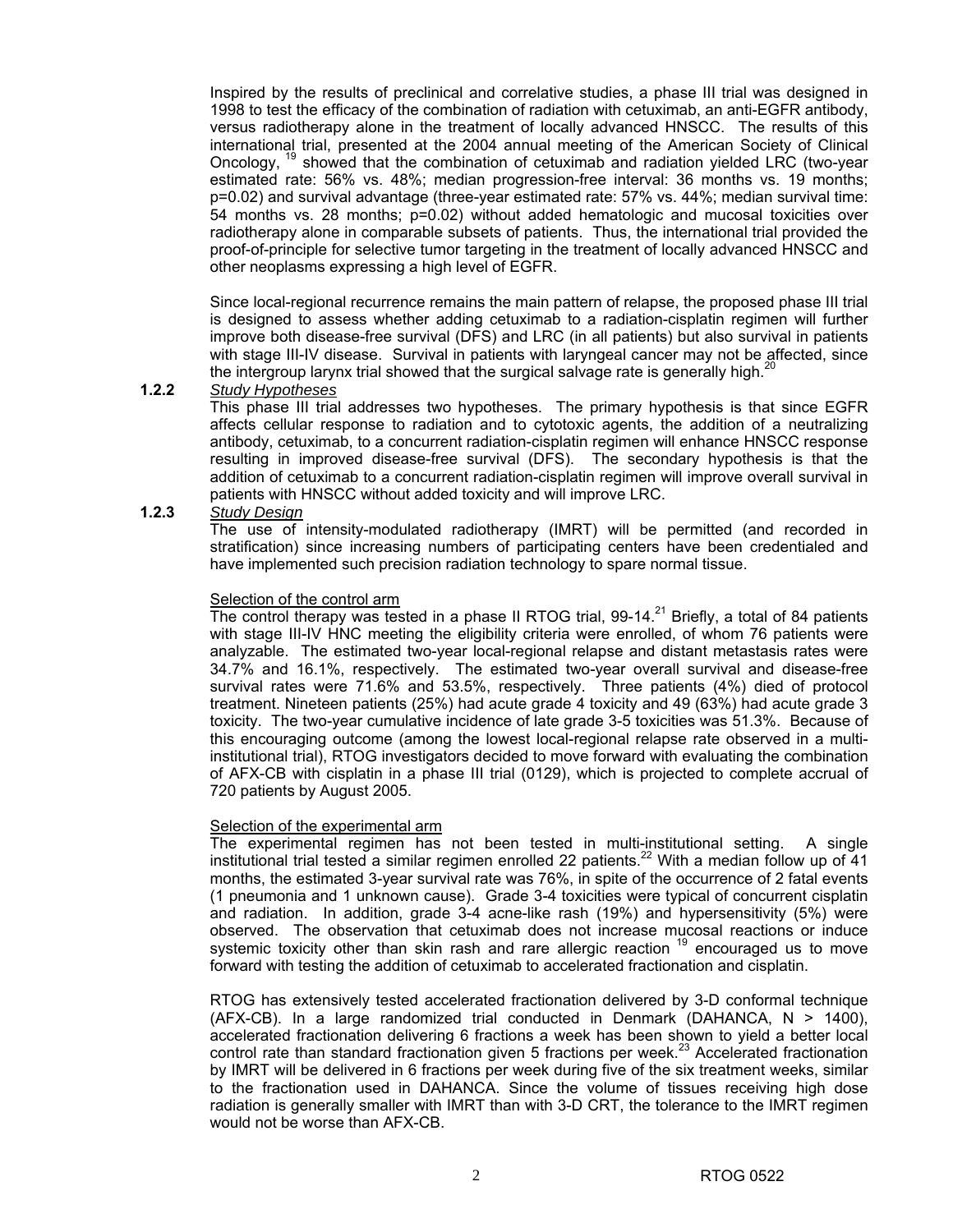### **1.3 Cetuximab (8/25/08)**

 Cetuximab binds specifically to the epidermal growth factor receptor (EGFR, HER1, c-ErbB-1) on both normal and tumor cells and competitively inhibits the binding of epidermal growth factor (EGF) and other ligands, such as transforming growth factor–alpha.(Erbitux® package insert, 2007). Binding of cetuximab to the EGFR blocks phosphorylation and activation of receptorassociated kinases, resulting in inhibition of cell growth, induction of apoptosis, and decreased matrix metalloproteinase and vascular endothelial growth factor production. The EGFR is a transmembrane glycoprotein that is a member of a subfamily of type I receptor tyrosine kinases including EGFR (HER1), HER2, HER3, and HER4. The EGFR is constitutively expressed in many normal epithelial tissues, including the skin and hair follicle. Over-expression of EGFR is also detected in many human cancers including those of the colon and rectum.

 *In vitro* assays and *in vivo* animal studies have shown that cetuximab inhibits the growth and survival of tumor cells that over-express the EGFR. No anti-tumor effects of cetuximab were observed in human tumor xenografts lacking EGFR expression. The addition of cetuximab to irinotecan or irinotecan plus 5-fluorouracil in animal studies resulted in an increase in anti-tumor effects compared to chemotherapy alone.

**1.3.1** *Human Pharmacokinetics*

 Cetuximab administered as monotherapy or in combination with concomitant chemotherapy or radiotherapy exhibits nonlinear pharmacokinetics. The pharmacokinetics of cetuximab were similar in patients with squamous cell carcinoma of the head and neck (SCCHN) and those with colorectal cancer (Erbitux® package insert, 2007). The area under the concentration time curve (AUC) increased in a greater than dose proportional manner as the dose increased from 20 to 400 mg/m<sup>2</sup>. Cetuximab clearance (CL) decreased from 0.08 to 0.02 L/h/m<sup>2</sup> as the dose increased from 20 to 200 mg/m<sup>2</sup>, and at doses >200 mg/m<sup>2</sup>, it appeared to plateau. The volume of distribution (Vd) for cetuximab appeared to be independent of dose and approximated the vascular space of 2-3  $L/m^2$ .

Following a 2-hour infusion of 400 mg/m<sup>2</sup> of cetuximab, the maximum mean serum concentration (Cmax) was 199 μg/mL (range: 70-380 μg/mL) and the mean elimination half-life was 97 hours (range 41-213 hours). A 1-hour infusion of 250 mg/m<sup>2</sup> produced a mean Cmax of 168 μg/mL (range120-170 μg/mL). Following the recommended dose regimen (400 mg/m<sup>2</sup> initial dose/250 mg/m<sup>2</sup> weekly dose), cetuximab concentrations reached steady-state levels by the third weekly infusion with mean peak and trough concentrations across studies ranging from 168 to 235 and 41 to 85 μg/mL, respectively. The mean half-life was 112 hours (range 75-188 hours).

#### **1.3.2** *Immunogenicity*

 As with all therapeutic proteins, there is potential for immunogenicity. Potential immunogenic responses to cetuximab were assessed using either a double antigen radiometric assay or an enzyme-linked immunosorbant assay. Due to limitations in assay performance and sampling timing, the incidence of antibody development in patients receiving cetuximab has not been adequately determined. The incidence of antibodies to cetuximab was measured by collecting and analyzing serum pre-study, prior to selected infusions and during treatment follow-up. Patients were considered evaluable if they had a negative pre-treatment sample and a posttreatment sample. Non-neutralizing anti-cetuximab antibodies were detected in 5% (49 of 1001) of evaluable patients (Erbitux® package insert, 2007). In patients positive for anticetuximab antibody, the median time to onset was 44 days (range 8-281 days). Although the number of sero-positive patients is limited, there does not appear to be any relationship between the appearance of antibodies to cetuximab and the safety or antitumor activity of the molecule.

 The observed incidence of anti-cetuximab antibody responses may be influenced by the low sensitivity of available assays, inadequate to reliably detect lower antibody titers. Other factors which might influence the incidence of anti-cetuximab antibody response include sample handling, timing of sample collection, concomitant medications, and underlying disease. For these reasons, comparison of the incidence of antibodies to cetuximab with the incidence of antibodies to other products may be misleading.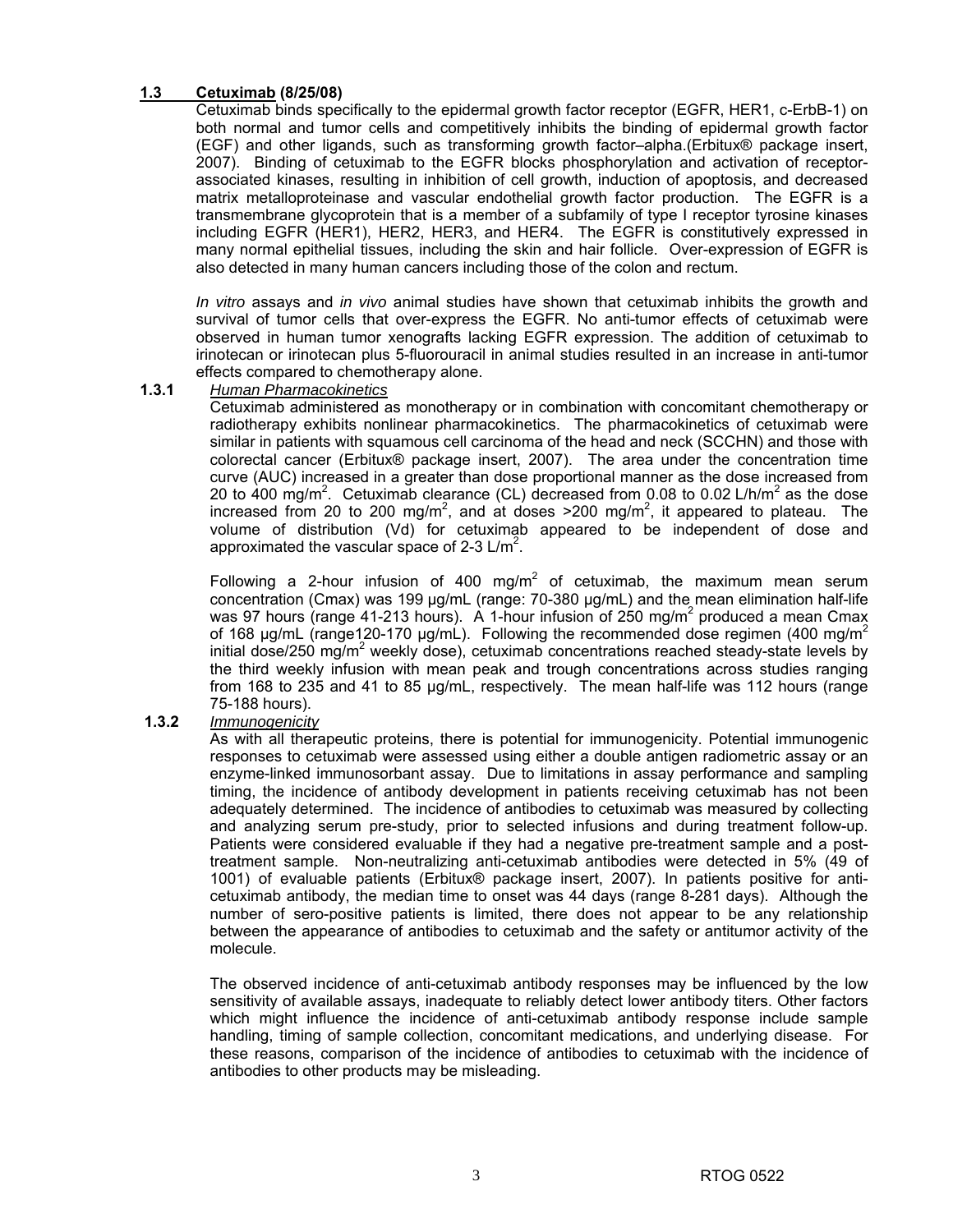#### **1.4 Clinical Studies of Cetuximab in Squamous Cell Carcinoma of the Head and Neck Cancer and Colorectal Cancer Efficacy (8/25/08)**

### **1.4.1** *Squamous Cell Carcinoma of the Head and Neck*

 The efficacy and safety of cetuximab in combination with radiation therapy was studied in a randomized, multicenter, controlled trial of 424 patients with locally or regionally advanced squamous cell carcinoma of the head and neck (SCCHN) of the oropharynx, hypopharynx or larynx versus radiation therapy alone. In addition, cetuximab alone was studied in a singlearm, multi-center clinical trial in 103 patients with recurrent or metastatic SCCHN with documented progression within 30 days after 2-6 cycles of platinum-based chemotherapy.

#### **1.4.2** *Colorectal Cancer*

 The efficacy and safety of cetuximab plus best supportive care (BSC) were evaluated in a multicenter, open-label, randomized, clinical trial of 572 patients with EGFR-expressing, previously treated, recurrent, metastatic colorectal cancer versus BSC alone. The efficacy and safety of cetuximab alone or in combination with irinotecan were studied in a randomized, controlled trial (329 patients) and in combination with irinotecan in an open-label, single-arm trial (138 patients). Cetuximab was further evaluated as a single agent in a third clinical trial (57 patients). All trials studied patients with EGFR-expressing metastatic colorectal cancer, whose disease had progressed after receiving an irinotecan-containing regimen.

**1.4.3** *Squamous Cell Carcinoma of the Head and Neck: Randomized, Controlled Trial*

 The efficacy and safety of cetuximab were studied in combination with radiation therapy in a randomized, controlled trial of 424 patients with locally or regionally advanced squamous cell carcinoma of the head and neck versus radiation alone. 424 patients with Stage III/IV SCCHN of the oropharynx, hypopharynx, or larynx with no prior therapy were randomized (1:1) to receive cetuximab plus radiation therapy (211 patients) or radiation therapy alone (213 patients). Stratification factors were Karnofsky Performance Status (60-80 versus 90-100), nodal stage (N0 versus N+), tumor stage (T1-3 versus T4 using American Joint Committee on Cancer 1998 staging criteria), and radiation therapy fractionation (concomitant boost versus once-daily versus twice daily). Radiation therapy was administered from 6-7 weeks as once daily, twice daily, or concomitant boost. Starting 1 week prior to radiation, cetuximab was administered as a 400-mg/m2 initial dose, followed by 250 mg/m 2 weekly for the duration of radiation therapy (6-7 weeks). Cetuximab was administered 1 hour prior to radiation therapy, beginning week 2.

 Of the 424 randomized patients, 80% were male and 83% were Caucasian. The median age was 57 years (range 34-83). There were 258 patients enrolled in US sites (61%) and 166 patients (39%) in non-U.S. sites. Ninety percent of patients had baseline Karnofsky Performance Status > 80; 60% had oropharyngeal, 25% laryngeal, and 15% hypopharyngeal primary tumors; 28% had AJCC T4 tumor stage. The patient characteristics were similar across the study arms. Fifty-six percent of the patients received radiation therapy with concomitant boost, 26% received once-daily regimen, and 18% twice-daily regimen.

 The main outcome measure of this trial was duration of locoregional control. Overall survival was also assessed. Results are presented below:

|                             | Cetuximab +<br><b>Radiation</b><br>$(n = 211)$ | Radiation<br><b>Alone</b><br>$(n = 213)$ | <b>Hazard Ratio</b><br>$(95\% \text{ Cl}^a)$ | <b>Stratified</b><br>Log-rank<br>p-value |
|-----------------------------|------------------------------------------------|------------------------------------------|----------------------------------------------|------------------------------------------|
| <b>Locoregional control</b> |                                                |                                          |                                              |                                          |
| <b>Median Duration</b>      | 24.4 mo                                        | 14.0 mo                                  | $0.68(0.52-0.89)$                            | 0.005                                    |
| <b>Overall Survival</b>     |                                                |                                          |                                              |                                          |
| Median duration             | 49.0 mo                                        | $29.3 \text{ mo}$                        | $0.74(0.57-0.97)$                            | 0.03                                     |

#### **Clinical Efficacy in Locoregionally Advanced SCCHN**

a CI = confidence interval.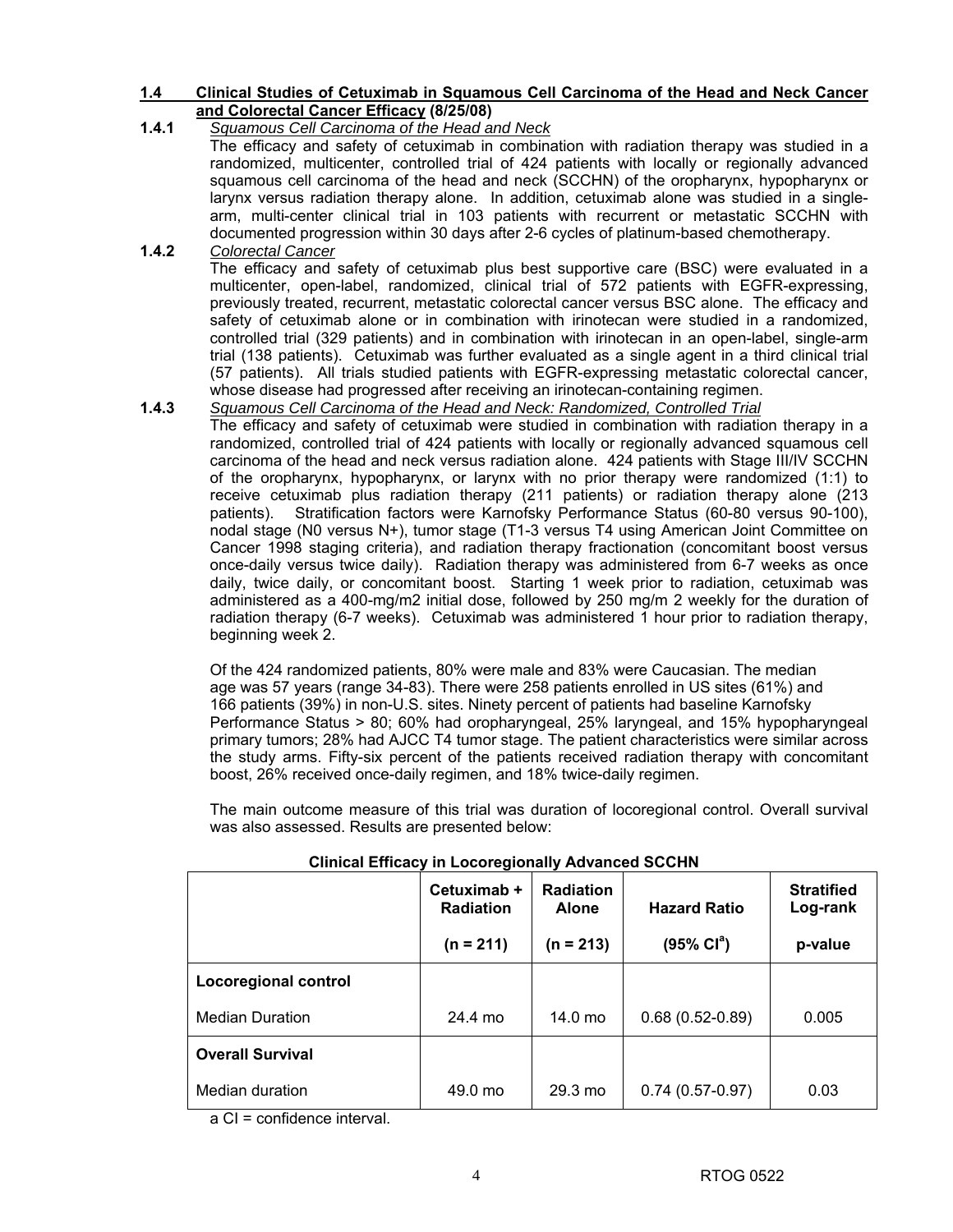#### **1.4.3.1** Single-arm Trial

 Cetuximab alone was studied in a single-arm, multicenter clinical trial in 103 patients with recurrent or metastatic SCCHN with documented progression within 30 days of a platinumbased chemotherapy regimen. Patients received a 20-mg test dose of cetuximab on Day 1, followed by a 400-mg/m2 initial dose, and 250 mg/m2 weekly until disease progression or unacceptable toxicity. The median age was 57 years (range 23-77), 82% were male, 100% Caucasian, and 62% had a Karnofsky performance status of >80. The objective response rate was 13% (95% confidence interval (7%-21%). Median duration of response was 5.8 months (range 1.2-5.8 months).

#### **1.4.4** *Colorectal Cancer: Randomized, Controlled Trials*

 A multicenter, open-label, randomized, clinical trial was conducted in 572 patients with EGFRexpressing, previously treated, recurrent, metastatic colorectal cancer. Patients were randomized (1:1) to receive either Erbitux® plus best supportive care (BSC) or BSC alone. Erbitux® was administered as a 400-mg/m2 initial dose, followed by 250 mg/m2 weekly until disease progression or unacceptable toxicity.

 Of the 572 randomized patients, the median age was 63 years, 64% were male, 89% were Caucasian, and 77% had baseline ECOG Performance Status of 0–1. All patients were to have received and progressed on prior therapy including an irinotecan-containing regimen and an oxaliplatin-containing regimen.

 The main outcome measure of the study was overall survival. The results are presented in Figure 1.



Figure 1: Kaplan Meier Curve for Overall Survival in Patients with Metastatic Colorectal Cancer

 In another multicenter, clinical trial conducted in 329 patients with EGFR-expressing recurrent metastatic colorectal cancer, patients were randomized (2:1) to receive either Erbitux® plus irinotecan (218 patients) or Erbitux® monotherapy (111 patients).3 Erbitux® was administered as a 400-mg/m2 initial dose, followed by 250 mg/m2 weekly until disease progression or unacceptable toxicity. In the Erbitux® plus irinotecan arm, irinotecan was added to Erbitux® using the same dose and schedule for irinotecan as the patient had previously failed. Acceptable irinotecan schedules were 350 mg/m2 every 3 weeks, 180 mg/m2 every 2 weeks, or 125 mg/m2 weekly times four doses every 6 weeks. Of the 329 patients, the median age

BSC 234/285 4.57 (4.21 - 4.86) CETUXIMAB + BSC OVER BSC 0.77 ( 0.64 - 0.92)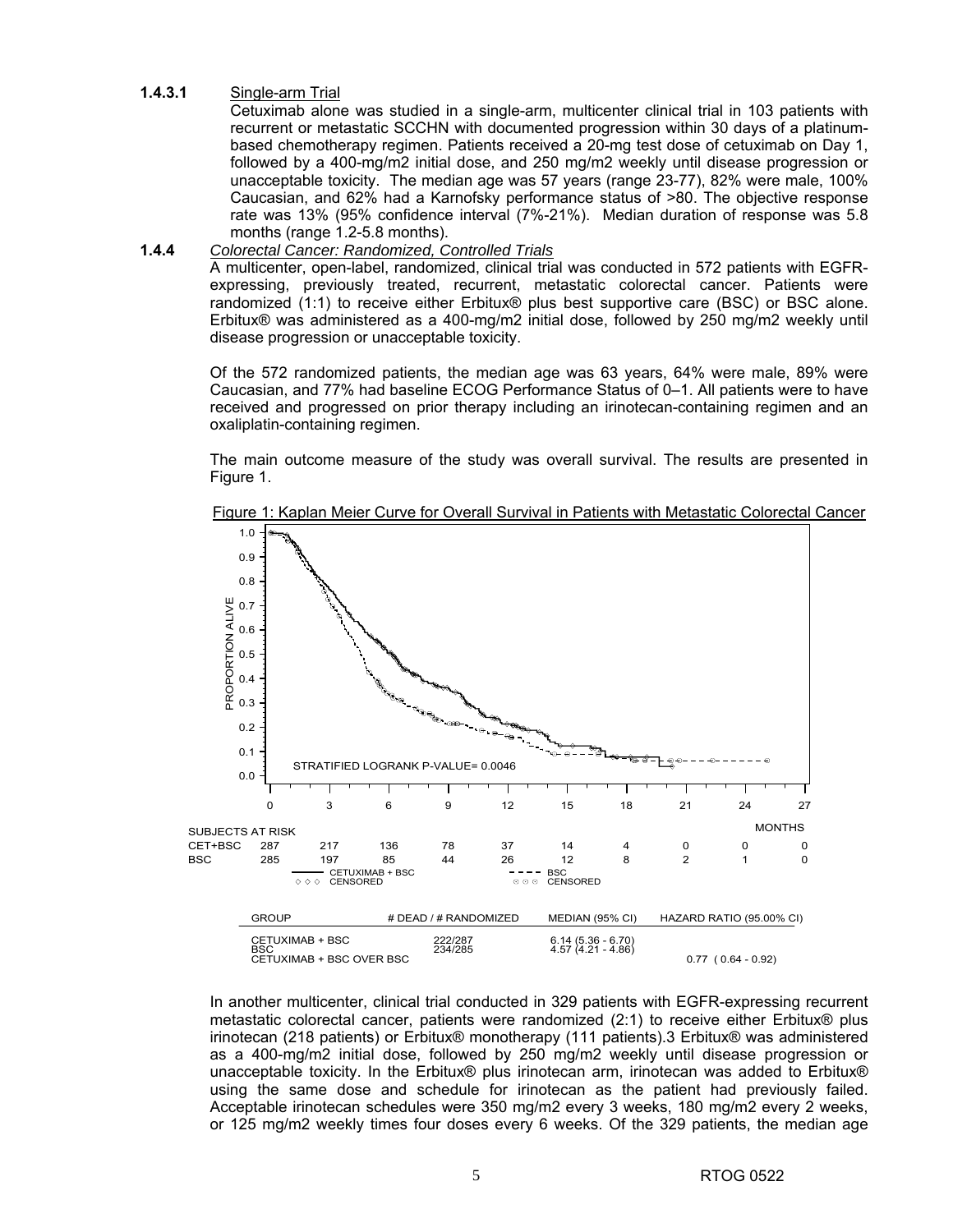was 59 years, 63% were male, 98% were Caucasian, and 88% had baseline Karnofsky Performance Status 80. Approximately two-thirds had previously failed oxaliplatin treatment.

 The efficacy of Erbitux® plus irinotecan or Erbitux® monotherapy, based on durable objective responses, was evaluated in all randomized patients and in two pre-specified subpopulations: irinotecan refractory patients, and irinotecan and oxaliplatin failures. In patients receiving Erbitux® plus irinotecan, the objective response rate was 23% (95% confidence interval 18%– 29%), median duration of response was 5.7 months, and median time to progression was 4.1 months. In patients receiving Erbitux® monotherapy, the objective response rate was 11% (95% confidence interval 6%–18%), median duration of response was 4.2 months, and median time to progression was 1.5 months. Similar response rates were observed in the pre-defined subsets in both the combination arm and monotherapy arm of the study.

 Another randomized, multicenter, clinical trial was conducted in 329 patients with EGFRexpressing recurrent metastatic colorectal cancer. Patients were randomized (2:1) to receive either Erbitux® plus irinotecan (218 patients) or Erbitux® monotherapy (111 patients). Erbitux® was administered as a 400-mg/m2 initial dose, followed by 250 mg/m<sup>2</sup> weekly until disease progression or unacceptable toxicity. In the Erbitux® plus irinotecan arm, irinotecan was added to Erbitux® using the same dose and schedule for irinotecan as the patient had previously failed. Acceptable irinotecan schedules were 350 mg/m<sup>2</sup> every 3 weeks, 180 mg/m<sup>2</sup> every 2 weeks, or 125 mg/m<sup>2</sup> weekly times four doses every  $\tilde{6}$  weeks. Of the 329 patients, the median age was 59 years, 63% were male, 98% were Caucasian, and 88% had baseline Karnofsky Performance Status 80. Approximately two-thirds had previously failed oxaliplatin treatment.

 The efficacy of Erbitux® plus irinotecan or Erbitux® monotherapy, based on durable objective responses, was evaluated in all randomized patients and in two pre-specified subpopulations: irinotecan refractory patients, and irinotecan and oxaliplatin failures. In patients receiving Erbitux® plus irinotecan, the objective response rate was 23% (95% confidence interval 18%– 29%), median duration of response was 5.7 months, and median time to progression was 4.1 months. In patients receiving Erbitux® monotherapy, the objective response rate was 11% (95% confidence interval 6%–18%), median duration of response was 4.2 months, and median time to progression was 1.5 months. Similar response rates were observed in the pre-defined subsets in both the combination arm and monotherapy arm of the study.

#### **1.4.5** *EGFR Expression and Response*

 Since expression of EGFR has been detected in nearly all SCCHN tumor specimens, patients enrolled in the head and neck cancer clinical studies were not required to have immunohistochemical evidence of EGFR expression prior to study entry.

Patients enrolled in the colorectal clinical studies were required to have immunohistochemical evidence of positive EGFR expression. Primary tumor or tumor from a metastatic site was tested with the DakoCytomation EGFR pharmDxTM test kit (Erbitux® package insert, 2007). Specimens were scored based on the percentage of cells expressing EGFR and intensity (barely/faint, weak to moderate, and strong). Response rate did not correlate with either the percentage of positive cells or the intensity of EGFR expression.

 If assessment for EGFR expression is required, it should be performed by laboratories with demonstrated proficiency in the specific technology being utilized. In the registrational trials for cetuximab, EGFR expression was tested with the DakoCytomation EGFR pharmDxTM test kit. Regardless of the test utilized, improper assay performance, including use of sub-optimally fixed tissue, failure to utilize specified reagents, deviation from specific assay instructions, and failure to include appropriate controls for assay validation, can lead to unreliable results.

# **1.5 Safety of Cetuximab in Clinical Studies (8/25/08)**

#### **1.5.1** *Anticipated Adverse Events*

 Because clinical trials are conducted under widely varying conditions, adverse reaction rates observed in the clinical trials of a drug cannot be directly compared to rates in the clinical trials of another drug and may not reflect the rates observed in practice.

 The data below reflect exposure to Erbitux® in 1373 patients with colorectal cancer or SCCHN in randomized phase 3 (Studies 1 and 3) or phase 2 (Studies 2 and 4) trials treated at the recommended dose and schedule for a median of 7 to 14 weeks.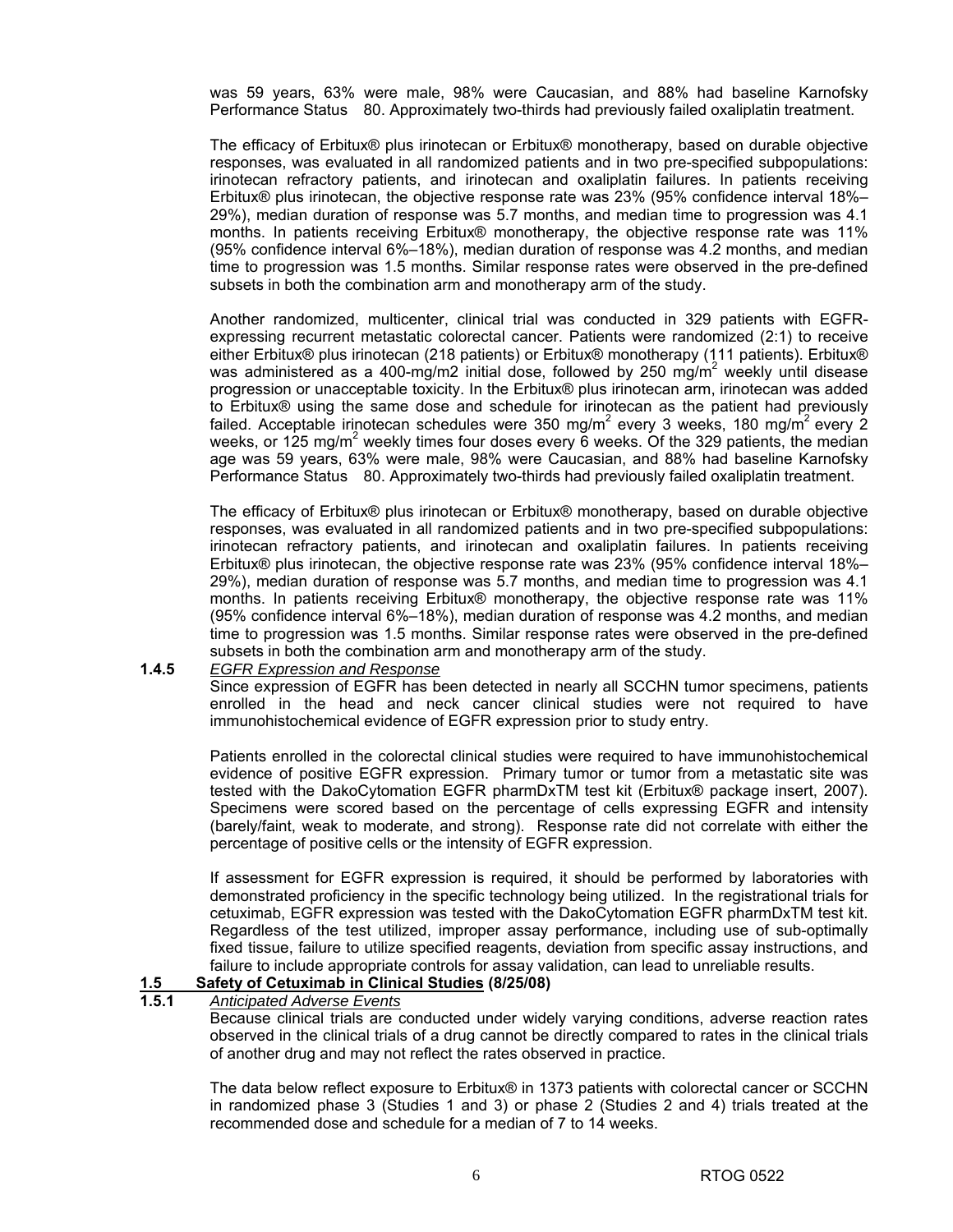**Infusion reactions**: Infusion reactions, which included pyrexia, chills, rigors, dyspnea, bronchospasm, angioedema, urticaria, hypertension, and hypotension occurred in 15–21% of patients across studies. Grades 3 and 4 infusion reactions occurred in 2–5% of patients; infusion reactions were fatal in 1 patient.

**Infections**: The incidence of infection was variable across studies, ranging from 13–35%. Sepsis occurred in 1–4% of patients.

 **Renal**: Renal failure occurred in 1% of patients with colorectal cancer.

#### **1.5.2** *Squamous Cell Cancer of the Head and Neck*

 The data in the table below contains selected adverse events in 420 patients receiving radiation therapy either alone or with Erbitux® for locally or regionally advanced SCCHN in Study 1. Erbitux<sup>®</sup> was administered at the recommended dose and schedule (400 mg/m<sup>2</sup> initial dose, followed by 250 mg/m<sup>2</sup> weekly). Patients received a median of 8 infusions (range 1–11).

|                                  |                | Cetuximab plus Radiation | Radiation Therapy Alone |                |
|----------------------------------|----------------|--------------------------|-------------------------|----------------|
|                                  |                | $(n=208)$                | $(n=212)$               |                |
| <b>Body System</b>               | Grades $1 - 4$ | Grades 3 and 4           | Grades $1 - 4$          | Grades 3 and 4 |
| <b>Preferred Term</b>            |                | % of Patients            |                         |                |
| Body as a Whole                  |                |                          |                         |                |
| Asthenia                         | 56             | 4                        | 49                      | 5              |
| Fever <sup>1</sup>               | 29             |                          | 13                      |                |
| Headache                         | 19             | $<$ 1                    | 8                       | <1             |
| Infusion Reaction <sup>2</sup>   | 15             | 3                        | $\overline{\mathbf{c}}$ | 0              |
| Infection                        | 13             |                          | $\mathbf{9}$            |                |
| Chills <sup>1</sup>              | 16             | 0                        | 5                       | 0              |
| <b>Digestive</b>                 |                |                          |                         |                |
| Nausea                           | 49             | 2                        | 37                      | 2              |
| Emesis                           | 29             | 2                        | 23                      | 4              |
| Diarrhea                         | 19             | $\overline{2}$           | 13                      |                |
| Dyspepsia                        | 14             | $\mathbf 0$              | 9                       |                |
| <b>Metabolic/Nutritional</b>     |                |                          |                         |                |
| <b>Weight Loss</b>               | 84             | 11                       | 72                      | 7              |
| Dehydration                      | 25             | 6                        | 19                      | 8              |
| <b>Respiratory</b>               |                |                          |                         |                |
| Pharyngitis                      | 26             | 3                        | 19                      | 4              |
| <b>Skin/Appendages</b>           |                |                          |                         |                |
| Acneform Rash <sup>3</sup>       | 87             | 17                       | 10                      |                |
| <b>Radiation Dermatitis</b>      | 86             | 23                       | 90                      | 18             |
| <b>Application Site Reaction</b> | 18             | 0                        | 12                      |                |
| Pruritus                         | 16             | 0                        | 4                       | 0              |

#### **Incidence of Selected Adverse Events (**≥**10%) in Patients with Locoregionally Advanced SCCHN**

 $1$  Includes cases also reported as infusion reaction.

 $2$  Infusion reaction is defined as any event described at any time during the clinical study as "allergic reaction" or "anaphylactoid reaction", or any event occurring on the first day of dosing described as "allergic reaction", "anaphylactoid reaction", "fever", "chills", "chills and fever", or "dyspnea".

<sup>3</sup> Acneform rash is defined as any event described as "acne", "rash", "maculopapular rash", "pustular rash", "dry skin", or "exfoliative dermatitis".

 The incidence and severity of mucositis, stomatitis, and xerostomia were similar in both arms of the study.

#### **1.5.2.1** Late Radiation Toxicity

 The overall incidence of late radiation toxicities (any grade) was higher in cetuximab in combination with radiation therapy compared with radiation therapy alone. The following sites were affected: salivary glands (65% versus 56%), larynx (52% versus 36%), subcutaneous tissue (49% versus 45%), mucous membrane (48% versus 39%), esophagus (44% versus 35%), skin (42% versus 33%), brain (11% versus 9%), lung (11% versus 8%),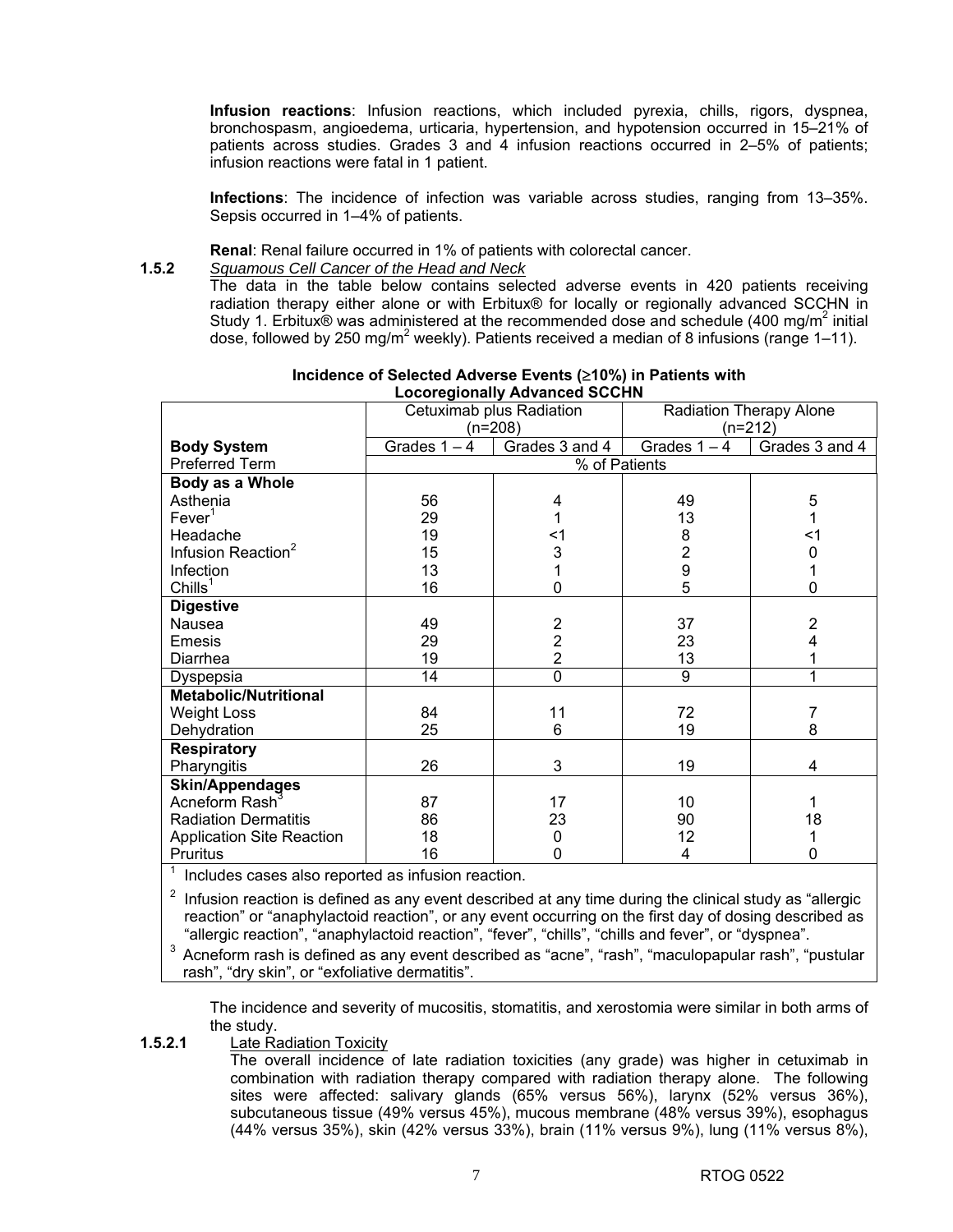spinal cord (4% versus 3%), and bone (4% versus 5%). The incidence of Grade 3 or 4 late radiation toxicities were generally similar between the radiation therapy alone and the cetuximab plus radiation treatment groups.

#### **1.5.3** *Colorectal Cancer*

Г

 The following table contains selected adverse events in 562 patients receiving best supportive care (BSC) alone or with Erbitux® monotherapy for metastatic colorectal cancer.1 Erbitux® was administered at the recommended dose and schedule (400 mg/m2 initial dose, followed by 250 mg/m $^2$  weekly).

| Incidence of Selected Adverse Events Occurring in ≥10% of Patients<br>with Advanced Colorectal Carcinoma <sup>1</sup> Treated with Erbitux <sup>®</sup> Monotherapy |                   |                               |                      |                              |  |
|---------------------------------------------------------------------------------------------------------------------------------------------------------------------|-------------------|-------------------------------|----------------------|------------------------------|--|
|                                                                                                                                                                     |                   | Erbitux <sup>®</sup> plus BSC |                      | <b>BSC</b> alone             |  |
|                                                                                                                                                                     |                   | $(n=288)$                     |                      | $(n=274)$                    |  |
| <b>Body System</b>                                                                                                                                                  | Any<br>Grades $2$ | <b>Grades</b><br>3 and 4      | Any<br><b>Grades</b> | <b>Grades</b><br>$3$ and $4$ |  |
| <b>Preferred Term</b>                                                                                                                                               |                   |                               | % of Patients        |                              |  |
| Dermatology                                                                                                                                                         |                   |                               |                      |                              |  |
| Rash/Desquamation                                                                                                                                                   | 89                | 12                            | 16                   | <1                           |  |
| Dry Skin                                                                                                                                                            | 49                | $\mathbf 0$                   | 11                   | 0                            |  |
| Pruritus                                                                                                                                                            | 40                | $\overline{2}$                | 8                    | $\mathbf 0$                  |  |
| Other-Dermatology                                                                                                                                                   | 27                | 1                             | 6                    | $\mathbf{1}$                 |  |
| Nail Changes                                                                                                                                                        | 21                | $\mathbf 0$                   | 4                    | 0                            |  |
| Body as a Whole                                                                                                                                                     |                   |                               |                      |                              |  |
| Fatigue                                                                                                                                                             | 89                | 33                            | 76                   | 26                           |  |
| Fever                                                                                                                                                               | 30                | 1                             | 18                   | $<$ 1                        |  |
| Infusion Reactions <sup>3</sup>                                                                                                                                     | 20                | 5                             |                      |                              |  |
| Rigors, Chills                                                                                                                                                      | 13                | $<$ 1                         | 4                    | $\mathbf 0$                  |  |
| Pain                                                                                                                                                                |                   |                               |                      |                              |  |
| <b>Abdominal Pain</b>                                                                                                                                               | 59                | 14                            | 52                   | 16                           |  |
| Pain-Other                                                                                                                                                          | 51                | 16                            | 34                   | $\overline{7}$               |  |
| Headache                                                                                                                                                            | 33                | $\overline{4}$                | 11                   | $\mathbf 0$                  |  |
| <b>Bone Pain</b>                                                                                                                                                    | 15                | 3                             | $\overline{7}$       | $\overline{2}$               |  |
| <b>Pulmonary</b>                                                                                                                                                    |                   |                               |                      |                              |  |
| Dyspnea                                                                                                                                                             | 48                | 16                            | 43                   | 12 <sup>2</sup>              |  |
| Cough                                                                                                                                                               | 29                | $\overline{2}$                | 19                   | 1                            |  |
| <b>Gastrointestinal</b>                                                                                                                                             |                   |                               |                      |                              |  |
| Constipation                                                                                                                                                        | 46                | 4                             | 38                   | 5                            |  |
| Diarrhea                                                                                                                                                            | 39                | $\overline{2}$                | 20                   | $\overline{2}$               |  |
| Vomiting                                                                                                                                                            | 37                | $6\phantom{a}$                | 29                   | $6\phantom{1}$               |  |
| <b>Stomatitis</b>                                                                                                                                                   | 25                | 1                             | 10                   | < 1                          |  |
| Other-Gastrointestinal                                                                                                                                              | 23                | 10                            | 18                   | 8                            |  |
| Mouth Dryness                                                                                                                                                       | 11                | $\mathbf 0$                   | $\overline{4}$       | $\mathbf 0$                  |  |
| Infection                                                                                                                                                           |                   |                               |                      |                              |  |
| Infection without<br>neutropenia                                                                                                                                    | 35                | 13                            | 17                   | 6                            |  |

 $\overline{\phantom{0}}$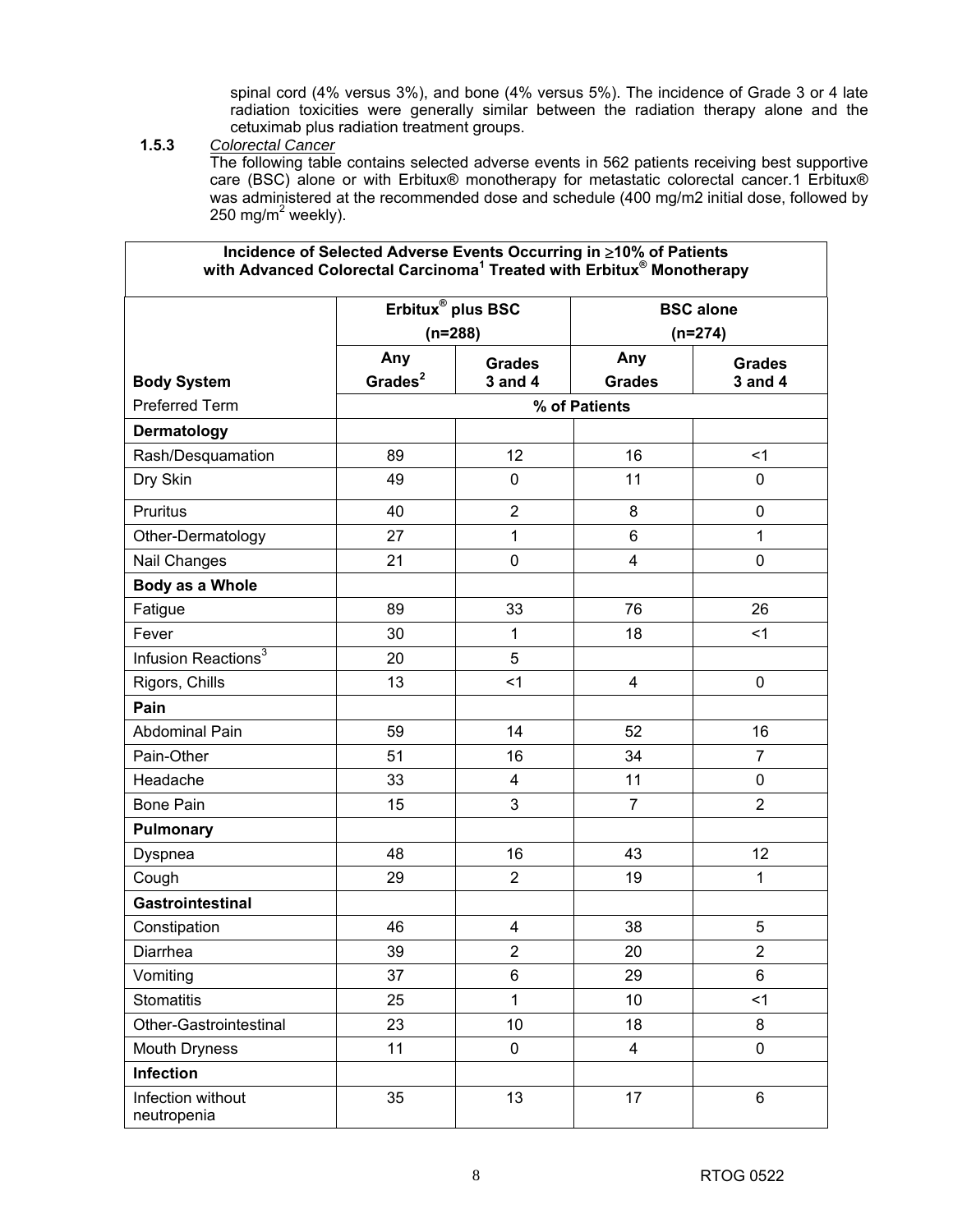| Incidence of Selected Adverse Events Occurring in ≥10% of Patients<br>with Advanced Colorectal Carcinoma <sup>1</sup> Treated with Erbitux <sup>®</sup> Monotherapy |                               |                |               |                  |
|---------------------------------------------------------------------------------------------------------------------------------------------------------------------|-------------------------------|----------------|---------------|------------------|
|                                                                                                                                                                     | Erbitux <sup>®</sup> plus BSC |                |               | <b>BSC</b> alone |
|                                                                                                                                                                     | $(n=288)$                     |                |               | $(n=274)$        |
|                                                                                                                                                                     | Any                           | <b>Grades</b>  | Any           | <b>Grades</b>    |
| <b>Body System</b>                                                                                                                                                  | Grades $2$                    | 3 and 4        | <b>Grades</b> | 3 and 4          |
| <b>Preferred Term</b>                                                                                                                                               | % of Patients                 |                |               |                  |
| <b>Neurology</b>                                                                                                                                                    |                               |                |               |                  |
| Insomnia                                                                                                                                                            | 30                            |                | 15            | 1                |
| Confusion                                                                                                                                                           | 15                            | 6              | 9             | $\overline{2}$   |
| Anxiety                                                                                                                                                             | 14                            | $\overline{2}$ | 8             |                  |
| Depression                                                                                                                                                          | 13                            |                | 6             | $<$ 1            |
| Adverse reactions occurring more frequently in Erbitux <sup>®</sup> treated patients compared with controls.                                                        |                               |                |               |                  |
| 2<br>Adverse events were graded using the NCI CTC, V 2.0.                                                                                                           |                               |                |               |                  |
| 3<br>Infusion reaction is defined as any event (chills, riggre dysames, tachycardia, hronchospasm)                                                                  |                               |                |               |                  |

Infusion reaction is defined as any event (chills, rigors, dyspnea, tachycardia, bronchospasm, chest tightness, swelling, urticaria, hypotension, flushing, rash, hypertension, nausea, angioedema, pain, pruritus, sweating, tremors, shaking, cough, visual disturbances, or other) recorded by the investigator as infusion related.

BSC = best supportive care

 The most frequently reported adverse events in 354 patients treated with Erbitux® plus irinotecan in clinical trials were acneform rash (88%), asthenia/malaise (73%), diarrhea (72%), and nausea (55%). The most common Grade 3/4 adverse events included diarrhea (22%), leukopenia (17%), asthenia/malaise (16%), and acneform rash (14%).

 Additional safety information in patients with colorectal cancer is available in the Cetuximab Investigator Brochure, 2006.

## **1.5.4** *Infusion Reactions*

 Serious infusion reactions, requiring medical intervention and immediate, permanent discontinuation of cetuximab included rapid onset of airway obstruction (bronchospasm, stridor, hoarseness), hypotension, and/or cardiac arrest (Erbitux® package insert, 2007). Severe (NCI CTC Grade 3 and 4) infusion reactions occurred in 2–5% of 1373 patients in clinical trials, with fatal outcome in 1 patient.

 Approximately 90% of severe infusion reactions occurred with the first infusion despite premedication with antihistamines.

 Monitor patients for 1 hour following cetuximab infusions in a setting with resuscitation equipment and other agents necessary to treat anaphylaxis (e.g., epinephrine, corticosteroids, intravenous antihistamines, bronchodilators, and oxygen). Monitor longer to confirm resolution of the event in patients requiring treatment for infusion reactions.

Immediately and permanently discontinue cetuximab in patients with serious infusion reactions.<br>1.5.5 Pulmonary Toxicity

**1.5.5** *Pulmonary Toxicity*

 Interstitial lung disease (ILD), including 1 fatality, occurred in 4 of 1570 (<0.5%) patients receiving cetuximab in clinical trials.1 Interrupt cetuximab for acute onset or worsening of pulmonary symptoms. Permanently discontinue cetuximab for confirmed ILD.

## **1.5.6** *Dermatologic Toxicity*

 Dermatologic toxicities, including acneform rash, skin drying and fissuring, paronychial inflammation, and infectious sequelae (for example S. aureus sepsis, abscess formation, cellulitis, blepharitis, cheilitis) occurred in patients receiving cetuximab therapy. Acneform rash occurred in 76–88% of 1373 patients receiving cetuximab in clinical trials.1 Severe acneform rash occurred in 1–17 % of patients.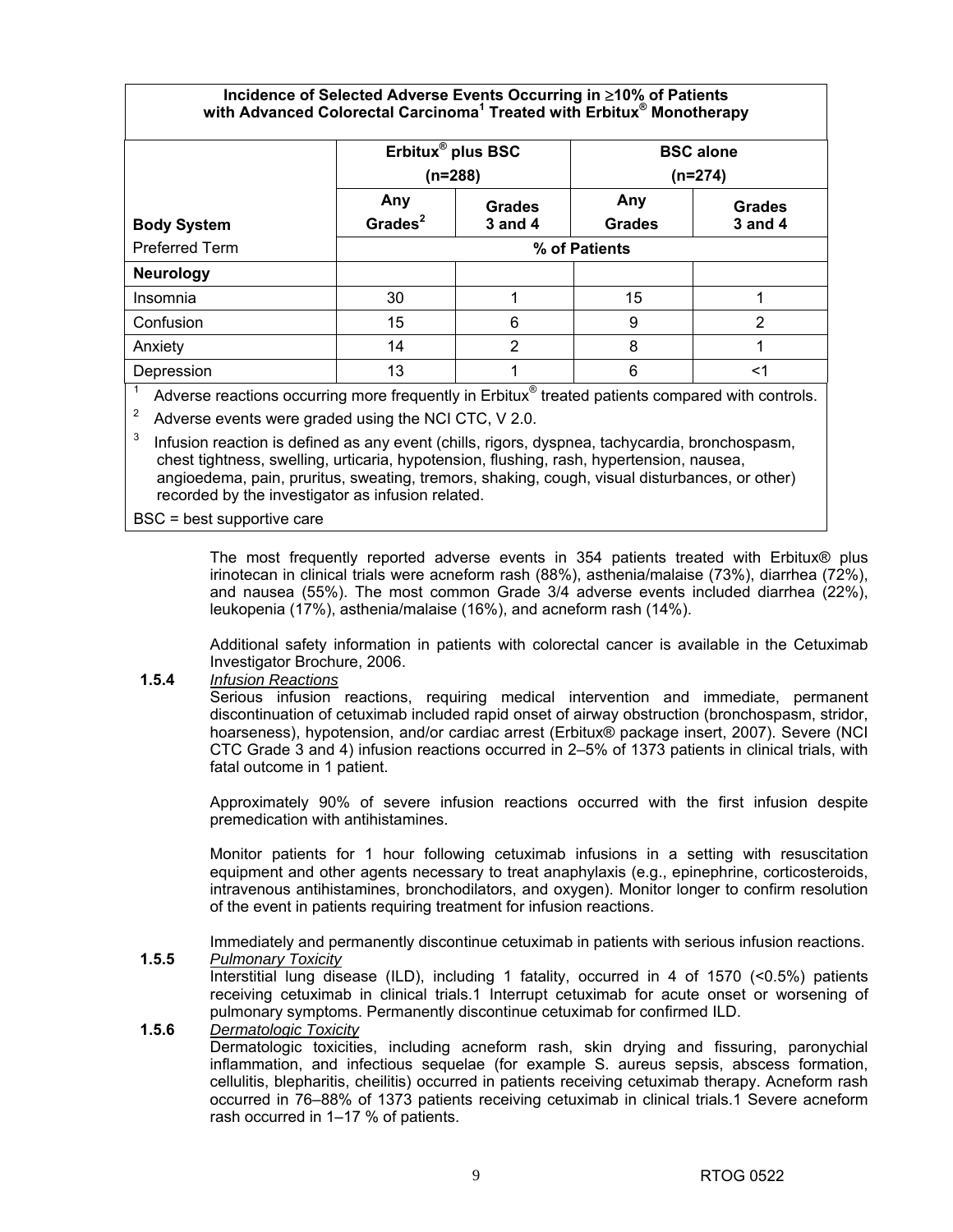Acneform rash usually developed within the first two weeks of therapy and resolved in a majority of the patients after cessation of treatment, although in nearly half, the event continued beyond 28 days. Monitor patients receiving cetuximab for dermatologic toxicities and infectious sequelae. Instruct patients to limit sun exposure during cetuximab.

**1.5.7** *Cetuximab Use in Combination with Radiation and Cisplatin*

 The safety of cetuximab in combination with radiation therapy and cisplatin has not been established. Death and serious cardiotoxicity were observed in a single-arm trial with cetuximab, radiation therapy, and cisplatin (100 mg/m<sup>2</sup>) in patients with locally advanced SCCHN (Erbitux® package insert, 2007).Two of 21 patients died, one as a result of pneumonia and one of an unknown cause. Four patients discontinued treatment due to adverse events. Two of these discontinuations were due to cardiac events.

**1.5.8** *Hypomagnesemia and Electrolyte Abnormalities*

 In patients evaluated during clinical trials, hypomagnesemia occurred in 55% of patients (199/365) receiving cetuximab and was severe (NCI-CTC Grade 3 and 4) in 6–17%.1 The onset of hypomagnesemia and accompanying electrolyte abnormalities occurred days to months after initiation of cetuximab. Periodically monitor patients for hypomagnesemia, hypocalcemia, and hypokalemia, during and for at least 8 weeks following the completion of cetuximab. Replete electrolytes as necessary.

#### **1.5.9** *Cardiopulmonary Arrest*

 Cardiopulmonary arrest and/or sudden death occurred in 4 (2%) of 208 patients treated with radiation therapy and cetuximab as compared to none of 212 patients treated with radiation therapy alone in a randomized, controlled trial in patients with SCCHN. Three patients with prior history of coronary artery disease died at home, with myocardial infarction as the presumed cause of death. One of these patients had arrhythmia and one had congestive heart failure. Death occurred 27, 32, and 43 days after the last dose of cetuximab. One patient with no prior history of coronary artery disease died one day after the last dose of cetuximab. Carefully consider use of cetuximab in combination with radiation therapy in head and neck cancer patients with a history of coronary artery disease, congestive heart failure, or arrhythmias in light of these risks. Closely monitor serum electrolytes, including serum magnesium, potassium, and calcium, during and after cetuximab.

## **1.6 Biomarker Studies**

#### **1.6.1** *Results of the Radiation Therapy Oncology Group (RTOG) Head and Neck Translational Research Program*

A correlative study was carried out using tumor specimens of patients with locally advanced HNSCC enrolled on a phase III trial of the RTOG,  $90-03$ , and randomized to receive the standard radiotherapy regimen  $(SFX)$ .<sup>15</sup> This work revealed no correlation between EGFR expression and T-stage, N-stage, AJCC stage grouping, and RPA classes  $^{24}$  (r: -0.07-0.17). However, patients with higher than median EGFR expression were found to have significantly lower overall and disease-free survival rates (p=0.0006 and p=0.0016, respectively) secondary to significantly higher (p=0.0031) local-regional relapse rate. Multivariate analysis showed that EGFR expression was an independent, strong predictor of survival and of local-regional relapse after radiotherapy.

Given the potential for clinical application, a follow up study was undertaken using specimens of patients enrolled on RTOG 90-03 and randomized to receive concomitant boost regimen (AFX-CB) to address the reproducibility of the quantitative immunohistochemical assay, validate the predictive value of EGFR, and test whether EGFR was a mitogenic marker. This study revealed a high reproducibility of the assay and confirmed the absence of correlation between EGFR expression and tumor stage and other clinical prognostic variables (r: -0.20- 0.18). The results validated the previous finding that higher tumor EGFR expression predicted for worse survival, disease-free survival, and local-regional relapse with hazard ratios (HR) of 1.97, 2.15, and 3.12, respectively. Combined analysis revealed that the EGFR expression had even a higher impact on the tumor control in the AFX-C regimen, which improved outcome by offsetting tumor proliferation. This finding suggests that EGFR expression is a major indicator for tumor radiosensitivity rather than for tumor clonogen proliferation.

### **1.6.2** *Biomarker Studies: Design and Hypotheses*

Given the established track record of the RTOG Head and Neck Translational Program, it is prudent to follow through with similar correlative biomarker studies to test whether EGFR expression level predicts for response to a radiation-cisplatin regimen with or without cetuximab. In addition, the predictive value of the expression of one or more of the down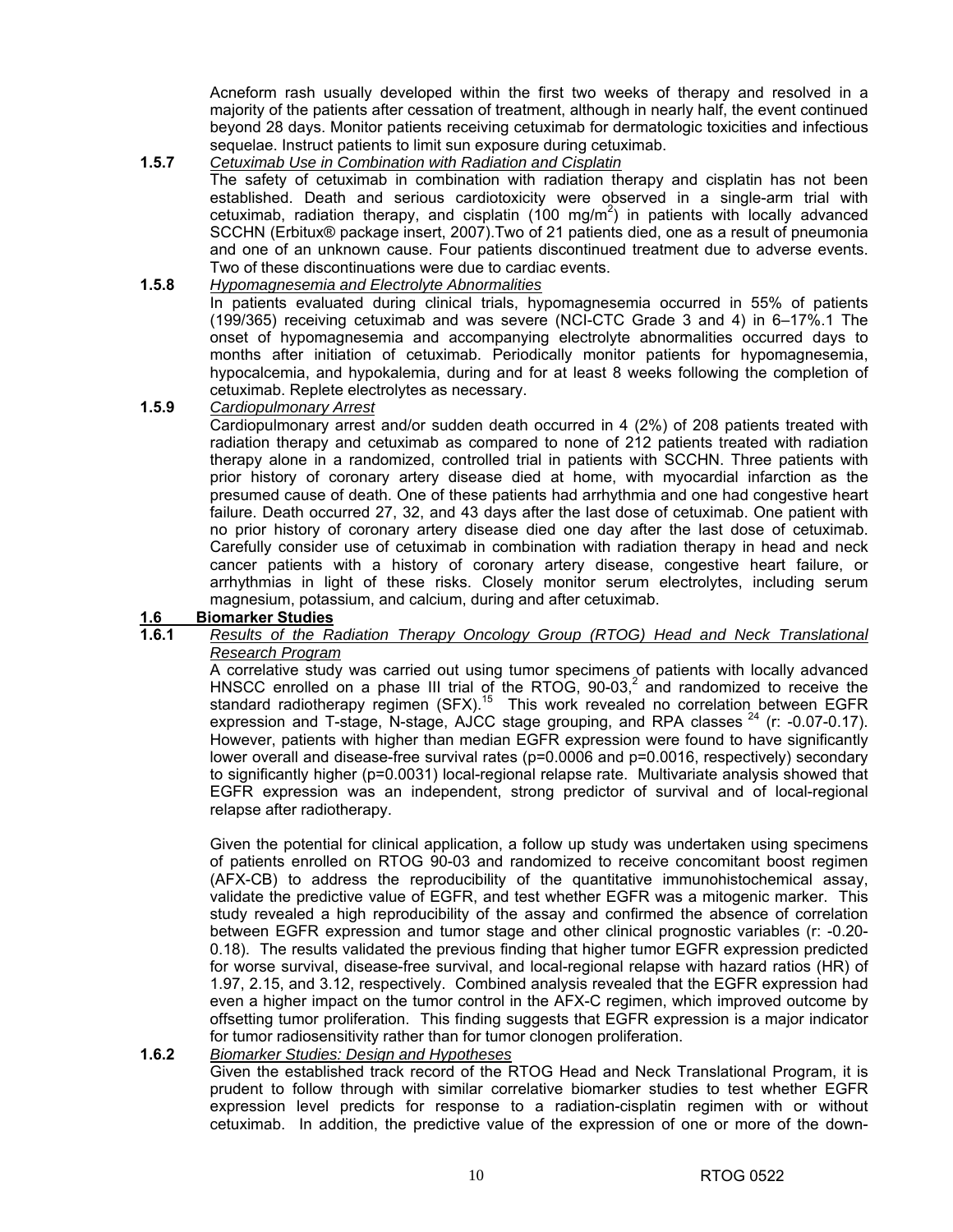stream molecules, i.e., mitogen-activated protein kinase (MAPK), protein kinase AKT, signal transducer and activator (STAT)-3, and protein kinase C (PKC), will be assessed

The primary hypothesis is that EGFR expression level measured by image analysis based quantitative immunohistochemical assay predicts for LRC and survival, i.e., higher EGFR expression predicts for lower local-regional control and poorer survival. The secondary hypothesis is that the effect of EGFR overexpression is mediated predominantly by one of its four down-stream signaling pathways, i.e., PI-3K/AKT.

## **1.7 Positron Emission Tomography (PET) and CT Imaging**

#### **1.7.1** *Background and Rationale*

Unlike anatomical imaging techniques such as CT and MRI, positron emission tomography (PET) is a "physiological" imaging technique. The most commonly used PET radiotracer for cancer has been [F-18] fluorodeoxyglucose (FDG-PET). Neoplastic cells exploit anaerobic glycolysis more than surrounding normal tissues, due to intracellular signaling abnormalities, high metabolic rate, and poor vascular supply. FDG is converted within these cells to 2 deoxyglucose-6-phosphate, which cannot be utilized by the glycolytic pathway and becomes trapped within the cells.

Pre-treatment PET scans have been incorporated in the staging work up of head and neck cancer patients in an increasing number of centers. A number of groups (reviewed by Vermeersch, et  $al^{25}$ ) have shown FDG-PET to have higher staging sensitivity and specificity for *de novo* or recurrent head and neck cancer than clinical examination, CT, or MRI. Combined PET/CT imaging has an advantage over PET imaging alone by providing greater sensitivity and more precise anatomic localization of FDG uptake with corresponding CT information.<sup>2</sup> Combined scanners are quickly becoming the standard of care in North America, comprising at least 90% of current medical center scanner purchases.

Several clinical studies suggest that highly elevated baseline FDG uptake by primary HNSCC, quantified as the standardized uptake value (SUV), predicts for worse prognosis.27 Schwartz, et al at the University of Washington showed in a cohort of 54 patients that greater than median primary tumor FDG-PET SUV was associated with inferior local control and disease free survival. In thirty-seven patients, Minn, et  $a^{28}$  showed that >median primary FDG SUV predicted for advanced clinical stage and poor overall disease survival. Brun, et al<sup>29</sup> obtained FDG-PET images in 47 patients treated with definitive radiotherapy. They found that >median baseline primary tumor FDG SUV predicted for inferior response to radiotherapy, local disease control, and overall survival. Systematic study of FDG-PET in this phase III setting will permit large-scale, multi-institutional validation of these findings.

In previous cooperative group trials, systematic use of planned neck dissection surgery following radiotherapy was generally recommended for patients having N2-3 disease at diagnosis. However, due to lack of controlled studies, no consensus could be reached as to whether patients presenting with N2-3 disease that regresses completely at 6-10 weeks after completion of radio-chemotherapy would benefit from planned neck dissection. Proponents of planned neck dissection argue that nodal relapse is difficult to salvage and uncontrolled neck disease causes morbidity. Opponents of planned neck dissection contend that the neck dissection specimens of complete responders rarely harbor microscopic residual tumor and that isolated nodal relapse rate is low without surgery. Since the cost of neck dissection is not negligible and the procedure is associated with moderate morbidity, it is prudent to assess its need in a prospective trial.

An objective of this trial is to assess the role of FDG-PET/CT scans in determining the overall clinical outcomes and the need for nodal dissection. Few data exist to document the ability of FDG-PET/CT to accurately access disease status immediately following radiation treatment. One small series examined the accuracy of post-radiotherapy FDG-PET (without CT) for neck assessment prior to planned neck dissection. Yao, et al<sup>30</sup> showed a 100% negative predictive value (NPV) in the neck for a series of 12 patients undergoing dissection. The current effort will address the neck staging accuracy of FDG-PET/CT post-radiotherapy by comparing imaging results with corroborative pathology in patients undergoing dissection. It should be noted that the ideal timing of post-treatment FDG-PET/CT imaging following radiotherapy has not been firmly established, but the results of several series indicate that the optimal interval is between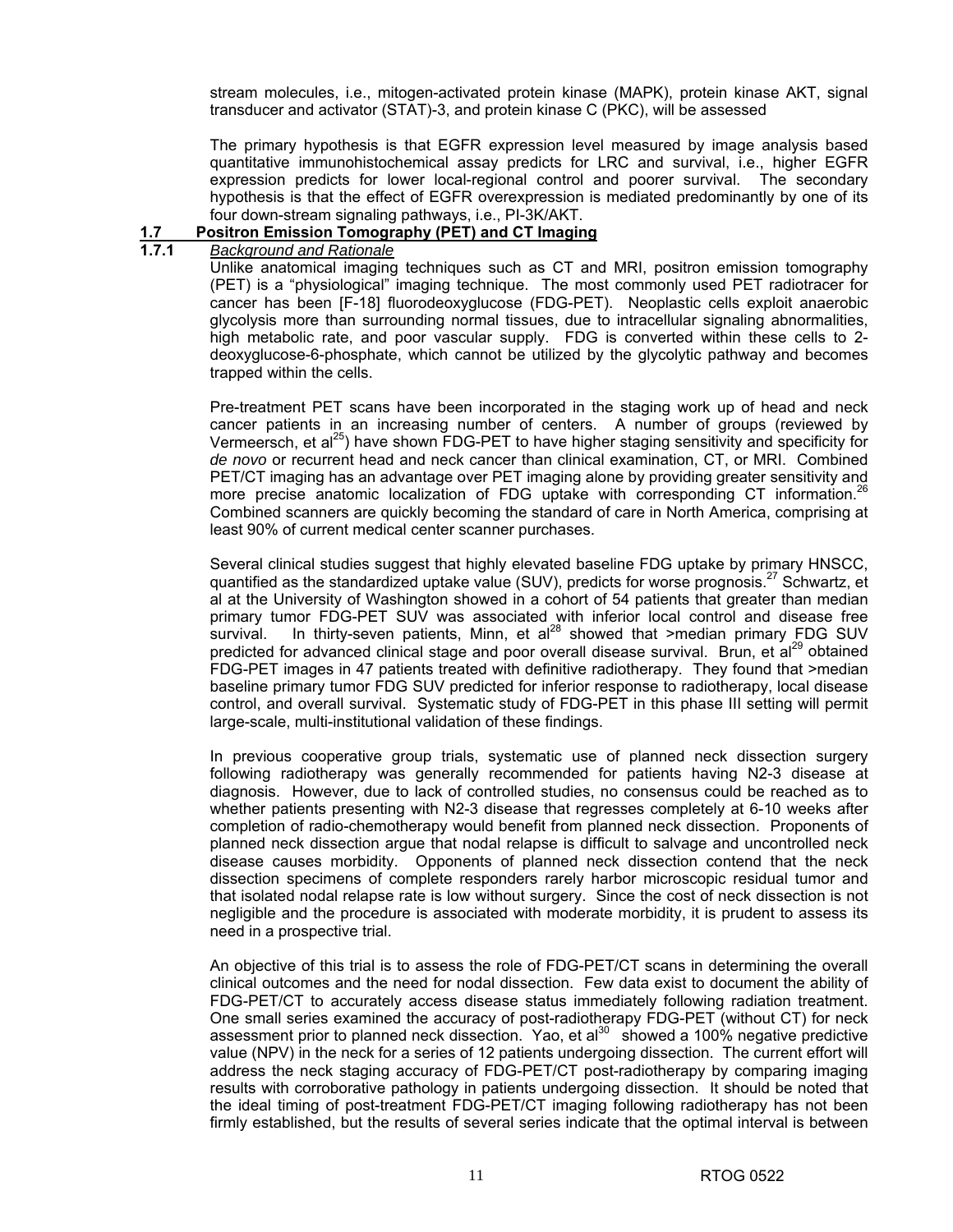six weeks and four months post-treatment. $31$  In the proposed study, an eight to nine week interval was chosen, since dissection is technically easiest when performed within ten weeks of radiotherapy. Demonstration of accurate assessment of neck disease radioresponse FDG-PET/CT within this specific time interval would therefore ensure optimal clinical relevance.

**1.7.2** *PET/CT Imaging: Design and Hypotheses*

All patients eligible for entry onto this trial will be eligible for PET/CT imaging analysis. A pretreatment FDG-PET/CT scan is highly recommended for all patients. A post-treatment FDG-PET/CT scan is recommended 8-9 weeks after completion of treatment (in addition to the required CT scan or MRI) before any nodal dissection is performed for the following patients: The following patients will be assessed 8-9 weeks post-treatment with CT scan or MRI: All patients with N2a, N2b, and N3 disease and patients with ≤ 3 cm nodes on one side (N1) or both sides (a subset of N2c) with questionable neck findings. The pre- and post-treatment PET/CT scan findings will be correlated with the histologic findings of neck dissection specimens (pathologic negative versus positive) and tumor outcome endpoints.

We hypothesize that pre-treatment  $SUV_{max}$ >median predicts for poor clinical outcome, that negative post-treatment PET in patients with N2-3 disease predicts for high pathologic complete response rate (> 85%) in the neck, and that negative post-treatment PET in patients with N2-3 disease predicts for a low overall nodal relapse rate  $( \leq 10\%)$ .

# **1.8 Quality of Life Evaluation and Health Utilities**<br>**1.8.1** It is now well recognized that comprehensive i

It is now well recognized that comprehensive treatment evaluation must include assessment of the patient's function and quality of life. In HNSCC, both the disease and its treatment have the potential to significantly impact key functions, such as eating, speaking, and socializing. Most recently, investigators have documented the effects of intensive chemoradiotherapy regimens. While these treatments minimize surgery and consequently disfigurement, they have other significant immediate, delayed and potentially long-term side effects that may profoundly influence quality of life (QOL).

Radiosensitizing chemotherapy given in combination with radiation increases the severity of severe mucositis, sticky saliva, pain, dry mouth, hoarseness, skin irritation and difficulties in swallowing and tasting, with many of these symptoms persisting years after treatment completion.<sup>32-38</sup> For example, in studies of patients on regimens similar to those used in the current protocol, List and colleagues observed that on treatment, up to three-quarters of patients reported moderate to severe problems with dry mouth, swallowing, tasting, sticky saliva and hoarse voice. While there was some improvement in most symptoms over 12 months, there was little change in dry mouth, and over a third of patients continued to report difficulties with sticky saliva and swallowing. In addition, patients' diets remained extremely restricted with a half to three-quarters on a soft food diet at 12 months.<sup>36,37,40,41</sup> Longer follow-up (2-4 years post-treatment) of these patients suggested some continued recovery in ability to eat a full range of foods and comfort in eating with others, although a third still had significant restrictions in diet and there was little change in other QOL or symptom domains after twelve months.<sup>40</sup> Recent longer term follow up of a second cohort of patients treated with intensive chemoradiotherapy has shown virtually no change in any QOL dimension, report of symptoms, or performance status from 12 months to 2-4 years post-treatment completion.<sup>42</sup>

There are to date, very few, if any data on the impact of adding novel biologic agents, such as cetuximab, to these already intensive chemoradiotherapy regimens. While such agents might be expected to add little toxicity, empirical documentation of the effects is critical. As more and more trials are beginning to use, and often times, *add* these new biologic agents, it is important to demonstrate that these agents do not significantly worsen either QOL or performance/function. Second, there is also very limited data on the longer-term outcomes of patients on these regimens. As described above, while some small single arm cohort studies have suggested relatively long term continued impairment (and even worsening) in some areas, examination of the late effects in a large study is warranted. This study will be one of the first to prospectively and systematically assess QOL and performance up to 5 years posttreatment.

The EuroQol (EQ-5D) is more and more frequently being employed in cooperative group studies for cost utility analysis. It also is of interest to understand the relationship between the EQ-5D and other QOL measures, such as the Functional Assessment of Cancer Therapy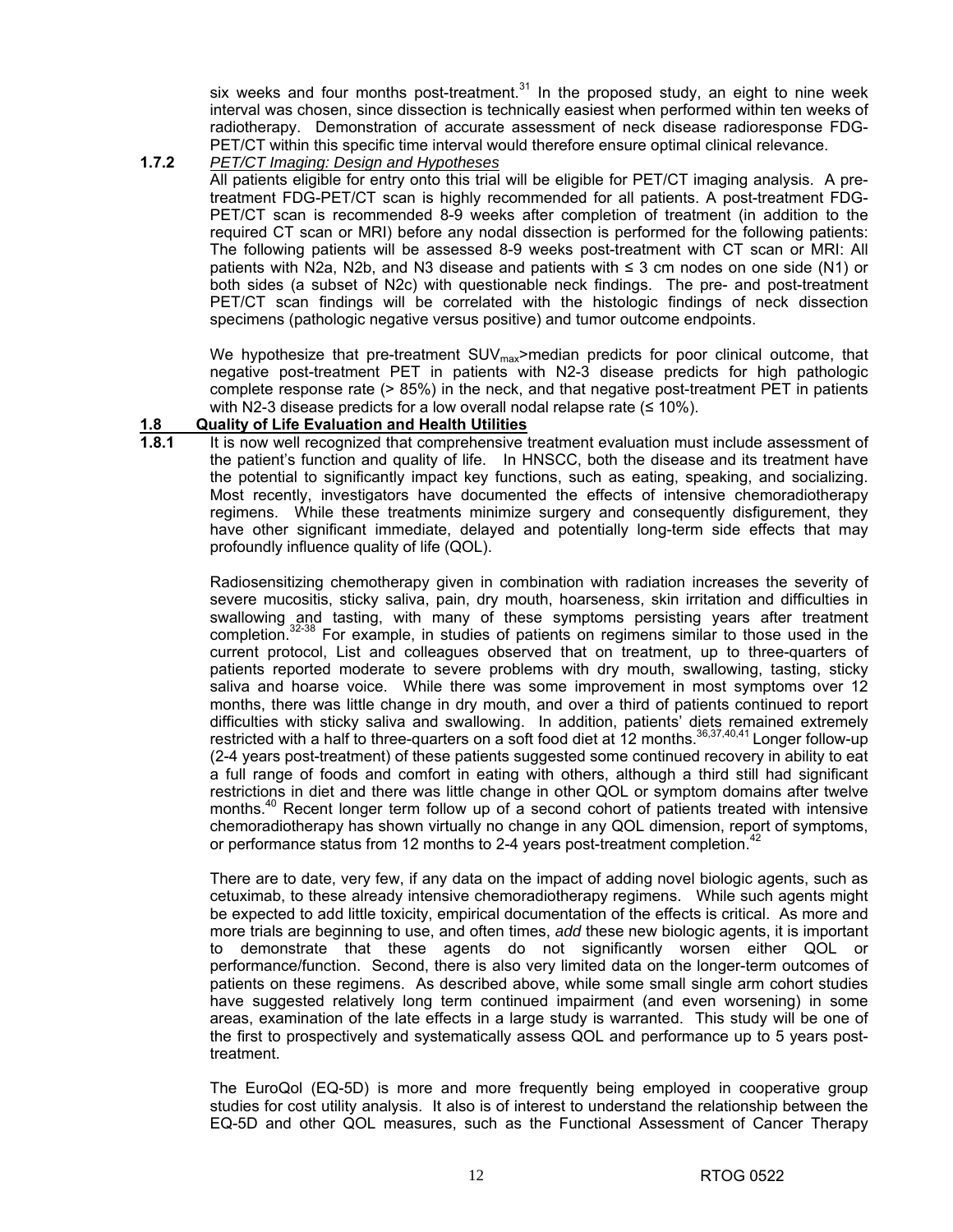(FACT). If the EQ-5D is highly correlated with the FACT, depending on the specific questions of interest, it might prove to be an effective short form for collecting both QOL and utility data. Thus, the current study will employ the FACT-H&N, the EQ-5D, and the Performance Status Scale for Head and Neck Cancer (PSS-HN).

**1.8.2** *The Performance Status Scale for Head and Neck Cancer (PSS-HN)*

The PSS-HN is a clinician rated instrument consisting of assessment of three functions (subscales)*:* Normalcy of Diet, Eating in Public, and Understandability of Speech. The interviewer rates the patient on each scale based on the patient's responses to targeted questions. Scores on each subscale range from 0-100, with higher scores indicating better performance. It has been demonstrated to be reliable and valid in head and neck cancer patients.<sup>39,43</sup> The site research nurse or clinical research associate (CRA) will determine the score on each of the subscales by performing a clinical evaluation and unstructured interview format. The PSS-HN takes approximately 5 minutes to complete. Note: The PSS-HN has been translated into 12 languages and will be made available to institutions by Dr. List at no charge.

- The Normalcy of Diet subscale assesses the degree to which a patient is able to eat a normal diet. Ten food categories are arranged from easy-to-eat at the low end to hard-toeat at the high end. Scores range from 0-100 with those scores closer to 100 representing a higher level of function. Scores are computed by assessing the highest-ranking food the patient is able to eat.
- The Eating in Public subscale was designed to assess comfort in socializing, specifically the degree to which the patient eats in the presence of others. There are five categories describing the patients' eating patterns. Scores range from 0-100 with those scores closer to 100 representing a higher level of function. Scores are computed based upon patient's report of with whom he/she eats and in what type of setting.
- The Understandability of Speech subscale is a five-item scale, which assesses how well the patient can be understood by others, regardless of voice quality or nature of speech. Scores range from 0-100 with those scores closer to 100 representing a higher level of function. The scores are computed by assessing the degree to which the observer is able to understand the patient's speech.

In addition, sites will document feeding tube status, dentition, and presence or absence of a tracheostomy on case report forms.

#### **1.8.3** *Functional Assessment of Cancer Therapy-Head & Neck (FACT-H&N)*

The FACT-H&N is a multidimensional, self-report QOL instrument specifically designed and validated for use with head and neck cancer patients. The core scale (FACT-G) consists of 27 core items assessing patient well-being in four areas: Physical, Social/Family, Emotional, and Functional. Items are rated on a five-point scale: 0-"not at all", 1- "a little bit", 2-"somewhat", 3- "quite a bit" and 4-"very much". This core questionnaire is supplemented with a twelve-item head and neck subscale targeting head and neck related symptoms and side effects.<sup>4</sup> Overall QOL is the sum of the core items of the FACT-G. The head and neck subscale is not included in overall summary score but will be looked at separately. Note: The FACT-H&N has been translated into 26 languages and is available free of charge to institutions with the completion of an agreement to share data, accessible at [http://www.facit.org/translation/licensure.aspx.](http://www.facit.org/translation/licensure.aspx) 

## **1.8.4** *The EuroQol (EQ-5D)*

Although developed in Europe, the Multi-Attribute Health Utility Measurement using the EuroQol (EQ-5D) is an instrument that will be used in this study as a global QOL score and for cost-utility analysis comparing the two treatment arms in the future. It has been used in the United States and Canada.<sup>46-49</sup> However, there are no published reports of use of the EQ-5D in the evaluation of patients with locally head and neck cancer; however, Trippoli, et al. compared the EQ-5D to the 36-item Short Form Health Survey (SF-36) in assessing QOL in patients with non-small cell lung cancer.<sup>50</sup> They found strong correlation in the measurements produced by the two forms. Conner-Spady, et al. found the EQ-5D to be responsive to clinically large changes associated in forty women with breast cancer undergoing high dose chemotherapy and bone marrow transplantation.

The EQ-5D is a two-part questionnaire that the patient can complete in approximately 5 minutes.<sup>51</sup> The EQ-5D has been translated into  $33$  languages with the available translations listed on the EQ-5D web site, [http://www.euroqol.org.](http://www.euroqol.org) The first part of the EQ-5D consists of five items covering five dimensions: mobility, self care, usual activities, pain/discomfort, and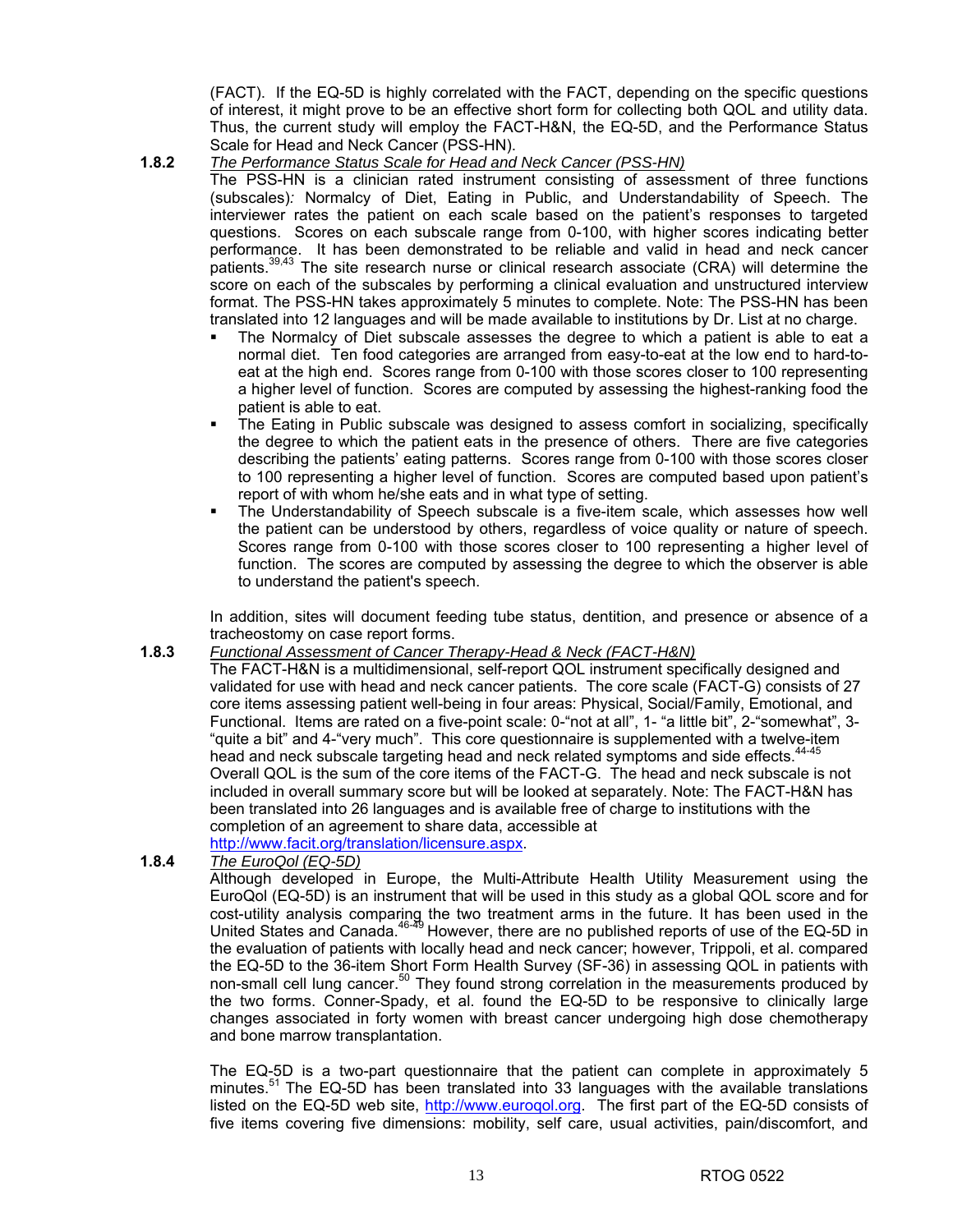anxiety/depression. Each dimension can be graded on three levels: 1-no problems, 2 moderate problems, and 3-extreme problems. Health states are defined by the combination of the leveled responses to the five dimensions, generating 243 (3 to the 5th) health states to which unconsciousness and death are added. $52$  The second part is a visual analogue scale (VAS) valuing current health state, measured on a ten-point interval scale. Worst imaginable health state is scored as 0 at the bottom of the scale, and best imaginable health state is scored as 100 at the top. Both the five-item index score and the VAS score are transformed into a utility score between 0 "Worst health state" and 1 "Best health state". The index score or the VAS will be utilized and entered into the cost-utility equation, depending on the health state(s) of interest. $53$ 

The EQ-5D data collection form and the FACT-H&N will be completed by the patient, while the PSS-HN will be completed by site research nurse or CRA. The PSS-HN and the EQ-5D will be administered pretreatment, during one of the last 2 weeks of treatment, at 3 and 12 months from start of treatment, then annually for years 2-5. The FACT-HN will be administered pretreatment, and annually in years 1 and 5.

## **2.0 OBJECTIVES**

## **2.1 Primary Objective (8/25/08)**

 Evaluate whether the addition of cetuximab to a concurrent radiation-cisplatin regimen will improve progression-free survival in patients with locally advanced squamous cell carcinoma (SCC) of the oropharynx, hypopharynx, or larynx;

## **2.2 Secondary Objectives (8/25/08)**

- **2.2.1** Assess the impact of the addition of cetuximab to a concurrent radiation-cisplatin regimen on the following:
	- Overall survival of patients with locally advanced squamous cell carcinoma (SCC) of the oropharynx, hypopharynx, or larynx;
	- Local-regional control of patients with locally advanced squamous cell carcinoma (SCC) of the oropharynx, hypopharynx, or larynx;
	- Acute and late adverse events;
	- Quality of life and health utilities;
- **2.2.2** Correlate the expression of EGFR and its down-stream molecules and pre-treatment PET scan findings with outcome in patients participating in this component of the trial;
- **2.2.3** Correlate pre-treatment PET scan findings with progression-free survival, overall survival, and local-regional control in patients participating in this component of the trial;
- **2.2.4** Correlate post-treatment PET scan findings with nodal response and nodal relapse in patients participating in this component of the trial.

#### **3.0 PATIENT SELECTION**

## **3.1 Conditions for Patient Eligibility (8/25/08)**

- **3.1.1** Pathologically (histologically or cytologically) proven (from primary lesion and/or lymph nodes) diagnosis of squamous cell carcinoma of the oropharynx, hypopharynx, or larynx;
- **3.1.2** Selected stage III or IV disease (T2N2-3M0, T3-4 any N M0); Note: Patients with T1, any N, or T2N1 tumors are not eligible.
- **3.1.3** Appropriate stage for protocol entry, including no distant metastases, based upon the following minimum diagnostic workup:
- **3.1.3.1** History/physical examination within 4 weeks prior to registration, including assessment of weight and weight loss in past 6 months and an examination by a Medical Oncologist;
- **3.1.3.2** Chest x-ray (or Chest CT scan or PET/CT scan) within 6 weeks prior to registration; see Section 6.11 for details of PET scans.
- **3.1.3.3** CT scan or MRI of the head and neck (of the primary tumor and neck nodes) or PET/CT scan within 6 weeks prior to registration; see Section 6.11 for details of PET scans. **Note**: A PET/CT can only be used instead of a CT scan or MRI if the CT is a high quality scan with contrast.
- **3.1.3.4** Left ejection fraction determined by ECHO and/or MUGA technique within 12 weeks of registration;
- **3.1.4** Zubrod Performance Status 0-1;
- **3.1.5** Age  $\geq$  18;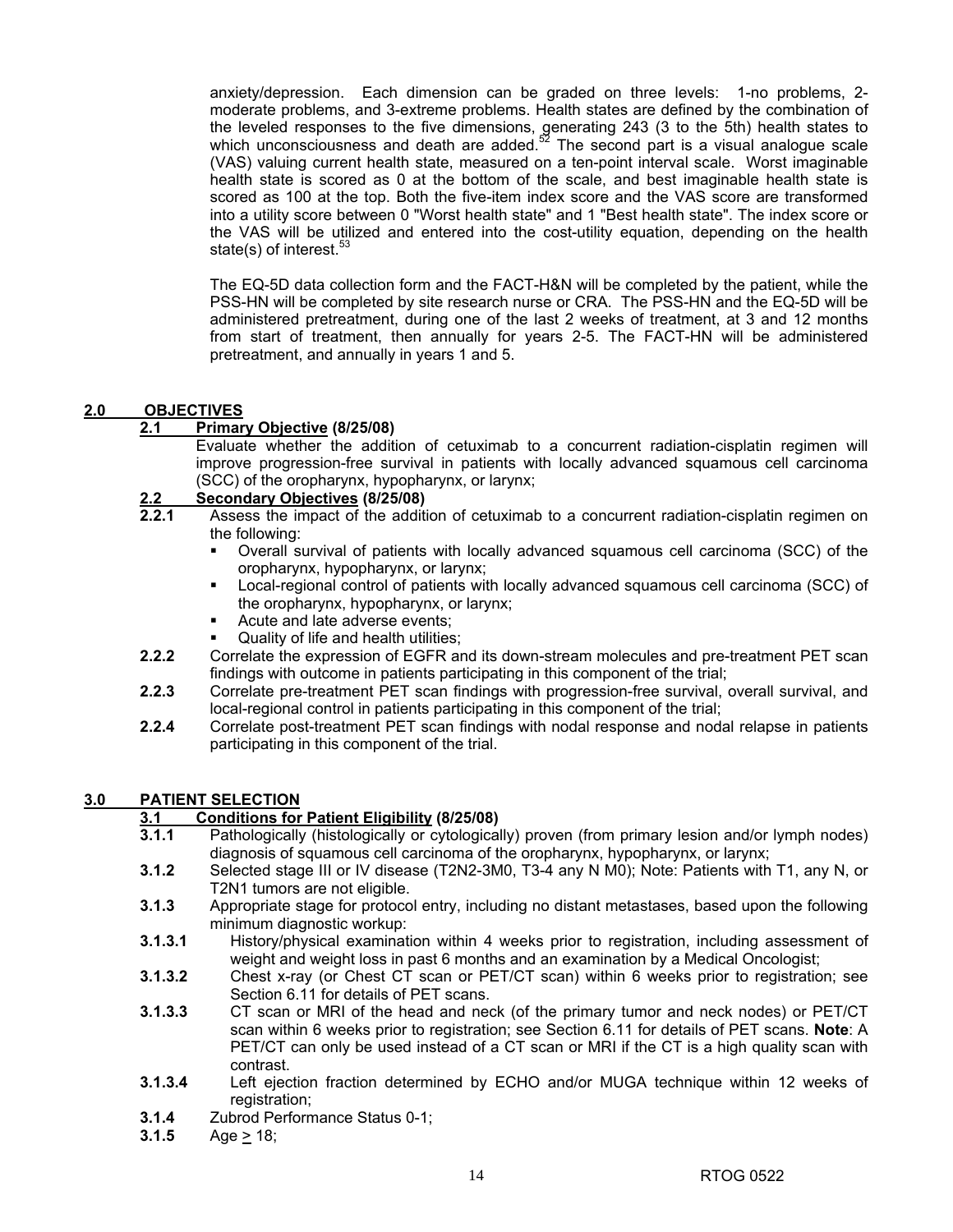- **3.1.6** Adequate bone marrow function, defined as follows:
- **3.1.6.1** Absolute neutrophil count  $(ANC) \ge 1,800$  cells/mm<sup>3</sup> based upon CBC/differential obtained within 2 weeks prior to registration on study;
- **3.1.6.2** Platelets > 100,000 cells/mm<sup>3</sup> based upon CBC/differential obtained within 2 weeks prior to registration on study;
- **3.1.6.3** Hemoglobin  $\geq$  8.0 g/dl based upon CBC/differential obtained within 2 weeks prior to registration on study (Note: The use of transfusion or other intervention to achieve Hgb > 8.0 g/dl is acceptable.)
- **3.1.7** Adequate hepatic function, defined as follows:
- **3.1.7.1** Bilirubin < 1.5 mg/dl within 2 weeks prior to registration on study; For patients with Gilbert's disease as the sole cause of elevated bilirubin, please contact the PI, Dr. Ang.
- **3.1.7.2** AST or ALT < 2x the upper limit of normal within 2 weeks prior to registration on study;
- **3.1.8** Adequate renal function, defined as follows:
- **3.1.8.1** Serum creatinine < 1.5 mg/dl within 2 weeks prior to registration
- **3.1.8.2** Creatinine clearance (CC) ≥ 50 ml/min within 2 weeks prior to registration determined by 24-hour collection or estimated by Cockcroft-Gault formula:

CCr male =  $[(140 - age) \times (wt in kg)]$ [(Serum Cr mg/dl) x (72)]

CCr female = 0.85 x (CrCl male)

- **3.1.9** Pregnancy test within 2 weeks prior to registration for women of childbearing potential;
- **3.1.10** Women of childbearing potential and male participants must agree to use a medically effective means of birth control throughout their participation in the treatment phase of the study (until at least 60 days following the last study treatment);
- **3.1.11** Patients participating in 0522 also are eligible for and are strongly encouraged to participate in RTOG 0514, the Head and Neck tissue banking protocol.
- **3.1.12** Patient must sign study specific informed consent prior to study entry.

#### **3.2 Conditions for Patient Ineligibility (8/25/08)**

- **3.2.1** Prior invasive malignancy (except non-melanomatous skin cancer) unless disease free for a minimum of 3 years;
- **3.2.2** Patients with simultaneous primaries or bilateral tumors are excluded.
- **3.2.3** Gross total excision (e.g., by tonsillectomy) of the primary tumor; however, partial removal of the tumor to alleviate an impending airway obstruction does not make the patient ineligible.
- **3.2.4** Prior systemic chemotherapy for the study cancer; note that prior chemotherapy for a different cancer is allowable;
- **3.2.5** Prior radiotherapy to the region of the study cancer that would result in overlap of radiation therapy fields;
- **3.2.6** Primary site of tumor of oral cavity, nasopharynx, sinuses, or salivary glands;
- **3.2.7** Initial surgical treatment, excluding diagnostic biopsy of the primary site or nodal sampling of neck disease; radical or modified neck dissection is not permitted.
- **3.2.8** Severe, active co-morbidity, defined as follows:
- **3.2.8.1** Current uncontrolled cardiac disease; i.e., uncontrolled hypertension, unstable angina, recent myocardial infarction (within prior 6 months), uncontrolled congestive heart failure, and cardiomyopathy with decreased ejection fraction;
- **3.2.8.2** Left Ventricular Ejection Fraction < 45%;
- **3.2.8.3** Transmural myocardial infarction within the last 6 months;
- **3.2.8.4** •• Acute bacterial or fungal infection requiring intravenous antibiotics at the time of registration;
- **3.2.8.5** Chronic Obstructive Pulmonary Disease exacerbation or other respiratory illness requiring hospitalization or precluding study therapy at the time of registration;
- **3.2.8.6** Acquired Immune Deficiency Syndrome (AIDS) based upon current CDC definition; note, however, that HIV testing is not required for entry into this protocol. The need to exclude patients with AIDS from this protocol is necessary because the treatments involved in this protocol may be significantly immunosuppressive. Protocol-specific requirements may also exclude immuno-compromised patients.
- **3.2.8.7** Any uncontrolled condition, which in the opinion of the investigator, would interfere in the safe and timely completion of study procedures;
- **3.2.8.8** CTCAE, v. 3.0 grade 3-4 electrolyte abnormalities:
	- Calcium  $\leq$  7 mg/dl or  $>$  12.5 mg/dl;
	- Glucose  $\leq 40$  mg/dl or  $> 250$  mg/dl;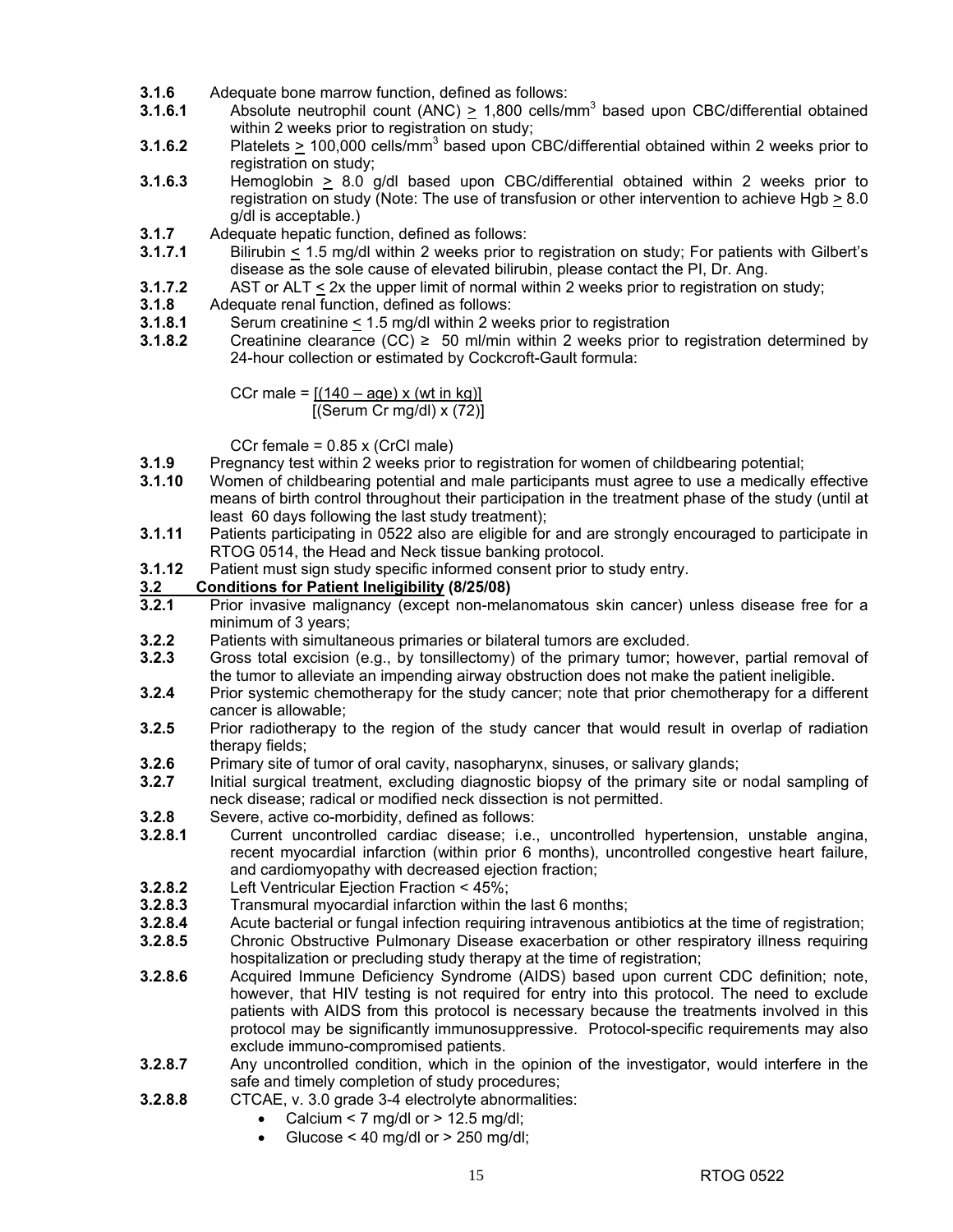- Magnesium  $< 0.9$  mg/dl or  $> 3$  mg/dl;
- Potassium < 3 mmol/L or > 6 mmol/L;
- Sodium < 130 mmol/L or > 155 mmol/L
- **3.2.9** Pregnant or lactating women or women of childbearing potential and men who are sexually active and not willing/able to use medically acceptable forms of contraception; this exclusion is necessary because the treatment involved in this study may be significantly teratogenic.
- **3.2.10** Prior allergic reaction to the study drug(s) involved in this protocol;
- **3.2.11** Prior therapy that specifically and directly targets the EGFR pathway;
- **3.2.12** Prior severe infusion reaction to a monoclonal antibody.

#### **4.0 ADDITIONAL PRETREATMENT EVALUATIONS/MANAGEMENT**

- **4.1 Additional Mandatory Pre-treatment Evaluations/Interventions** Not applicable for this study.
- **4.2 Additional Highly Recommended Pre-treatment Evaluations/Interventions (8/25/08)** The following pre-treatment evaluations/interventions are not required but are highly recommended:
- **4.2.1** PET/CT scan within 6 weeks prior to registration; (see Section 6.11 for details of PET/CT scans);
- **4.2.2** Dental evaluation and, if applicable, prophylaxis within 12 weeks prior to treatment (see Appendix VI);
- **4.2.3** Serum albumin within 2 weeks prior to treatment;
- **4.2.4** Baseline audiogram within 12 weeks prior to registration;
- **4.2.5** Nutritional evaluation for a prophylactic gastrostomy (PEG) tube placement anytime prior to treatment; Note: In RTOG 99-14, a completed phase II trial assessing the feasibility of combining accelerated fractionation by concomitant boost with cisplatin, 79% of patients who did not have prophylactic PEG placement prior to treatment required placement of PEG during treatment.

#### **5.0 REGISTRATION PROCEDURES (6/1/06)**

**NOTE**: It is mandatory the treating physician determine the radiation therapy technique (3D-CRT vs. IMRT) to be used prior to the site registering the patient.

**5.1** *Pre-Registration Requirements for 3D-CRT Treatment Approach*

Only institutions that have met the technology requirements and that have provided the baseline physics information that are described in 3D-CRT Quality Assurance Guidelines may enter patients to this study.

- **5.1.1** The 3D Questionnaire must be sent to the Washington University Image-Guided Center (ITC) for review prior to entering any cases. This questionnaire (one per institution) can be accessed on the ITC web site, [http://itc.wustl.edu.](http://itc.wustl.edu) Upon review and successful completion of "Dry-Run" or "Benchmark" QA test, the ITC will notify both the registering institution and RTOG Headquarters that the institution is eligible to enter patients onto this study. Institutions that have previously enrolled patients on 3D CRT Head and Neck trials may enroll patients on this study without further credentialing by the ITC.
- **5.2** *Pre-Registration Requirements for IMRT Treatment Approach* In order to utilize IMRT, the institution must have met technology requirements and have provided the baseline physics information described on the Advanced Technology Consortium (ATC) web site, [http://atc.wustl.edu.](http://atc.wustl.edu) As it pertains to this study, the ATC includes the Image-Guided Therapy Center (ITC) at Washington University; the Radiological Physics Center (RPC) at MD Anderson Cancer Center; and, St. Louis and RTOG RT Quality Assurance.

Credentialing by ATC for participation in RTOG IMRT studies is mandatory for treatment of patients with IMRT. Therefore, institutions that have NOT been credentialed to participate in RTOG 0022 or RTOG 0225 MUST apply for IMRT credentialing as described in Section 5.2.1.

- **5.2.1** *IMRT Certification Process (For institutions not previously certified for RTOG head and neck – specific IMRT studies)*
- **5.2.1.1** First, the institution or investigator anticipating the use of IMRT on this study must complete a new IMRT Facility Questionnaire (see <http://atc.wustl.edu>). The IMRT Facility Questionnaire requests information regarding the training and experience of the IMRT team; IMRT treatment planning and treatment equipment; and in-house QA procedures.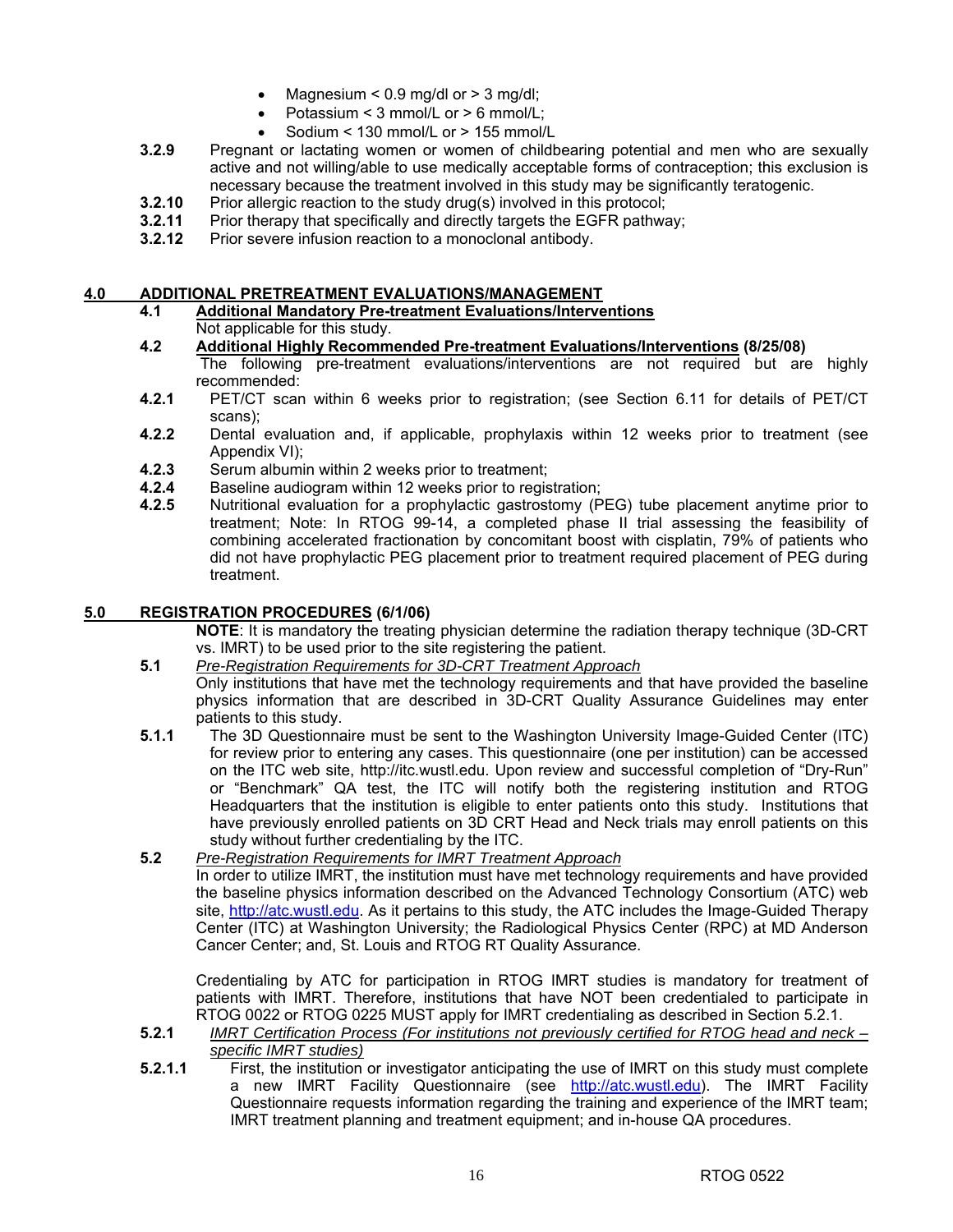- **5.2.1.2** Next, the institution must successfully complete an IMRT "dry-run" or benchmark case with the ITC. This will require that the institution set up an FTP account for digital data submission by contacting the ITC ([itc@castor.wustl.edu\).](mailto:itc@castor.wustl.edu)
- **5.2.1.3** Finally, an IMRT phantom study with the Radiological Physics Center (RPC) at MD Anderson Cancer Center must be successfully completed (if the institution has not previously met this credentialing requirement on another RTOG IMRT study). Instructions for requesting and irradiating the phantom are available at the RPC web site, [http://rpc.mdanderson.org/rpc/](http://rpc.mdanderson.org/rpc) by selecting "Credentialing" and "RTOG".
- **5.3** *PET Credentialing (For institutions participating in the PET component of the study)* **[8/25/08]**
- **5.3.1** The PET Core Laboratory will collect PET scans for the following patient population: Patients with N2a, N2b, N2c (with right or left side equal to N2a or N2b), and N3.The PET Core Laboratory will collect at least one test case from each site prior to enrollment of the site's first patient. The PET Core Laboratory will evaluate and resolve issues associated with image transfer capabilities and image set compatibility.
- **5.3.2** All sites must access the application and instructions for submitting a single test case on the ACRIN web site at [http://www.acrin.org/petcorelab.html.](http://www.acrin.org/petcorelab.html) Sites should check the "not applicable" box for the uniform phantom information and test case #2. Sites will submit the application via email or fax, 215-923-1737.
- **5.3.3 Note:** When a site has completed the application and is ready to submit a test case, the site will e-mail the PET Core Laboratory at [petcorelab@phila.acr.org](mailto:petcorelab@phila.acr.org) to confirm image file compatibility and method of submission best suited to the site's particular PET/CT equipment (e.g., electronics, media, etc.). The institution should expect an e-mail response from the PET Core Laboratory within 3 business days.
- **5.3.4 Canadian sites** participating in FDG-PET in studies must enroll patients in the Health Canada Safety Awareness Protocol or another Health Canada approved clinical study for FDG-PET and provide a copy of the institution's "No Objection Letter" for that study to RTOG with study regulatory documents.
- **5.4** *Regulatory Pre-Registration Requirements* **(8/25/08)**
- **5.4.1 U.S. sites and Canadian sites** must fax copies of the documentation below to the CTSU Regulatory Office (215-569-0206), along with the completed CTSU-IRB/REB Certification Form, [http://www.rtog.org/pdf\\_file2.html?pdf\\_document=CTSU-IRBCertifForm.pdf,](http://www.rtog.org/pdf_file2.html?pdf_document=CTSU-IRBCertifForm.pdf) prior to registration of the institution's first case:
	- **IRB/REB approval letter;**
	- **IRB/REB approved consent (English Version)**
	- IRB/REB assurance number
- **5.4.2** Pre-Registration Requirements FOR CANADIAN INSTITUTIONS
- **5.4.2.1** Prior to clinical trial commencement, Canadian institutions must complete and fax to the CTSU Regulatory Office (215-569-0206) Health Canada's Therapeutic Products Directorates' Clinical Trial Site Information Form, Qualified Investigator Undertaking Form, and Research Ethics Board Attestation Form.
- **5.4.2.2** Note: International sites must receive written approval of submitted LOI forms from RTOG Headquarters prior to submitting documents to their local ethics committee for approval. See http://www.rtog.org/pdf\_forms.html?members/forms=Intl\_LOI\_Form\_1-2007.pdf.

 Approved international sites fax copies of the documentation below, along with the completed International REC Certification Form, **[http://www.rtog.org/pdf\\_forms.html?members/forms](http://www.rtog.org/pdf_forms.html?members/forms) Certification.doc** to RTOG Headquarters (215-574-0300) prior to registration of the institution's first case:

- **REC** approval letter:
- **Informed Consent (English Version):**
- Federalwide Assurance (FWA) number.
- **5.4.3** For the initial shipment of Cetuximab:

A Word version of the initial shipment form for this study is available on the RTOG web site, [www.rtog.org,](http://www.rtog.org) next to the protocol. **U.S. and Canadian institutions** must complete this form electronically and email the form to RTOG[\\_BMS@phila.acr.org a](mailto:BMS@phila.acr.org)s soon as the individual responsible for the study agent has been identified and prior to registration of the institution's first case. (Fax the form in Appendix VIII to 215-574-0300 **only** if the RTOG web site is unavailable). Allow adequate processing time (7-10 days) before calling to randomize your first patient. Required regulatory documents (see Sections 5.4.1 and 54.2) must be received before drug can be shipped. See Appendix VIII for the procedure for resupply requests.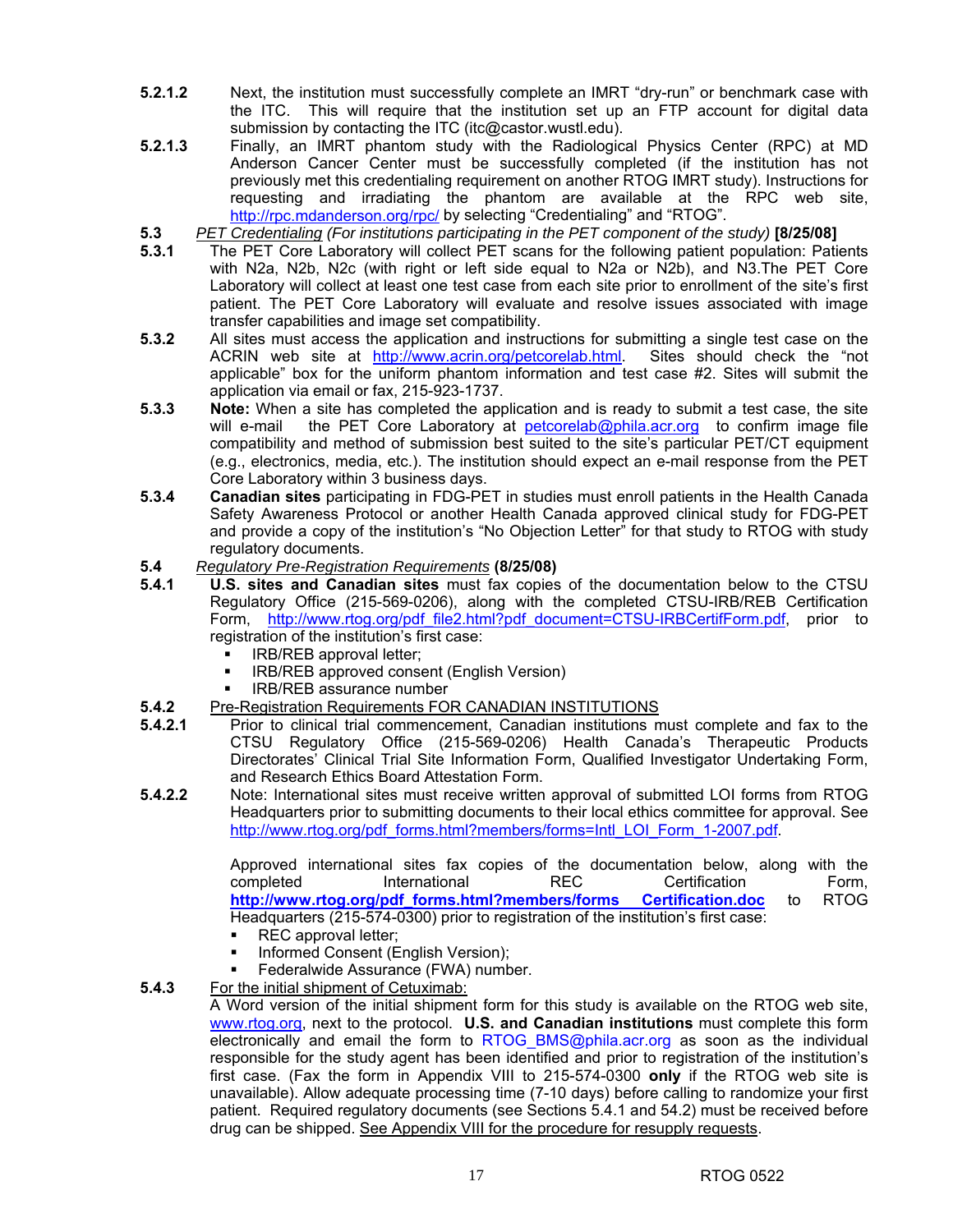#### **5.5 Registration**

#### **5.5.1** *Online Registration*

Patients can be registered only after eligibility criteria are met.

Institutions must have an RTOG user name and password to register patients on the RTOG web site. To get a user name and password:

- The Investigator must have completed Human Subjects Training and been issued a certificate (Training is available via
	- <http://cme.cancer.gov/clinicaltrials/learning/humanparticipant-protections.asp>).
- The institution must complete the Password Authorization Form at [http://www.rtog.org/members/webreg.html\(](http://www.rtog.org/members/webreg.html)bottom right corner of the screen), and fax it to 215-923-1737. RTOG Headquarters requires 3-4 days to process requests and issue user names/passwords to institutions.

An institution can register the patient by logging onto the RTOG web site (http://www.rtog.org), going to 'Data Center Login" and selecting the link for new patient registrations. The system triggers a program to verify that all regulatory requirements (OHRP assurance, IRB approval) have been met by the institution. The registration screens begin by asking for the date on which the eligibility checklist was completed, the identification of the person who completed the checklist, whether the patient was found to be eligible on the basis of the checklist, and the date the study-specific informed consent form was signed.

Once the system has verified that the patient is eligible and that the institution has met regulatory requirements, it assigns a patient-specific case number. The system then moves to a screen that confirms that the patient has been successfully enrolled. This screen can be printed so that the registering site will have a copy of the registration for the patient's record. Two e-mails are generated and sent to the registering site: the Confirmation of Eligibility and the patient-specific calendar. The system creates a case file in the study's database at the DMC (Data Management Center) and generates a data submission calendar listing all data forms, images, and reports and the dates on which they are due.

 If the patient is ineligible or the institution has not met regulatory requirements, the system switches to a screen that includes a brief explanation for the failure to register the patient. This screen can be printed.

In the event that the RTOG web registration site is not accessible, participating sites can register a patient by calling RTOG Headquarters, (215) 574-3191, Monday through Friday, 8:30 a.m. to 5:00 p.m. ET. The registrar will ask for the site's user name and password. This information is required to assure that mechanisms usually triggered by web registration (e.g., drug shipment, confirmation of registration, and patient-specific calendar) will occur.

## **6.0 RADIATION THERAPY/FUNCTIONAL IMAGING (8/25/08)**

**Note:** Radiotherapy can be given with 3D conformal (3D-CRT) or with Intensity Modulated RT (IMRT) techniques; however, the chosen modality must be used for the entire course of treatment. See preregistration requirements for IMRT in Section 5.1. Patients will be stratified by the radiation technique used. It also should be noted that IMRT generally has little advantage for patients with laryngeal carcinoma with no demonstrable or limited nodal disease, as it is not necessary to irradiate whole parotid glands in these patients.

#### **Missed treatments due to holidays or logistic reasons can be compensated for by delivering additional BID treatments with a minimum interfraction interval of 6 hours or by treating on a Saturday or Sunday.**

**It is highly recommended that dosimetry information be submitted digitally; see Section 12.2. Sites unable to submit digitally will contact RTOG Headquarters, RTQA Department, 215-574-3219. 6.1 Dose Specifications** (See Section 6.4 for definition of target volumes.) **[6/1/06]** 

#### **6.1.1** *3D Radiotherapy*

**6.1.1.1** The initial target volume encompassing the gross and subclinical disease sites will receive 1.8 Gy per fraction, five fractions a week to 54 Gy in 30 fractions over 6 weeks. The boost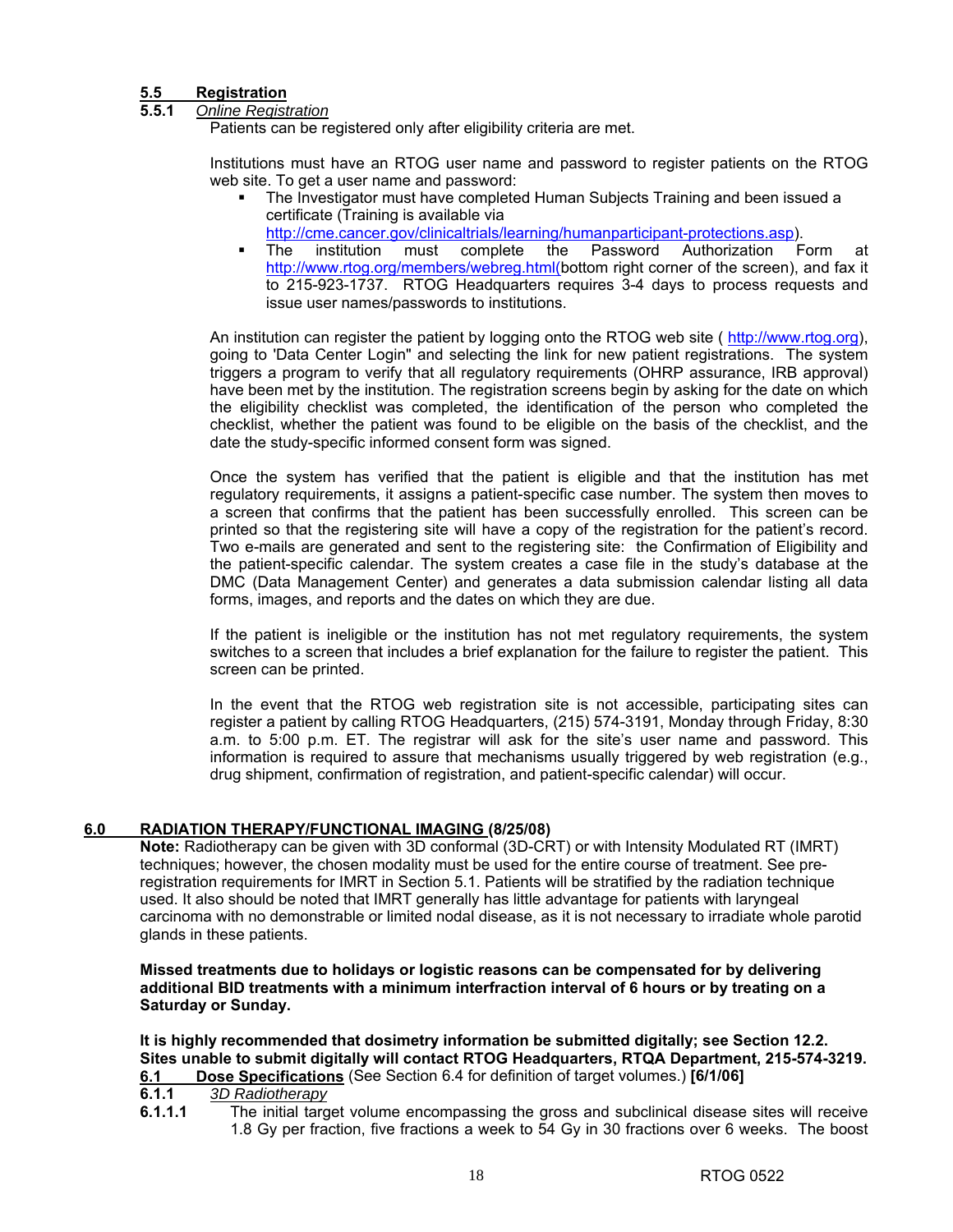volume covering gross tumor and clinically/radiologically involved nodes will receive boost irradiation of 1.5 Gy/Fx delivered as a second daily fraction (with at least a six-hour interval) for a total of 12 treatment days (18 Gy total). The boost irradiation should commence during week 4 of the large field irradiation at the latest at 32.4 Gy/18 Fx of the initial target volume (i.e., latter part of week 4). All treatment times must be documented on the treatment record. The primary tumor and clinically/radiologically-involved nodes  $(PTV_{HD})$  will thus receive 72 Gy in 42 fractions over 6 weeks, and uninvolved upper neck nodes ( $PTV_{ED}$ ) will receive an elective dose of 54 Gy in 6 weeks.

- **6.1.1.2** •• When desired, PTV<sub>INT</sub> can receive a total dose of 63 Gy, i.e., by delivering 9 fractions of 1.5 Gy to PTV $_{\text{INT}}$  before making a second cone down to PTV $_{\text{HD}}$
- **6.1.1.3** Clinically/radiologically negative posterior neck should receive a minimum dose of 50.4 Gy at 3 cm.
- **6.1.1.4** The uninvolved lower neck nodes will receive 1.8 Gy per fraction at 3-cm depth to a total dose of 50.4 Gy in 28 fractions in 5.6 weeks through a matching AP or AP/PA lower neck field. Involved lower neck nodes can receive a total dose of up to 69-72 Gy when it is possible to limit the dose to the brachial plexus to  $\leq 60$  Gy. If this is not possible, the total dose can be limited to 60 Gy, in which case, neck dissection is mandatory regardless of the response.
- **6.1.2** *IMRT*
- **6.1.2.1** IMRT will be given in 35 fractions over 6 weeks, which requires delivery of 6 fractions per week during 5 of the 6 treatment weeks. The sixth fraction can be delivered either on Saturday or as a second daily fraction, with at least a six-hour interfraction interval, on one of the weekdays (see Section 1.2.3). The primary tumor and involved nodes ( $PTV<sub>HD</sub>$ ) will receive 2 Gy per fractions and subclinical disease sites  $(PTV_{ED})$  will receive 1.6 Gy per fraction. The total doses will thus be 70 Gy and 56 Gy, respectively.
- **6.1.2.2** When desired, CTV<sub>INT</sub> can receive 1.7 1.8 Gy per fractions to a total dose of 59.5 63 Gy.<br>**6.1.2.3** It is recommended that in patients with oropharyngeal cancer, the low neck or
- **6.1.2.3** It is recommended that in patients with oropharyngeal cancer, the low neck or supraclavicular regions be treated with isocentric matching AP or AP/PA fields, with larynx block, matched to IMRT portals just above the arytenoids. This technique yields the most efficient sparing of the lower laryngeal structures and the esophageal inlet. The dose will be 2.0 Gy per fraction at 3-cm depth to a total dose of 50 Gy in 25 fractions in 5 weeks. Involved lower neck nodes can receive a total dose of up to 66-70 Gy when it is possible to limit the dose to the brachial plexus to  $\leq 60$  Gy. If this is not possible, the total dose can be limited to 60 Gy, in which case, neck dissection is mandatory regardless of the response. If the use of an isocentric match technique results in an insufficient coverage margin for the primary tumor (e.g., involvement of the vallecula), then the primary tumor and all nodal volumes should be treated using IMRT.
- **6.1.2.4** All plans must be normalized such that 95% of the volume of the PTV<sub>HD</sub> is covered with the prescription dose of 70Gy. Additionally:
	- No more than 20% of the PTV<sub>HD</sub> should receive  $\geq$  110% of the prescribed dose;
	- No more than 1% of any PTV<sub>HD</sub> or PTV<sub>ED</sub> should receive  $\leq$  93% of the prescribed dose;
	- No more than 1% or 1 cc of the tissue outside the PTVs should receive ≥ 110% of the prescribed dose to the  $PTV_{HD}$

## **6.2 Technical Factors**

- **6.2.1** Photon beams of ≥ 4 MV and/or electron beams from 6-25 MeV are required.
- **6.2.2** Treatment distance must be ≥ 80 cm SAD for isocentric techniques.
- **6.2.3** IMRT: Megavoltage equipment capable of delivering intensity modulated beams using a stepand-shoot technique with a multileaf collimator or using dynamically moving leaves. Additionally, a binary multileaf collimator or tomotherapy can be used to modulate the beam. Other techniques, e.g. physical compensators, are acceptable as long as dose specifications and constraints are satisfied.

## **6.3 Immobilization, Simulation, and Localization**

#### **6.3.1** *Immobilization*

Although a thermoplastic head mask may suffice for conformal radiotherapy, the use of a head and shoulder mask is recommended for better reproducibility. The use of a thermoplastic head and shoulder mask is mandatory for IMRT. The margins used for expansion of the CTVs to PTVs are discussed in Section 6.4.4.

**6.3.2** *Planning CT scan* A treatment planning CT scan is mandatory for defining target volumes (see Section 6.4). CT scan thickness should be at most 0.5 cm for conformal radiotherapy or 0.3 cm for IMRT. The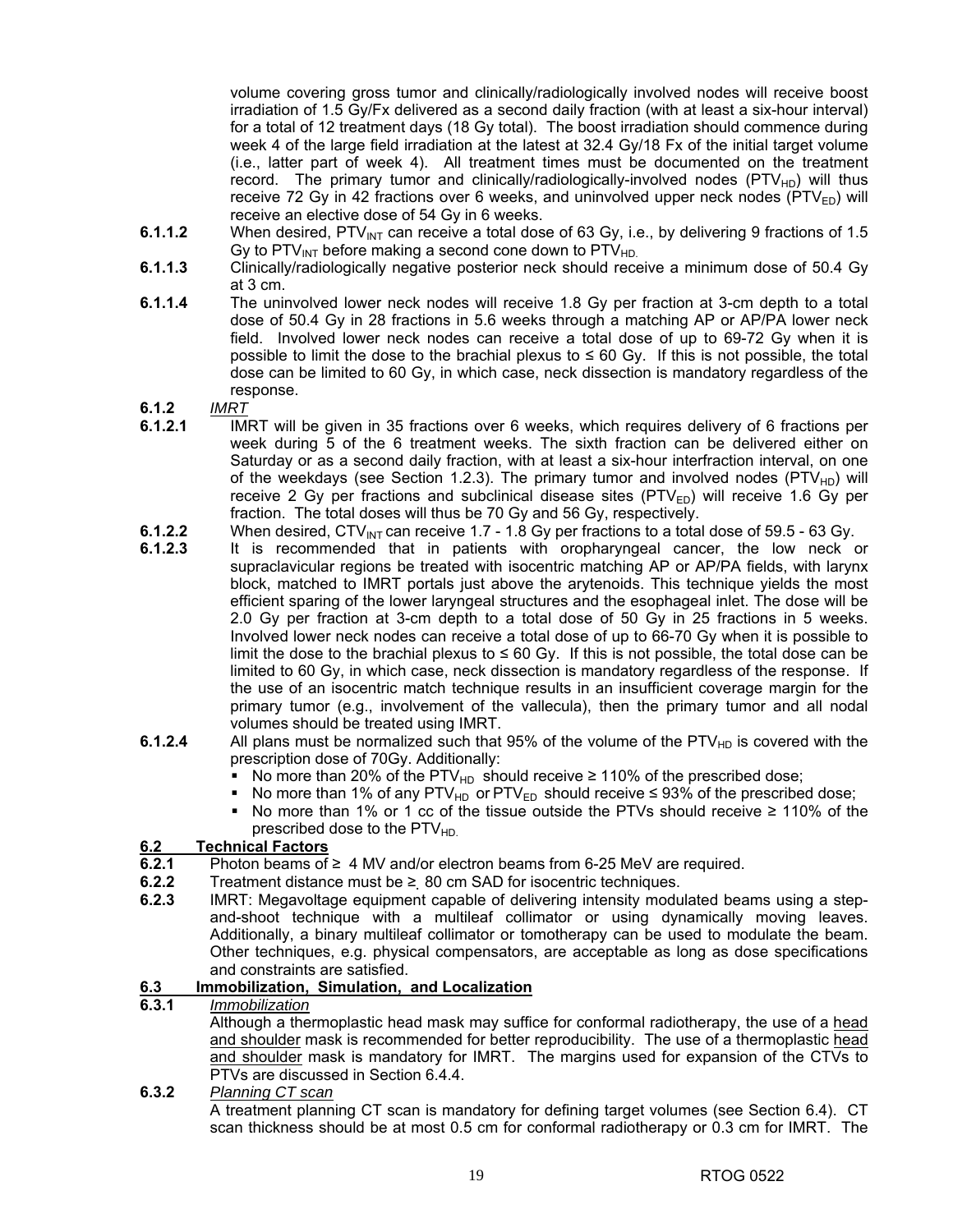treatment planning CT scan should be acquired with the patient in the same position and using the same immobilization device as for treatment. All tissues receiving irradiation should be include in the CT scan.

# **6.4 Treatment Planning/Target Volumes**

- **6.4.1** CT based treatment planning is mandatory for every patient. For 3-D radiotherapy, isodose distributions (composite of all fields) in representative transverse planes through the center of the primary and involved nodal volumes are required. For IMRT, the treatment plan used for each patient will be based on an analysis of the volumetric dose, including dose-volume histogram (DVH) analyses of the PTV (CTV with a 5 mm margin) and critical normal structures. An "inverse" planning with computerized optimization should be used.
- **6.4.2** *Gross Tumor Volume (GTV)* represents the region judged to contain gross primary tumor or involved node(s) based on clinical and endoscopic examinations, CT scan, and, when applicable, other imaging techniques. Grossly positive lymph nodes are defined as any lymph nodes > 1 cm or nodes with a necrotic center.
- **6.4.3** *Clinical Target Volume (CTV)* is defined as the GTV plus areas considered at risk for containing microscopic disease delineated by the treating physician.  $CY_{1}$  represents GTV plus a margin of generally 1 cm and  $\text{CTV}_2$  represents GTV with a margin of about 2 cm and nodal regions to receive elective irradiation. When the tumor is infiltrative (endophytic) or when the border is ill defined, it might be desirable to deliver an intermediate dose (e.g., 59-63 Gy) to a volume  $(CTV<sub>INT</sub>)$  that is slightly larger than CTV<sub>1</sub>. The CTV margins can be narrower when GTV is in the proximity of the spinal cord or critical normal tissues.

(The guidelines for CT based delineation of lymph node levels can be found at the RTOG web site[:http://www.rtog.org/hnatlas/main.html\).](http://www.rtog.org/hnatlas/main.html) 

- **6.4.4** (6/1/06) *Planning Target Volume (PTV<sub>HD</sub> and PTV<sub>ED</sub>)* represents an additional margin around  $\text{CTV}_1$  and  $\text{CTV}_2$  to compensate for the variability of treatment set up and internal organ motion. A minimum margin of 0.5 cm around the CTV is required in all directions to define each respective PTV, except for situations in which the CTV is adjacent to spinal cord or other critical normal tissues. In such situations, the margin can be reduced judiciously. A minimum margin of 3 mm can be used in all directions as long as an institution implements a study to define the appropriate magnitude of the uncertain components of the PTV. NOTE: The results of this study must be forwarded to the Image-Guided Therapy Center (ITC) [see Section 12.2.1] for approval before reduced margins can be used. Careful consideration should be made when defining the superior and inferior margins in three dimensions.
- **6.4.5** The density corrected dose distributions shall be calculated and the dose prescription is to be based on a dose distribution corrected for heterogeneities.

## **6.5 Critical Structures (6/1/06)**

- **6.5.1** *Spinal cord:* A margin of 0.5-1cm around the spinal cord may be added to create a Planning Organ at Risk Volume (PRV). The dose to any point within the spinal cord should not exceed 48 Gy to any volume larger than 0.03 cc (approximately equivalent to a 3x3x3 mm cube).
- **6.5.2** *Parotid glands*: When using IMRT, the objective is to limit the mean dose to at least one gland to ≤ 26 Gy; alternatively at least 20 cc of the combined volume of both parotid glands to < 20 Gy or at least 50% of one gland to <30 Gy.
- **6.5.3** *Glottic larynx*: In patients with oropharyngeal carcinoma without extension to the larynx, placing the isocenter just above the arytenoids and irradiating the lower neck with an anterior matching field with larynx block can minimize the dose to the glottic larynx. Alternatively, the dose to the larynx should be kept <45 Gy whenever feasible.
- **6.5.4** *Brachial plexus:* The dose to the brachial plexus must be limited to ≤ 60 Gy in patients with level IV node(s).
- **6.5.5** *Dinspecified tissue outside the target volumes:* ≤ 100% of the dose prescribed to CTV<sub>1</sub>. No more than 5% of the non-target tissue can receive greater than the dose to  $\text{CTV}_1$ .

## **6.6 Documentation Requirements**

- **6.6.1** Portal image of each field of 3-D radiotherapy or orthogonal images that localize the isocenter placement of IMRT must be obtained on the first day of therapy.
- **6.6.2** Weekly verification or orthogonal images are required.
- **6.6.3** Isodose plans for 3-D radiotherapy and IMRT and DVHs of GTV, CTVs, and critical normal structures for IMRT.

## **6.7 Compliance Criteria (8/25/08)**

Treatment breaks must be clearly indicated in the treatment record along with the reason(s) for the treatment break(s). **Missed treatments due to holidays or logistic reasons can be**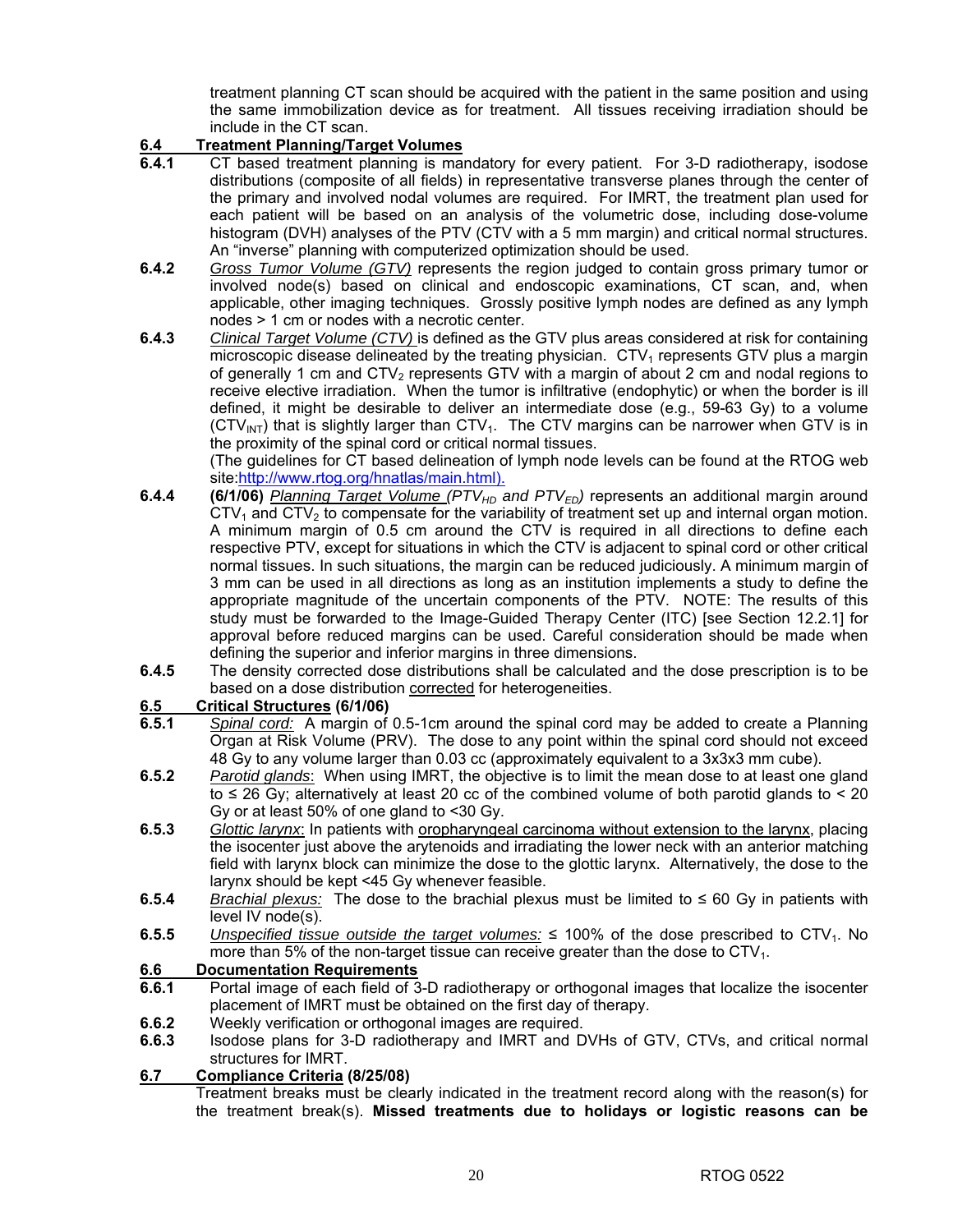#### **compensated for by delivering additional BID treatments with a minimum interfraction interval of 6 hours or by treating on a Saturday or Sunday.**

Treatment breaks should be allowed only for resolution of severe acute toxicity and/or for intercurrent illness and ideally, should not exceed 5 treatment days at a time and 10 treatment days in total. Any treatment break*(s*) exceeding two treatment days for reasons other than toxicity/illness will be considered a protocol deviation.

Plan normalization should provide coverage of 95% of the volume of the PTV of the GTV ( $PTV<sub>HD</sub>$ ) with the prescribed dose of 69.96 Gy. No more than 1% of the volume of the PTV $_{HD}$  should receive less than 64 Gy. Additionally, no more than 20% of the PTV of the GTV should receive more than 76 Gy, and no more than 5% of this volume should receive more than 79 Gy. These numbers describe the DVH shown in the figure below with the diamond shaped symbols. Obviously, better DVHs (i.e., with smaller amounts of either underdose or overdose) are preferable.

A region of "minor deviation" is also defined in the figure as the DVH represented by the square symbols. Deviations of this magnitude are not desirable, but will be deemed acceptable. That is, a DVH with at least 97% of the volume receiving 64 Gy is acceptable as a minor deviation. Additionally, as a minor deviation for the overdose region, as much as 40% of the  $PTV_{HD}$  volume can receive 76 Gy and up to 20% of this volume can receive 79 Gy. DVHs for the  $\overline{PTV}_{HD}$  falling outside the limits for a minor deviation (i.e., increased under or overdose) will be scored as unacceptable "major deviations."

The DVHs for the other target regions should deliver the prescribed dose, as much as possible, to at least 95% of the volume of that PTV.

| Overall<br><b>Evaluation</b>             | Radiotherapy<br>Prolongation* | Total<br><b>Dose</b><br><b>Variation 3-D RT</b> | <b>Total Dose Variation</b><br>IMRT**                          |
|------------------------------------------|-------------------------------|-------------------------------------------------|----------------------------------------------------------------|
| Per Protocol                             | $\leq 5$ days                 | $\leq$ 4% deviation from<br>prescribed dose     | See parameters in the figure and<br>table below                |
| Minor Variation<br>(Acceptable)          | $6-10$ days                   | > 4% to ≤ 9%                                    | See parameters in the figure and<br>table below                |
| <b>Major Deviation</b><br>(Unacceptable) | $> 10$ days                   | $> 9\%$                                         | Deviations greater than presented<br>in the figure/table below |

**\***These criteria are to be reassessed based on the results of the recently completed RTOG trial, 0129.

**\*\*Note:** For IMRT, prescription dose is the isodose surface that encompasses at least 95% of the planning target volume (PTV) with no more than 20% of any PTV<sub>HD</sub> receiving  $\geq$  110% of the prescribed dose and no more than 1% of any PTV<sub>HD</sub> and PTV<sub>ED</sub> receiving  $\leq$  93% of the prescribed dose.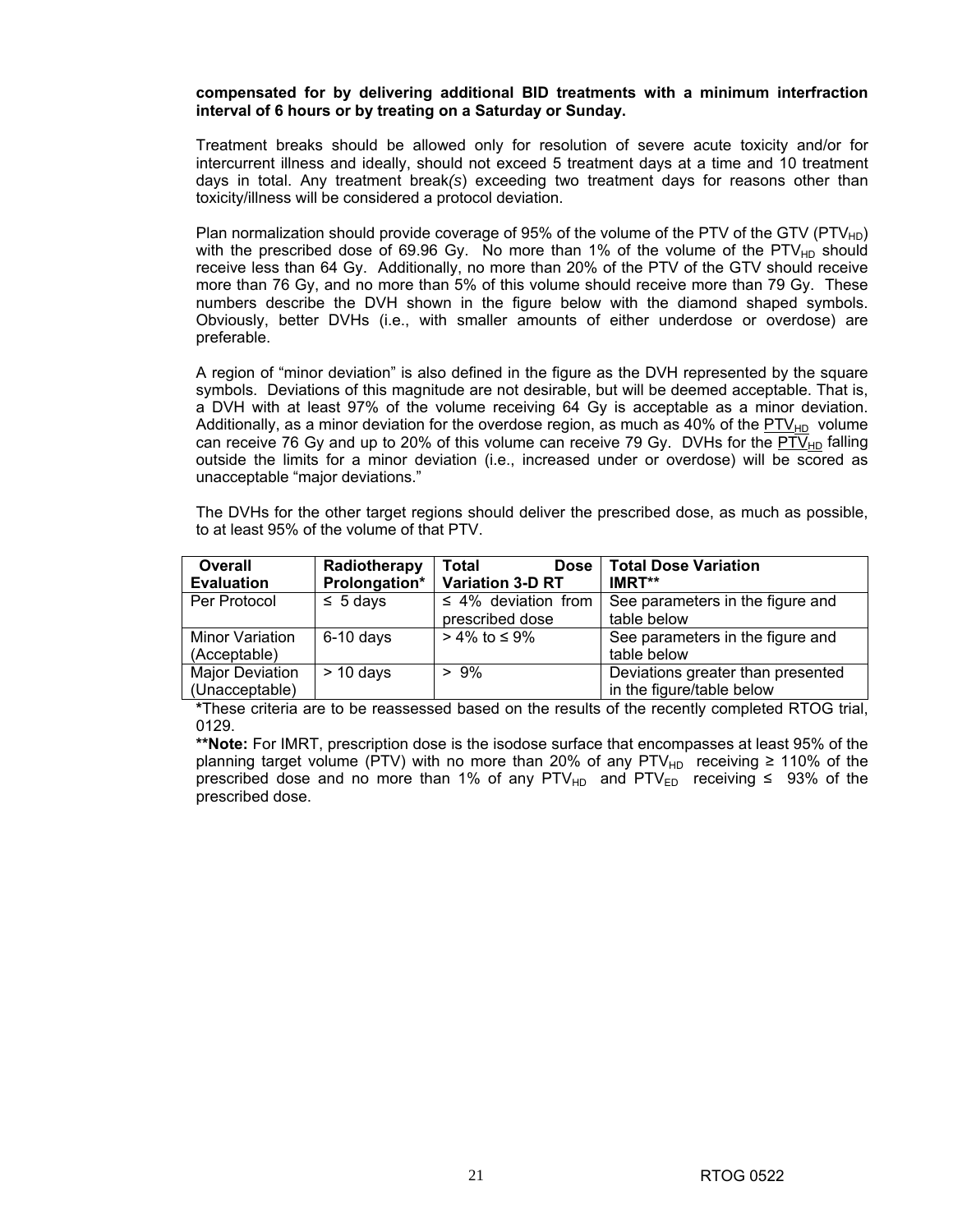

| Dose $(Gy)$ | Per Prescription | Minor variation |
|-------------|------------------|-----------------|
| 65          | 99%              | 97%             |
| 70          | 95%              | 95%             |
| 77          | 20%              | 40%             |
| 80          | 5%               | 20%             |

#### **6.8 R.T. Quality Assurance Reviews (2/2/06)**

The Principal Investigator, Kian Ang, M.D. and the Radiation Oncology Co-Chairs, David Rosenthal, M.D. and Phuc Felix Nguyen-Tân, M.D., will remotely perform RT Quality Assurance Review after complete data for the first 25 cases enrolled have been received by the ITC (see section 12.0). Drs. Ang, Rosenthal, and Nguyen-Tân will perform remote reviews on subsequent blocks of 25 cases after complete data for these cases have been received by the ITC. The final cases will be reviewed within 3 months after this study has reached the target accrual or as soon as complete data for all cases enrolled have been received, whichever occurs first.

#### **6.9 Radiation Adverse Events (12/9/10)**

As of January 1, 2011, this study will utilize the Common Terminology Criteria for Adverse Events (CTCAE), version 4 for grading of all adverse events reported via AdEERS; all RTOG case report forms will continue to use CTCAE, v. 3.0. A copy of the CTCAE, v. 4 can be downloaded from the CTEP home page ([http://ctep.cancer.gov\)](http://ctep.cancer.gov) or the RTOG web site [\(http://www.rtog.org/members/toxicity/main.html\). A](http://www.rtog.org/members/toxicity/main.html)ll appropriate treatment areas should have access to a copy of the CTCAE, v. 4.

Grade 3-4 therapy-induced mucositis and/or dysphagia, which are enhanced by cisplatin, are expected to develop in about two thirds of patients. Nutritional evaluation prior to the initiation of therapy for a prophylactic gastrostomy (PEG) tube placement is highly recommended. Placement of a feeding tube should be recorded, as should use of a feeding tube during and after treatment (e.g., greater than or less than 50% of nutrition by tube). Other common radiation adverse events include: fatigue, weight loss, regional alopecia, xerostomia, hoarseness, transient ear discomfort, dysgeusia, and skin erythema and desquamation within the treatment fields.

Less common long-term treatment adverse events include: hypothyroidism, loss of hearing, chronic swallowing dysfunction requiring permanent feeding tube, and cervical fibrosis. Much less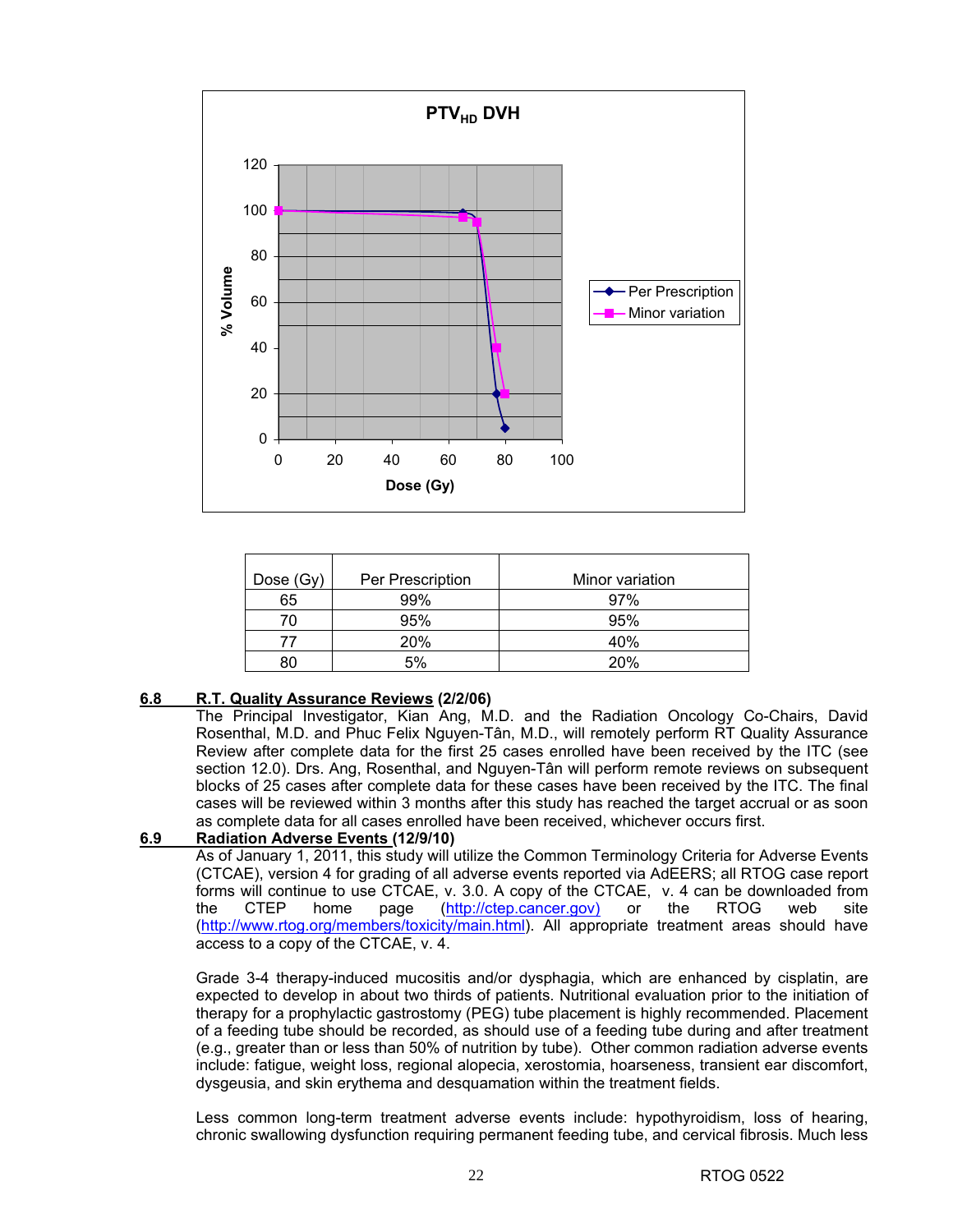common radiation adverse events include: mandibular osteoradionecrosis (< 5% incidence with attention to the dental recommendations provided in Appendix VI), and cervical myelopathy (< 1% with restriction of spinal cord dose to  $\leq 45$  Gy).

### **6.10 Radiation Adverse Event Reporting**

See AdEERS Expedited Reporting Requirements in Section 7.7.

### **6.11 Functional Imaging: FDG-PET/CT Imaging (1/8/07)**

A pre-treatment PET/CT scan is highly recommended for all patients on study. A post-treatment FDG-PET/CT scan is recommended 8-9 weeks after completion of treatment before any nodal dissection is performed for the following patients: All patients with N2a, N2b, and N3 disease and patients with  $\leq$  3 cm nodes on one side (N1) or both sides (a subset of N2c) with questionable neck findings. **Note**: If the CT portion of a PET/CT is done with contrast and a radiologist formally reviews and reports the findings on head and neck and thoracic regions, then there is no need to order additional diagnostic CT/MRI of the head and neck or chest x-rays or CT scan of the chest.

**Note**: For institutions participating in the PET component of the study, **PET CREDENTIALING IS REQUIRED BEFORE REGISTERING A PATIENT**. See Section 5.3 for details of PET credentialing.

**Canadian sites** participating in FDG-PET in studies must enroll patients in the Health Canada Safety Awareness Protocol or another Health Canada approved clinical study for FDG-PET and provide a copy of the institution's "No Objection Letter" for that study to RTOG with study regulatory documents.

**6.11.1** *PET Image and Scanner Compatibility Requirements*

All imaging must be conducted on a combined PET/CT scanner with full ring PET and four slice or greater multi-detector CT. The scanner should be operating in high-sensitivity 2D mode, if available. 3D mode is permissible for patients imaged on combined PET/CT scanners without a 2D mode.

**Note:** Scanners with less than four slice capability may be acceptable, but these scanners must be reviewed by the PET Co-Chair, David Schwartz, MD, on a case-by-case basis. Sites should contact Dr. Schwartz at 713-563-2381.

## **6.11.2** *Pre-FDG Injection: Patient Preparation*

Height and weight will be recorded before each PET scan. Patients will observe a four to sixhour fasting period prior to FDG injection. Patients with a history of medically controlled diabetes will be counseled to check serial blood sugars prior to each scan to ensure that values average below 200 mg/dL. For these patients, a blood sugar measurement will be performed after a six-hour fast to gauge fasting tolerance. Serum glucose concentration will be measured for all patients prior to scanning and must be less than 200 mg/dL to proceed to imaging.

## **6.11.3** *FDG Injection*

A dose of 10-20 mCi of  ${}^{18}$ FDG will be infused intravenously. As per best clinical practice, administration of 0.5 mg of alprazolam 5-15 minutes prior to FDG injection to relax the patient and to reduce neck <sup>18</sup>FDG muscle uptake should be considered. The patient will lie quietly for at least 30 minutes, and scanning will begin 50-70 minutes following the FDG injection.

## **6.11.4** *PET Imaging*

Imaging must encompass the vertex of the head down through the entire pelvis. The recommended imaging protocol incorporates two discrete phases, and is as follows: During the first phase, head and neck scanning will be performed with full neck extension. The patient will initially be imaged with a 120 KeV/300 mA, 0.5-second detector rotation time ("high mA") CT scan with intravenous contrast (100 cc contrast bolus administered at 1.5 cc/second, with a 50 second scan delay and with the scan started inferiorly, moving cranially), followed by a 120 KeV/80 mA, 0.8-second detector rotation time ("low mA") CT scan for PET attenuation correction, followed lastly by PET scanning. Alternatively, an initial low mA CT scan may be performed for attenuation correction, followed by a high mA CT scan with intravenous contrast. Standard manufacturer recommendations for specific low and high mA CT scanning parameters can be substituted for those listed above. Two fields of view (approximately 15 cm) will be used for head and neck PET imaging. Patients then will be allowed to rest their necks for 1-2 minutes. For the second phase of imaging, the neck will be shifted into neutral position, and the remainder of the body will be surveyed per routine local institutional protocol with arms raised above the head to allow for optimal thoracic and upper abdominal imaging. At least four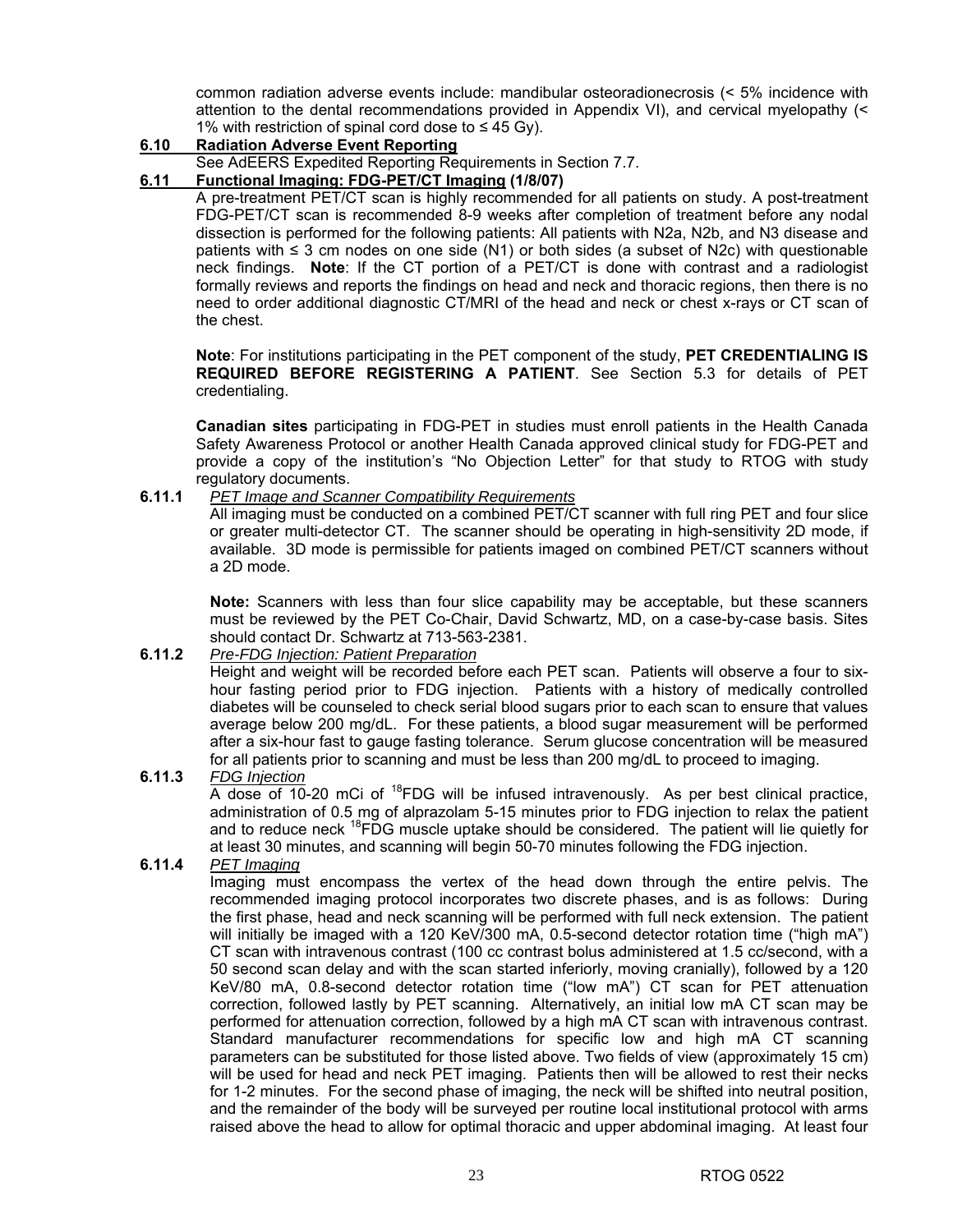to five PET fields of view will be used for this phase. Images will be reconstructed via the filtering algorithm provided by the scanner manufacturer.

**6.11.5** *Assessment at 8-9 Weeks Post-Treatment* **(1/8/07)** 

A post-treatment FDG-PET/CT scan is recommended 8-9 weeks after completion of treatment before any nodal dissection is performed for the following patients: All patients with N2a, N2b, and N3 disease and patients with  $\leq$  3 cm nodes on one side (N1) or both sides (a subset of N2c) with questionable neck findings. The post-treatment PET/CT scan should be done on the same scanner, as specified above. It is anticipated that most patients with stage N2-3 disease at presentation and all with residual adenopathy will undergo neck dissection. Surgery should take place within 2 weeks of post-treatment FDG-PET/CT imaging (9-10 weeks postradiotherapy). Bilateral neck dissection, if necessary, can take place in two stages. See Section 8.1 for details of surgery. **Note**: If the CT portion of a PET/CT is done with contrast and a radiologist formally reviews and reports the findings on head and neck and thoracic regions, then there is no need to order additional diagnostic CT/MRI of the head and neck or chest xrays or CT scan of the chest.

### **6.11.6** *Maximum Standardized Uptake Value (SUVmax)*

SUV normalized by specific injected dose and patient weight will be calculated using vendorprovided software. Maximum standardized uptake value (SUVmax) will be defined as ( tissue activity) (μCi/ml)/(injected dose (mCi)/(patient weight [kg]) within the voxel having the highest activity within a given region of interest (ROI). This will be determined for ROIs within the primary tumor and within the involved cervical node with highest FDG uptake. It is strongly recommended that an experienced head and neck radiologist assist with delineation of tumor volumes.

Detection of primary and nodal disease by FDG-PET/CT will not be classified according to an FDG SUV threshold. Instead, malignancy will be qualitatively determined by FDG uptake greater than surrounding normal soft tissue within a CT-delineated anatomic (primary disease or nodal) abnormality. FDG-PET ROIs delineation will be generated on the PET/CT scanner workstation. Each ROI must encompass the entire FDG-avid lesion of interest, with boundaries guided by CT delineation. Maximum standardized uptake values (SUVmax) for primary tumor and nodal disease will be recorded for these manually generated ROIs.

#### **6.11.7** *Image Submission to PET Core Laboratory* **(8/25/08)**

All images to be collected from PET/CT are to be sent to the PET Core Laboratory of the American College of Radiology Imaging Network (ACRIN) [see Section 12.3]. Images must be sent in DICOM digital format. Hardcopy films will not be accepted for this study.

The PET Core Laboratory can provide software that allows for electronic transmission and deidentification of images (images that have been scrubbed of all participant identifiers). To obtain the images submission software, sites will e-mail Triad[-Support@phila.acr.org or](mailto:Support@phila.acr.org) call 215-940-8840.

In the event electronic transmission can not be attained, images can be sent on media. For submission on media, the media type must be limited to MOD, CD, DVD-RW or DVD-RAM. Media will be returned to the institution as soon as possible.

The header recorded on DICOM formatted image data often contains information identifying the participant by name. These identifiers must be scrubbed and the images labeled with RTOG protocol number and the patient's case number before the images are transferred to ACRIN. If using ACRIN software, header scrubbing is accomplished automatically.

For further information concerning submission of PET/CT images, sites will e-mail the PET Core Laboratory at [petcorelab@phila.acr.org.](mailto:petcorelab@phila.acr.org) Institutions should expect an e-mail response to questions from the Pet Core Laboratory within 3 business days.

#### **6.11.8 Functional Imaging Adverse Events**

 There is a negligible risk of exposure to radiation from PET imaging. Less likely adverse events include potential bruising or bleeding and/or infection at the site of the injection of the tracer. Serious allergic reactions to the tracer are rare.

## **6.11.9 Function Imaging Adverse Event Reporting**

See AdEERS Expedited Reporting Requirements in Section 7.7.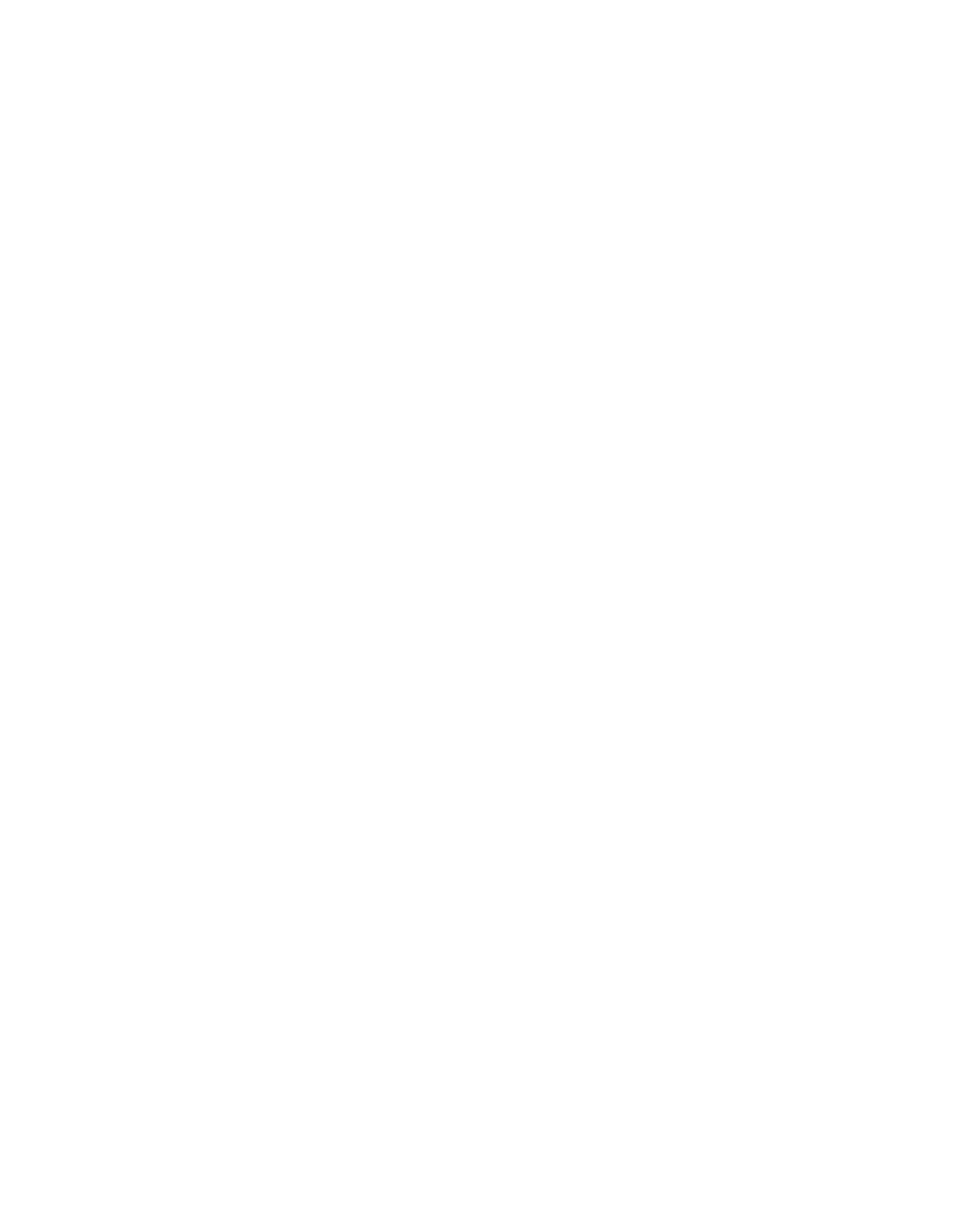## **RADIATION THERAPY ONCOLOGY GROUP**

**RTOG 0522** 

## A RANDOMIZED PHASE III TRIAL OF CONCURRENT ACCELERATED RADIATION AND **CISPLATIN VERSUS CONCURRENT ACCELERATED RADIATION, CISPLATIN, AND** CETUXIMAB (C225) [FOLLOWED BY SURGERY FOR SELECTED PATIENTS] FOR STAGE III AND IV HEAD AND NECK CARCINOMAS

#### **Study Chairs (Continued on next page)**

**Medical Oncology Co-Chair** Rita Axelrod, MD Thomas Jefferson University Hospital 834 Chestnut St./314 Ben Franklin Bldg Philadelphia, PA 19107 215-955-4670/FAX 215-923-9131 rita.axelrod@Jefferson.edu

Medical Oncology Co-Chair Eric Sherman, MD Memorial Sloan-Kettering Cancer Center 1275 York Avenue New York, NY 10021 212-639-8229/FAX 212-717-3487 shermane@mskcc.org

Surgical Oncology Co-Chair Randal Weber, MD MD Anderson Cancer Center 1515 Holcombe Blvd., Unit 441 Houston, TX 77030 713-792-6920/FAX 713-794-4662 rsweber@mdanderson.org

Physics Co-Chair James Galvin, PhD Jefferson Medical College 111 S. 11<sup>th</sup> Street Philadelphia, PA 19107 215-955-8855/FAX 215-955-0412 james.galvin@mail.tju.edu

**Principal Investigator/Radiation Oncology** 

Kian Ang, MD **MD Anderson Cancer Center** 1515 Holcombe Blvd., Suite 97 Houston, TX 77030 713-563-2300/FAX 713-563-2331 kianang@mdanderson.org

Radiation Oncology Co-Chair, U.S. David Rosenthal, MD MD Anderson Cancer Center 1515 Holcombe Blvd., Suite 97 Houston, TX 77030 713-563-2300/FAX 713-794-5573 dirosenthal@mdanderson.org

Radiation Oncology Co-Chair, Canada Phuc Felix Nguyen-Tân, MD **CHUM Hospital Notre Dame** 1560 Sherbrooke Street East Montreal, Quebec, CA H2L 4M1 514-890-8254/FAX 514-412-7537 felix.nguyen.chum@ssss.gouv.qc.ca

PET Co-Chair David Schwartz, MD **MD Anderson Cancer Center** 1515 Holcombe Blvd. Houston, TX 77030 713-563-2381/FAX 713-563-2331 docdls@mdanderson.org

**Activation Date: November 22, 2005** 

**Closure Date:** March 3, 2009

**Update Date:** September 1, 2009

**Version Date: February 23, 2011 Includes Amendments 1-6**  $(Broadcast: 3/2/11)$